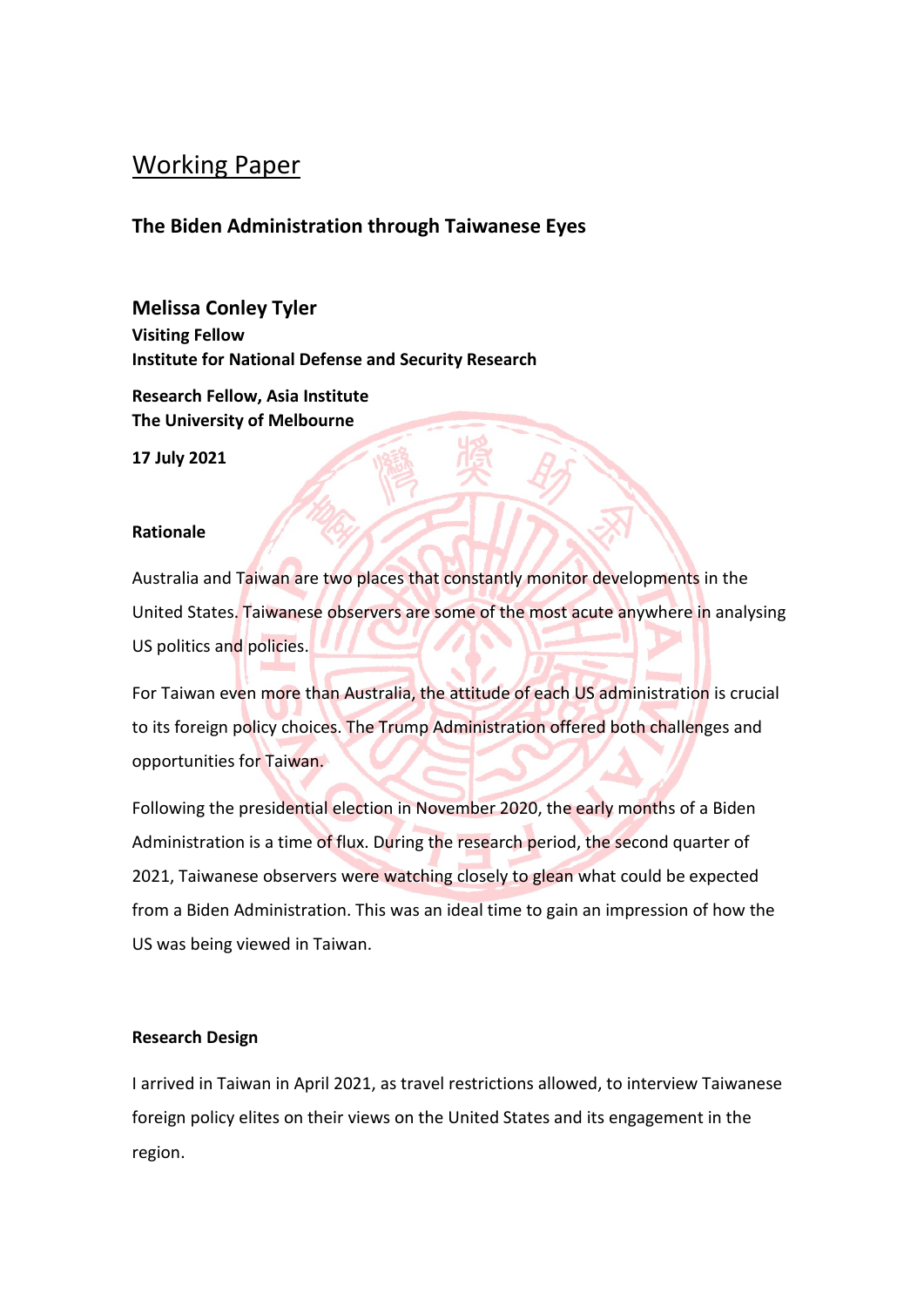Interviews took place mostly using online platforms like Zoom, Jitsi Meet, Teams and LINE given that Taiwan entered level 3 restrictions shortly after my arrival.

I was able to conduct 24 semi-structured interviews with Taiwanese experts on US politics, US-Taiwan relations and on foreign policy. This included those that work directly on the United States as well as those who focus on other areas, such as crossstrait relations, but whose work is also informed by their assumptions about the United States' engagement in the region.

Interviews were conducted on the basis of anonymity but a sense of the type of people interviewed can be seen in this information:

Political affiliation<sup>1</sup>:

- $\bullet$  DPP: 6
- KMT: 2
- Not known/unaligned: 16

Sector:<sup>2</sup>

- Government: 9
- $\bullet$  Think tank: 11
- Academic: 7
- Media: 5
- Corporate: 1

Nationality:

- Taiwanese: 18
- Expatriate observers: 6

For each interview, semi-structured questions focused on:

- What Taiwan wants from any US Administration
- Views of the Trump Administration

 $1$  As judged by past/present roles within political parties and publicly-disclosed political alignment. The higher proportion of DPP-alignment is to be expected given that DPP is currently in government.

 $2$  A number of interviewees were cross-sector – ie they had held both government and think tank/academic roles during their careers – and have been coded to more than one sector. This means the total is more than 24.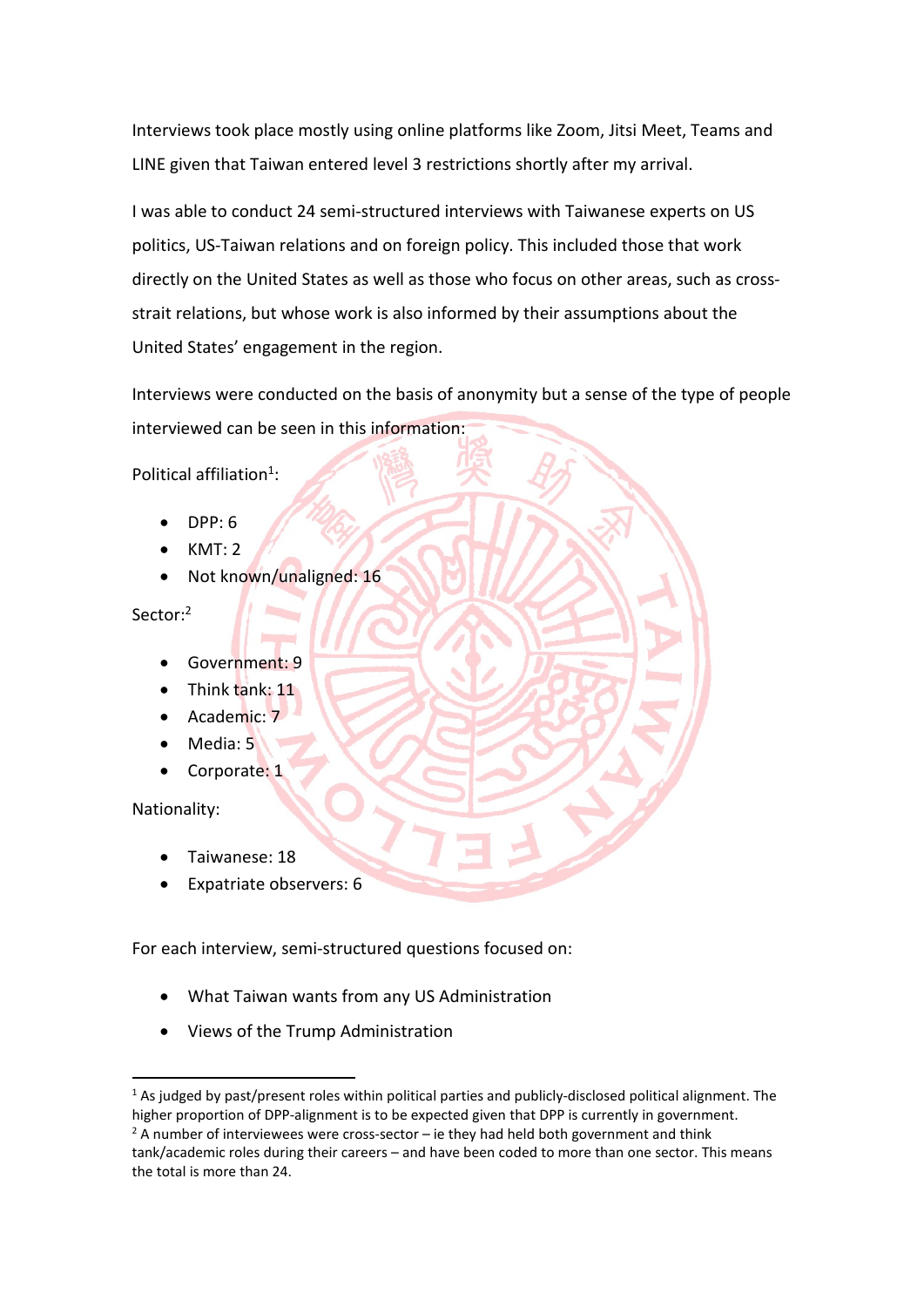- Expectations of the Biden Administration
- How the Biden Administration has gone so far
- Challenges ahead

Interview results were then analysed to reveal areas of consensus and divergence and to identify the varying assumptions on which they are based.

It is important to note the limitations of this research design. First, it only assesses opinion, rather than reality. For example, an interviewee made the statement "Trump really cared about Taiwan". This does not show that Trump did really care – he may or may not have – just that interviewee believed this. Where possible, specific factual information referred to in interviews has been referenced for the convenience of readers; however this does not mean that the author has verified these claims.

Second, the research design focuses mainly on elite opinion in Taiwan, such as political insiders, think tankers and officials. Media experts and researchers were also interviewed which gave some insight into general public opinion – or rather what they believed general public opinion was – here the focus was on how this affected elite decision-making. The research design did not gather independent data on public opinion. The report thus provides information on elite views in Taiwan at the time of interviews and should be understood as opinion.

#### **Taiwan in International Affairs<sup>3</sup>**

Taiwan has a distinctive place in international affairs. Its current situation is a relic of the 1940s when the Nationalists and Communists fought for control of China. The Nationalists lost the civil war and retreated to Taiwan. In theory, the government in Taiwan – officially the Republic of China – still claims all the territory of China while, in reality, it just governs Taiwan.

 $3$  An edited version of this section was published as M Conley Tyler, "What you need to know about the status of Taiwan", *Pursuit*, 17 May 2021: https://pursuit.unimelb.edu.au/articles/what-you-need-toknow-about-the-status-of-taiwan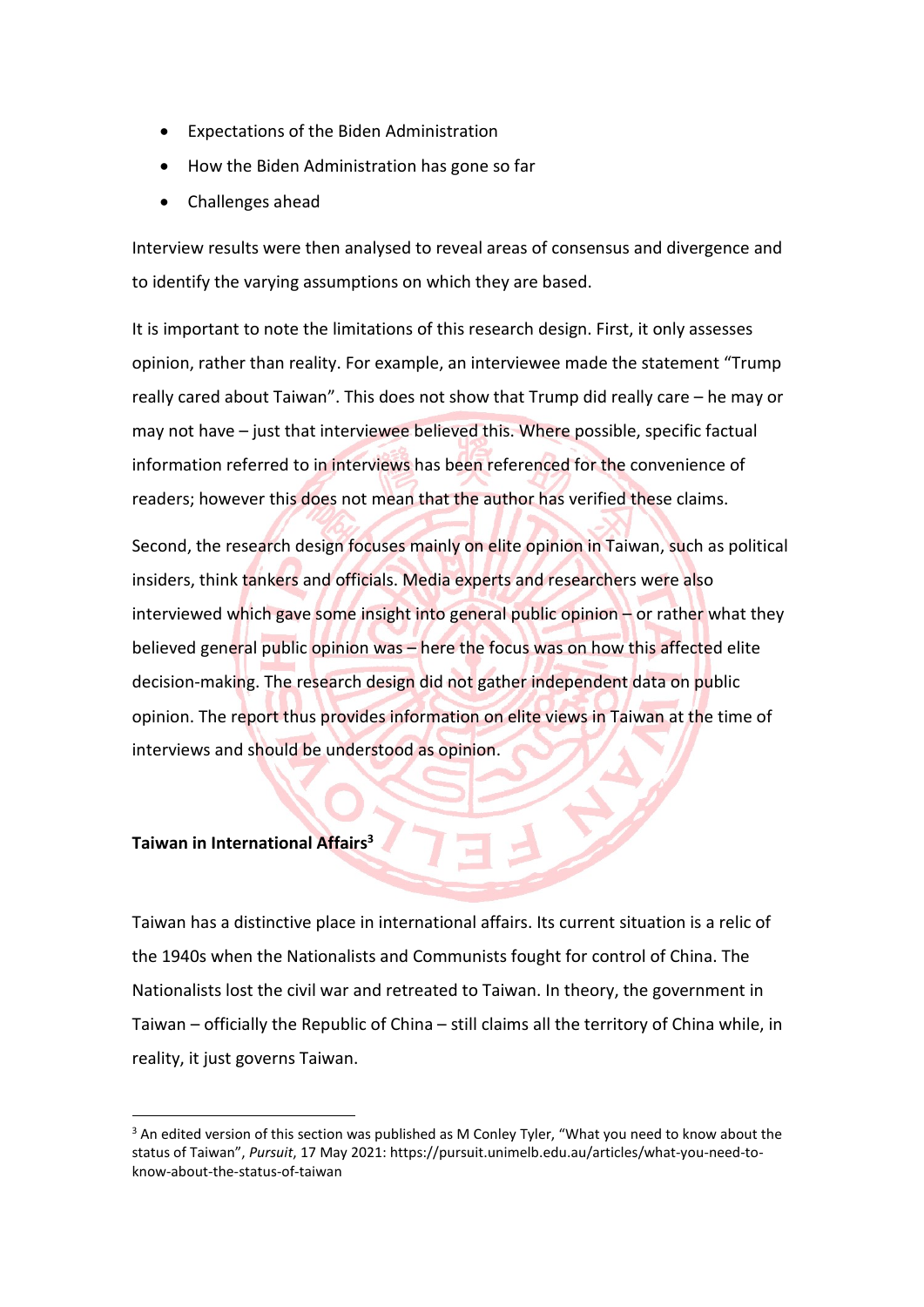Over the last 72 years Taiwan has developed its own identity as a distinct place. Opinion polling shows that only a minority support reunification, even under ideal economic, social and political conditions. The majority would prefer independence, with two-thirds supporting this if Taiwan could maintain peaceful relations with the People's Republic of China (PRC). Almost 50% still think Taiwan should declare independence even if this would lead the PRC to attack.

And an armed conflict is always possible. Taiwan is one of Asia's flashpoints with The Economist recently describing it as "the most dangerous place on earth."

The PRC regards Taiwan as a break-away province and has explicitly said it reserves the option of using force. It is opposed to anything that suggests that that Taiwan is an independent country, down to the downright trivial. The PRC uses "grey zone" tactics short of war – like incursions into Taiwan's space and economic pressure – for two objectives. First, deterring Taiwan from declaring independence and, second, pressuring it to negotiate on reunification in the longer-term. Tensions tend to be higher at times like now when Taiwan's government is led by the Democratic Progressive Party, which is considered more independence-minded.

So what about other countries? Given that both the Republic of China and People's Republic of China claim the same territory, countries have to decide which one to recognise. Not surprisingly, almost all have chosen the PRC, with now only 15 countries recognising the ROC, many of which are small island states. So, for example, Australia is in the majority thaT recognise the PRC. At the same time it maintains friendly nonofficial relations, such as through the **Australia Office in Taipei** which focuses on trade and investment, education, tourism and people-to-people ties.

Taiwan's most important partner, the United States, also recognises the PRC, switching its diplomatic recognition following President Nixon's famous visit. However Congress passed the Taiwan Relations Act saying it is US policy that the future of Taiwan will be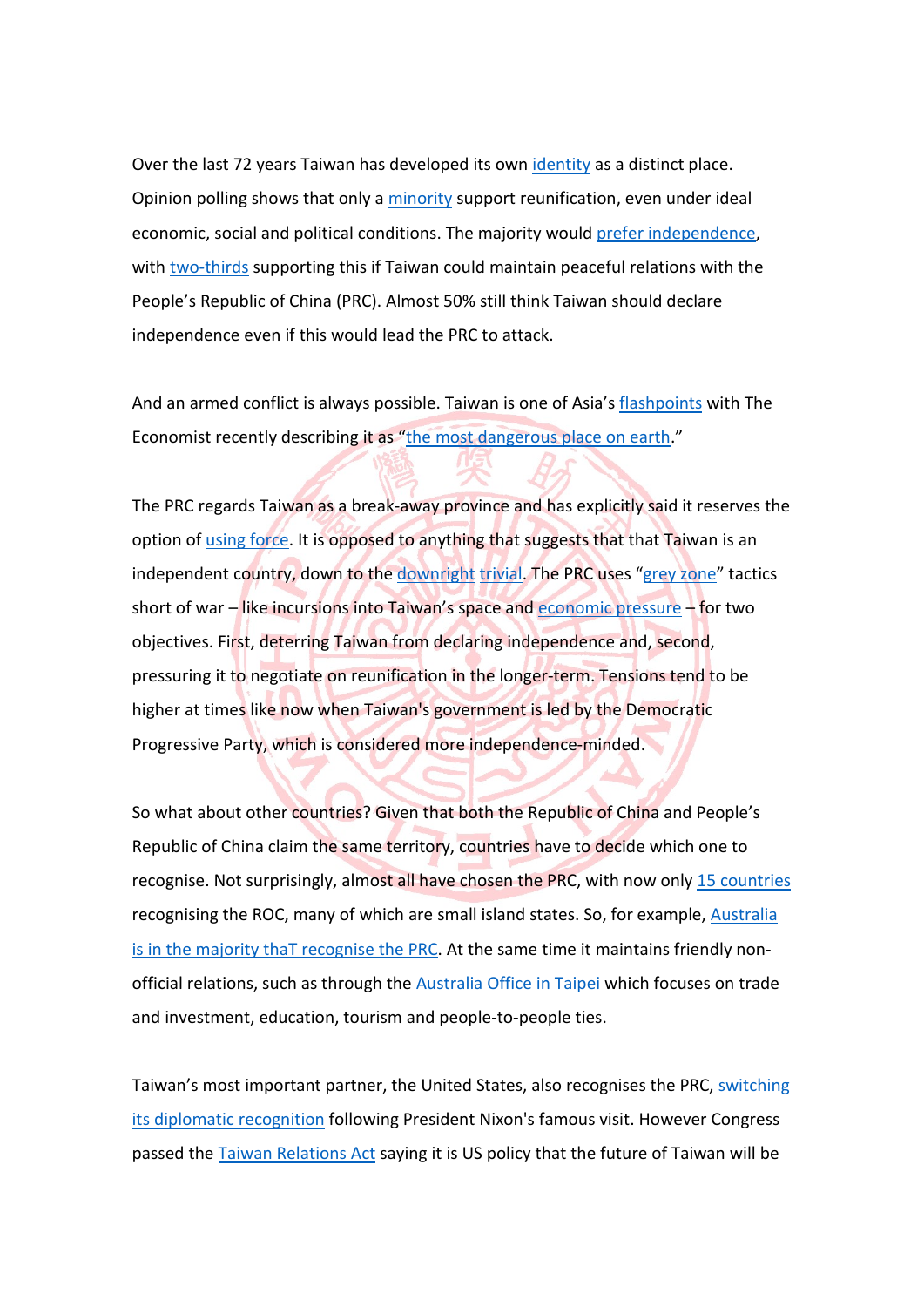determined by peaceful means. This isn't a treaty obligation, so there's some ambiguity about what the US would do if Taiwan were attacked. The aim of the ambiguity has been that Taiwan won't be tempted to declare independence (since it's not absolutely sure that the US will support it) while China will be deterred from resolving the situation by force (since it's not absolutely sure that the US won't).

It's been in everyone's interests to avoid direct confrontation given that a conflict across the Taiwan Strait could become a war between nuclear armed powers. The status quo is better than other scenarios, which is why it has been broadly stable so long. China has felt it can afford to be patient and use political means to promote reunification, with the date of 2049 – the centenary of the founding of the PRC – sometimes discussed as a target date.

But President Xi Jinping has moved this forward, saying the Taiwan issue should not be passed down generation after generation. In 2021 months there have been record incursions into Taiwan's Air Defense Identification Zone and navy drills off the coast. This means more chance of accident and potential escalation into a conflict from which no one is willing to back down.

At the same time, there is debate in the United States around the policy of strategic ambiguity and calls for the US to be explicit that it would respond to any use of force. US public opinion on China has soured markedly.

Looking ahead, there's no obvious resolution to Taiwan's political status. The vast majority of Taiwanese don't want reunification with the PRC on the terms they are likely to be offered, but no PRC leader can afford to be the one who lost Taiwan. While the PRC has invested hugely in military modernisation in order to be able take control what it calls the "first island chain", such a course of action still involves huge risk and is only likely if it considers itself provoked – not least because Chinese public opinion would see what it would view as 'Chinese killing Chinese' as abhorrent. If any solution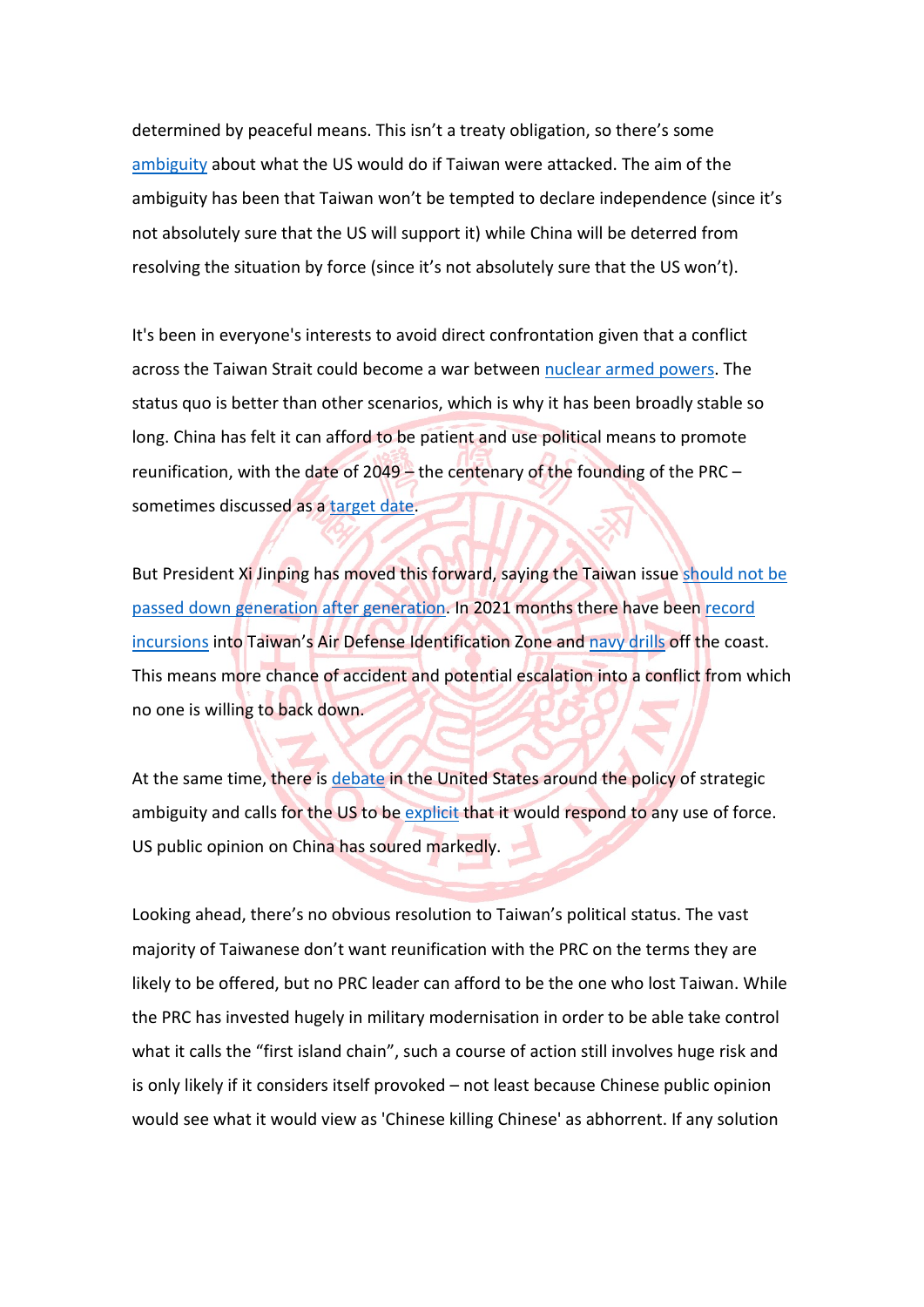were to be found, it would likely involve some creativity and finessing around ideas of sovereignty.

#### **What Taiwan Wants from the United States<sup>4</sup>**

Taiwan's history and status means it has a unique relationship with the US.

Taiwan's overriding fear is of abandonment. Without US arms sales – and the deterrent effect of the possibility that the US would enter a military conflict – Taiwan's strategic options would drastically narrow.

While some are worried about the potential for escalation, most are more anxious about the PRC trying to turn Taiwan into the next Hong Kong. They are concerned about PRC use of grey zone tactics like a trade embargo or naval blockade. They worry about the PRC being able slowly to cut Taiwan off, wear down Taiwan's resolve and make it go down quietly. "The Taiwanese public need the confidence that they have allies and friends that support them so that they don't give in to Chinese intimidation." The question on their minds is, who will be there to help? Taiwanese feel their isolation acutely.

So Taiwan wants a US that is committed to stability in the region and is willing to be a deterrence figure to restrict China's aggressive action: to show presence and resolve and to sell weapons to help Taiwan maintain the capability to protect itself. They want "concrete measures supporting Taiwan, not just beautiful words".

Seen from this perspective, the US has been somewhat cagey, and certainly well short of full support. The US recognises the PRC, switching its diplomatic recognition in 1979. While the US Congress passed the Taiwan Relations Act – which states that it is US

<sup>4</sup> An edited version of this section was published as M Conley Tyler, "Taiwan's View of the Trump Administration", *Melbourne Asia Review*, 1 July 2021: https://melbourneasiareview.edu.au/taiwansview-of-the-trump-administration/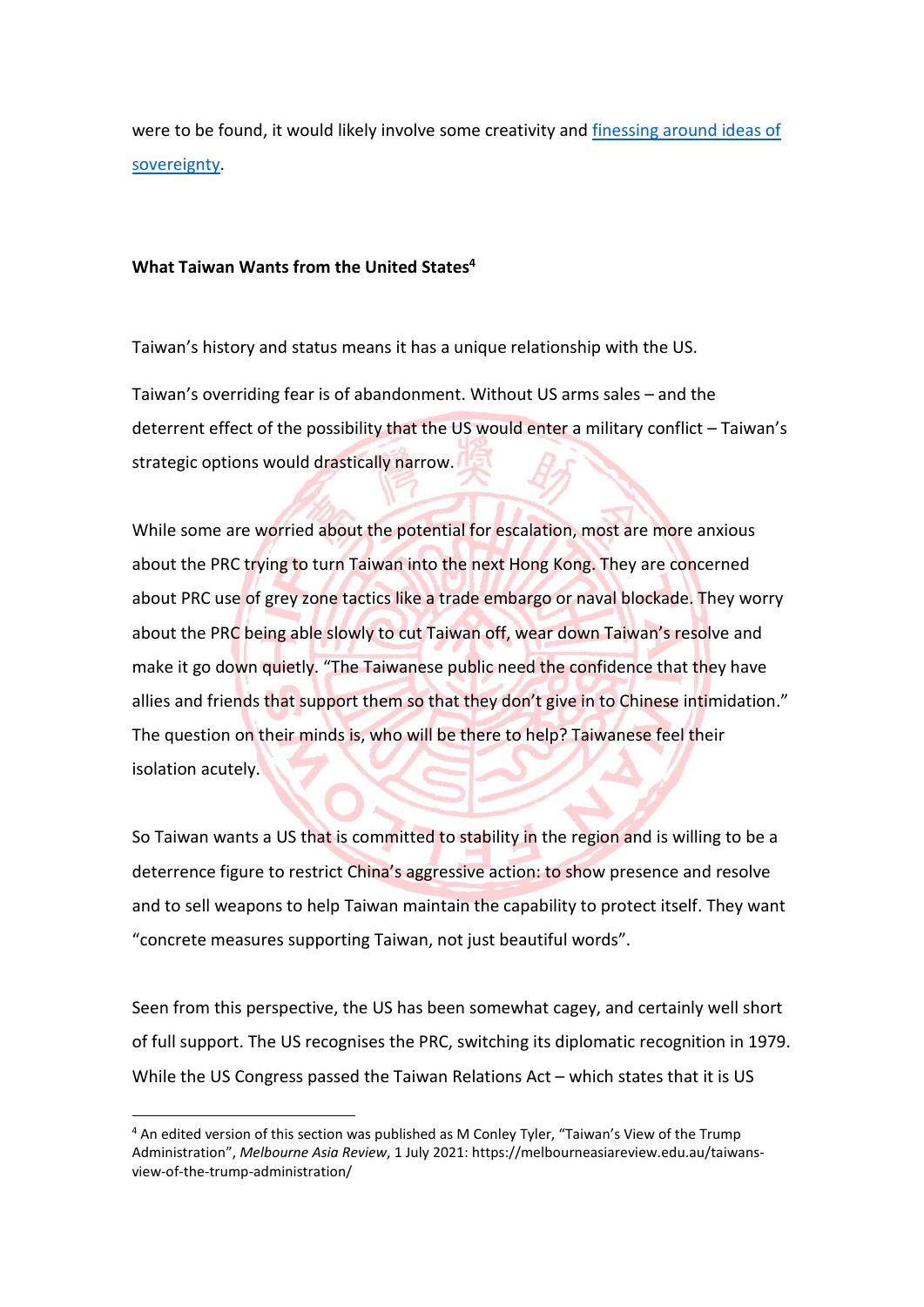policy that the future of Taiwan will be determined by peaceful means – this isn't a treaty obligation, so there's some ambiguity about what the US would do if Taiwan were attacked. The aim of the ambiguity has been that Taiwan won't be tempted to declare independence (since it's not absolutely sure that the US will support it), while the PRC will be deterred from resolving the situation by force (since it's not absolutely sure that the US won't). This designed to stop both Taiwan and the PRC from going too far.

Taiwan saw the Obama Administration as a continuation of previous policy: carefully crafted diplomatic talk, cautious dealing and limits on official contact. To give a sense of what this means in practice consider the following: Taiwan's president can't just call the US president; there is limited contact between diplomatic officials; Taiwan is not involved in joint military exercises; and it has no free trade agreement with the US. The relationship is well short of what any of the US' allies and partners in the region would take for granted.

#### **How Taiwan saw the Trump Administration<sup>5</sup>**

Trump burst into this with his lack of concern for diplomatic niceties. He was unexpected from the start, when as president-elect he took a congratulatory phone call from Taiwan's President Tsai Ing-wen. This was dramatic and hugely symbolic, breaking with protocol since 1979. It was seen as a signal that Trump was prepared to stand up to China.

Throughout his presidency, Trump was viewed as being strong on China. This could have gone the other way: as a businessman with family dealings in China, he might have been seen as someone who might sell Taiwan out with a "big deal". But instead he was seen as "telling it like it is, telling China where to go" in both his trade war and provocative statements on China. For those deeply concerned by the PRC threat,

 $5$  An edited version of this section was published as M Conley Tyler, "Taiwan's View of the Trump Administration", *Melbourne Asia Review*, 1 July 2021: https://melbourneasiareview.edu.au/taiwansview-of-the-trump-administration/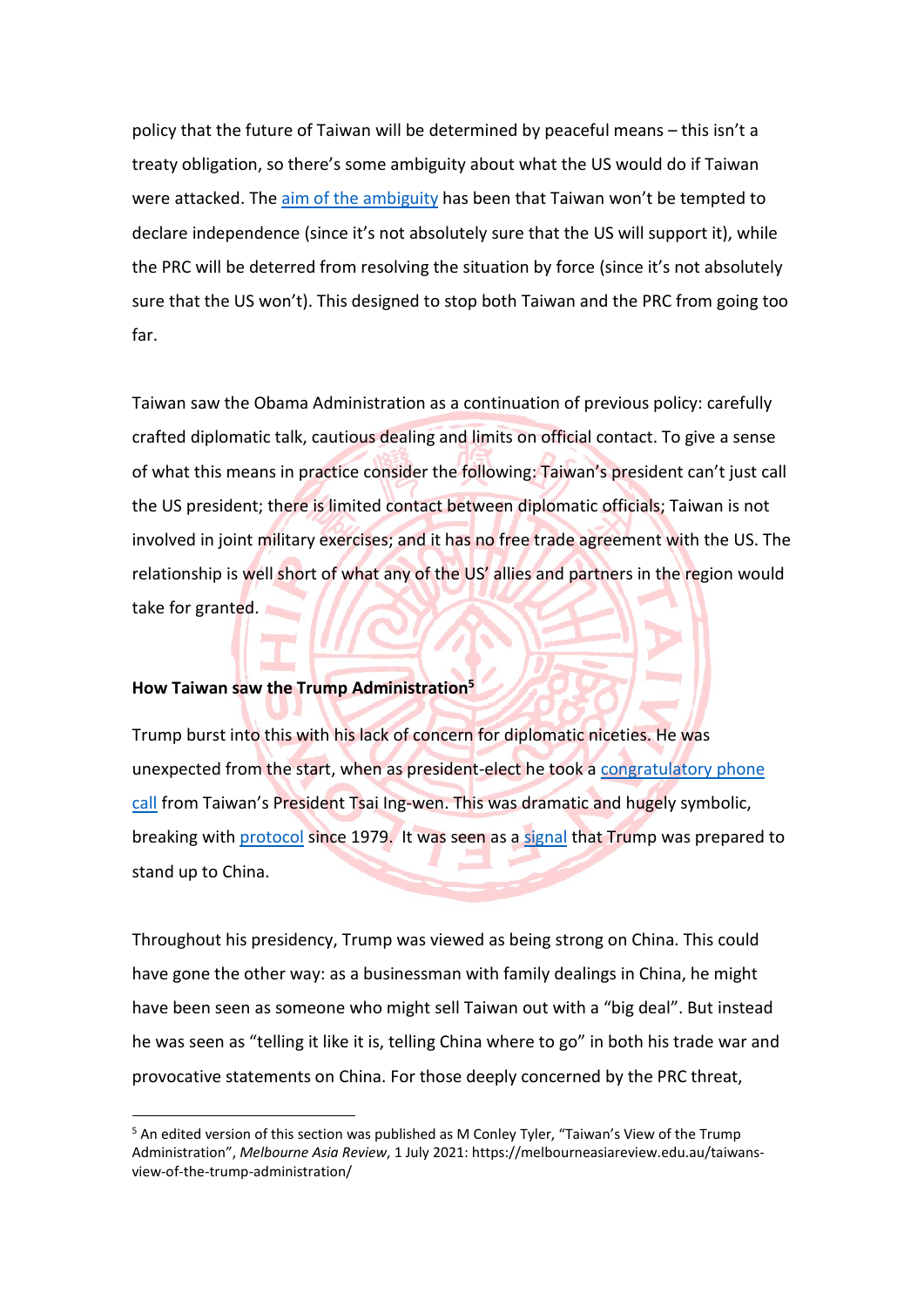Trump's willingness to give China a hard time was welcomed: "if someone can make Xi look embarrassed, he's your friend."

In the public perception, Trump was viewed as someone who really cared about Taiwan and was ready to go all the way for Taiwan, strange as this may seem given that his campaign explicitly advocated putting America first. "People feel, finally, the US is not restraining Taiwan but seeing China with the same eyes we've always seen China, as a threat to regional order." His resolve to stand up to China gave Taiwanese people confidence.

And it wasn't just his belligerent style. There was also substance.

There were very significant arms sales from 2017-2020, by contrast with the Obama Administration that delayed and cancelled weapon sales. In just two years of Trump's presidency, Taiwan purchased more arms that in the previous decade, helping normalise the process of arms sales. Trump was seen as focusing on the security aspects of Taiwan's situation more than previous administrations: supporting Taiwan against China and taking US obligations around maintaining infrastructure and warreadiness seriously.

Trump increased the US military commitment to Taiwan, supporting US military aircraft operating in Taiwan's air identification zone and regular patrols by US military vessels. When China was being particularly aggressive Trump would be equally aggressive. Taiwanese greatly appreciated his willingness to "put planes out there" to do something concrete about Chinese pressure on Taiwan.

Also important for diplomatically-isolated Taiwan was the improved contact between officials. The American Institute in Taiwan was redeveloped to be more like an embassy, including more military presence. Bilateral initiatives included the establishment of a US-Taiwan Economic Prosperity Partnership Dialogue, a US-Taiwan Education Initiative, US-Taiwan Consultations on Democratic Governance in the Indo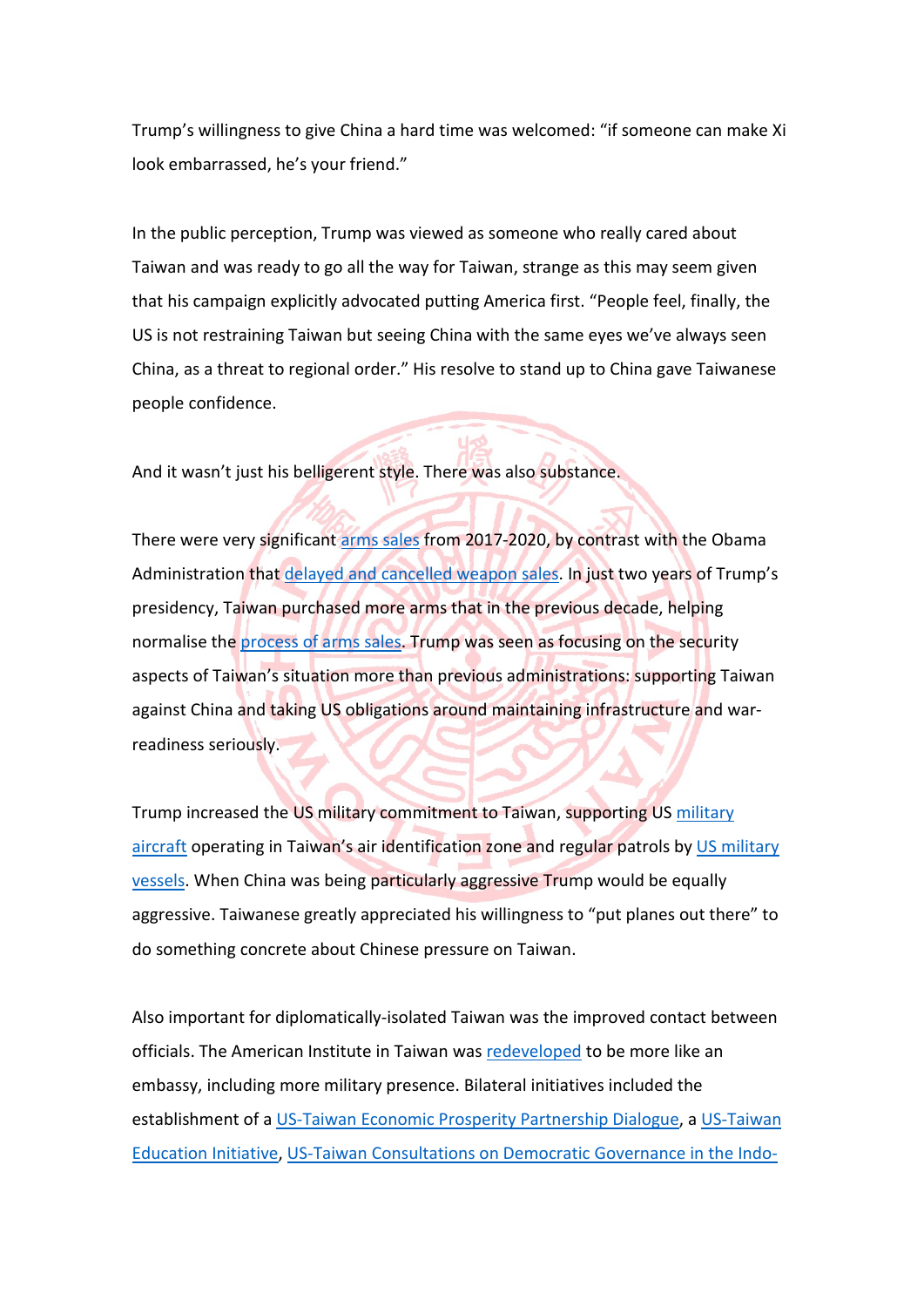Pacific Region and Taiwan signing up to an infrastructure finance initiative. Trump's presidency was marked by increased official contact, culminating in the visit of Secretary of Health Alex Azar, the highest-level Cabinet official to hold talks in Taipei since 1979. The US was also willing to use its pressure to help Taiwan maintain the small group of countries that recognise it diplomatically.

During the Trump Administration the Global Cooperation and Training Framework was broadened not just for bilateral relations but to increase Taiwan's international space. The GCTF's mission is to provide a platform to harness Taiwan's strengths and expertise to address global issues. During the Trump Administration it held 24 international workshops involving more than 1,000 officials and experts on themes like public health, women's empowerment, law enforcement, energy, cybersecurity and disaster relief. This is greatly appreciated by Taiwan as helping it contribute to international discussions. It also enables Taiwan to promote its foreign policy messages, such as allowing Taiwanese experts to talk to other countries about Chinese infiltration, countering disinformation and religious freedom.

The only area in which there was less progress was on a bilateral free trade agreement, with no talks on the proposed Trade and Investment Framework Agreement since 2016. Despite support among figures in the Trump Administration this did not progress, apparently due to opposition from the US Trade Representative. The main focus of the administration was on the China trade deal, with concern that an economic agreement with Taiwan might have derailed this.

An important element in the Trump Administration policy on Taiwan was the role of Trump's inner circle, with his Cabinet including many who were considered long-term supporters of Taiwan. In the early days of the administration, this gave a reliable channel to a somewhat chaotic White House. It meant that there were people willing to discuss areas that had previously been forbidden. Trump himself may have just been using Taiwan as a button he could press with China – "as a way to poke China in the eye" – but some in the inner circle had wider aims. From the Vice-President down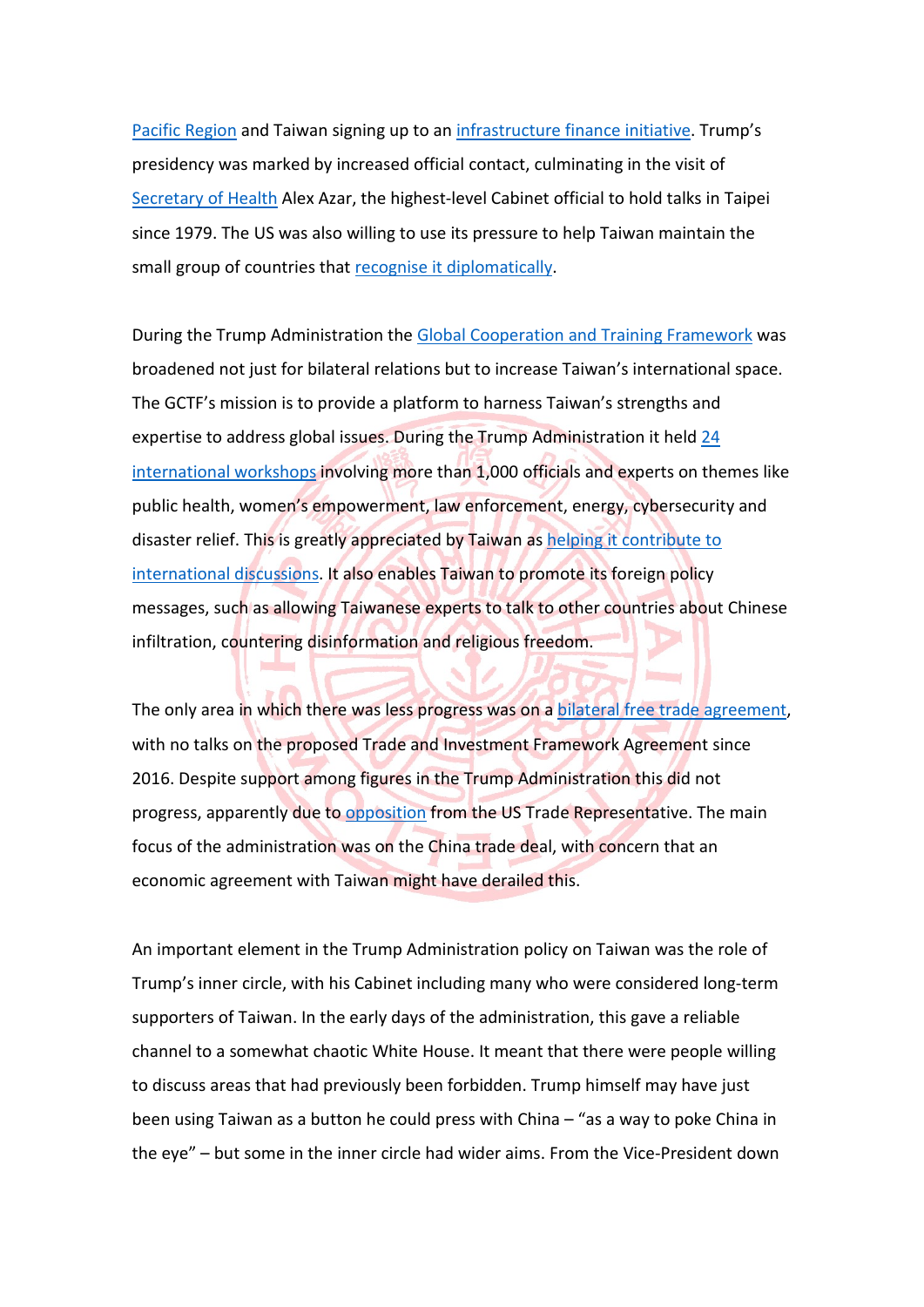there were people around him who were viewed as friends of Taiwan, nudging him in the right direction and prompting him to mention Taiwan.

Another factor was the role of Congress, which is an important element in US-Taiwan relations. During the Trump Administration several laws were passed to help Taiwan promote its visibility in the US and internationally including the Taiwan Travel Act (2018), TAIPEI Act (2019) and and Taiwan Assurance Act (2020). Trump didn't just not veto these pieces of legislation, he went out of his way to sign them into law.

The Trump Administration's support of Taiwan continued right to the end with the announcement just 11 days before Biden's inauguration that all restrictions on official contact with Taiwan were null and void. It was very Trumpian: a big announcement that surprised, but without clarity on what it meant or how it would be implemented in practice.

It typified an unconventional approach that opened possibilities and made breakthroughs, that tested limits and questioned constraints. Exciting, but unpredictable.

#### *Election 2020*

With such a positive reaction to the Trump Administration – both in style and substance  $-$  it is not surprising that there were strong pro-Trump views before the US Presidential Election, both among Taiwan's government and the general public. In some circles, not being pro-Trump might mean you were accused of being a Chinese sympathiser.

Opinion polling shows that – unlike other parts of Asia and Europe – the majority supported Trump's re-election. After the vote, there were pro-Trump rallies and thousands of Taiwanese Facebook pages were blocked from sharing claims of a stolen election.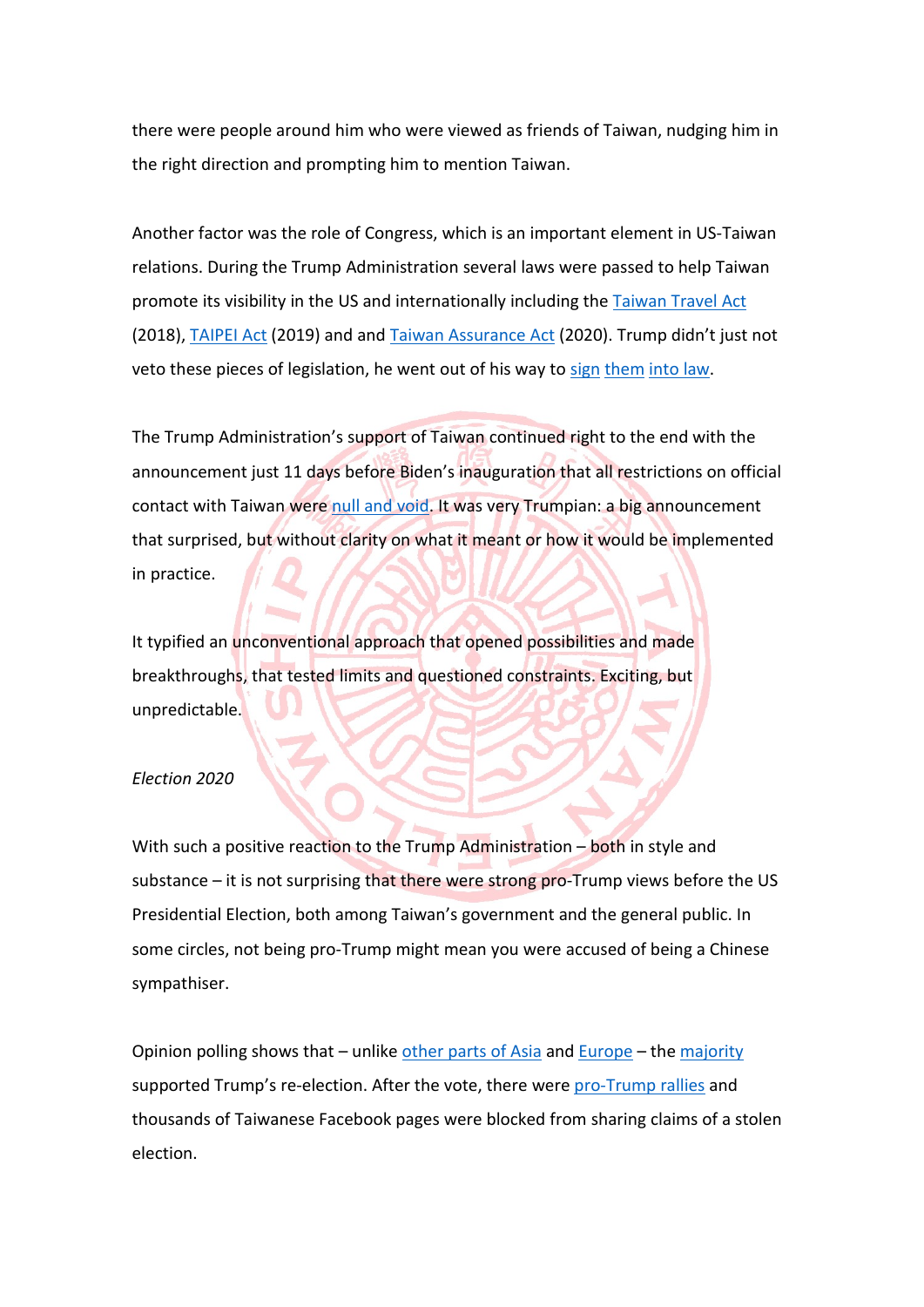While the Tsai Government was careful to state that Taiwan-US relations would remain strong regardless of who won the election, it was viewed as leaning pro-Trump. This political alignment may appear somewhat strange, with the governing party – the socially-progressive Democratic Progressive Party – presumably doing some mental compartmentalising of its policy differences on social issues. The opposition Kuomintang (KMT) was more sceptical about the narrative that Trump represented some sort of fundamental change in the US commitment to Taiwan – and privately may have expressed concerns about Trump encouraging wishful thinking in Taiwan about how much it could rely on the US.

In the eyes of the public, Trump was viewed as someone that would support Taiwan without reserve. The more clear-eyed might admit that Trump was not fighting for Taiwan; but with Trump so hell-bent on being anti-China this would positive for Taiwan, with Taiwan benefiting from "competition between two giants". People had got used to Trump's tough rhetoric and thought Biden would be more timid.

This made November 2020 was the most-followed US election ever in Taiwan, with an outpouring of support for Trump. Taiwanese report that they are one of only two places – with Israel – where there was majority support for Trump's re-election. And the common belief was that Trump would win.

This meant that when Trump was not successful there was real anxiety and worry. Polling following the election showed that a quarter of Taiwanese were pessimistic about Biden. "Pro-Trump mania" continued with rallies and "stop the steal" campaigns. At the extreme, conspiracy theories circulated about Hunter Biden's business dealings and Biden being compromised by Beijing. People who had become emotionally invested continued to contest the validity of the election result.

Even among the level-headed, there were fears that Biden would be soft on China. His campaign statements were interpreted as cautious, with concerns that he would be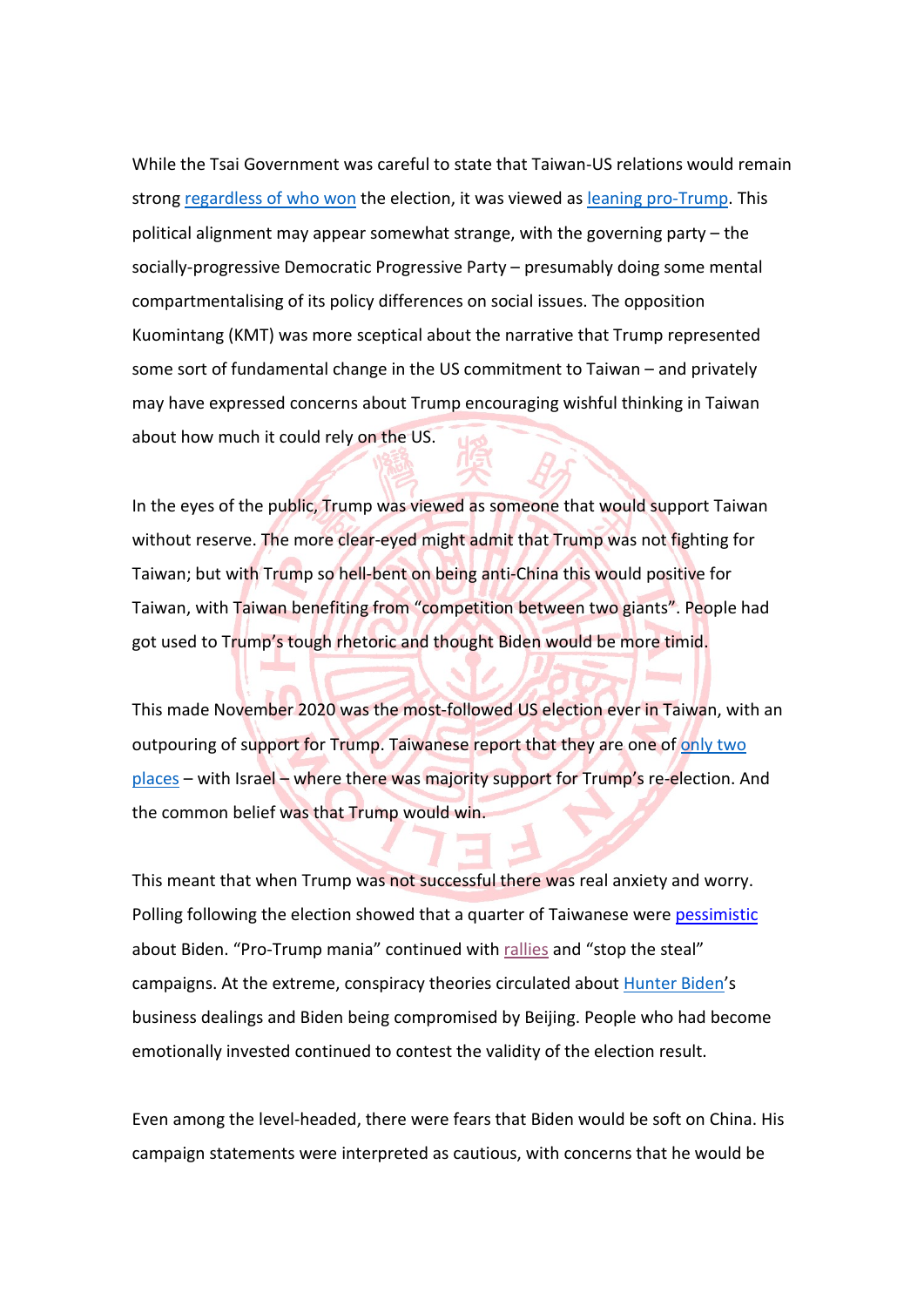"Obama 2.0", having served as Obama's Vice President and being expected to hire many Obama-era people. It was thought that with so many problems at home, he would try to de-escalate tensions with China to Taiwan's detriment.

Only 6% of voters for the governing Democratic Progressive Party thought the US-Taiwan relationship would get better under Biden.

These were the fears and expectations that Taiwanese held when President Biden was inaugurated in January 2021.

#### **How Taiwan sees the Biden Administration to Date<sup>6</sup>**

One of Joe Biden's stated aims as president was to restore America's depleted leadership in Asia: to rebuild relationships with allies and partners and show that America is back. The place in the region he faced the most uphill battle was Taiwan.

So how has Biden gone in winning over the Taiwanese? Indications are very good so far.

Biden started well from day one, inviting Taiwan's diplomatic representative to his inauguration, recalling Trump's groundbreaking phone call with President Tsai. This was cemented by the visit of former senator Chris Dodd, known to be a close friend of Biden, which was taken as a way of reassuring Taiwan of Biden's support.

Confirmation hearings for key appointments were seen as showing "rock solid" commitment to Taiwan and its international participation. Mentions of the Indo-Pacific in early statements and the Quad Leaders' Summit were interpreted as showing continuity in strategic approach.

<sup>6</sup> An edited version of this section was published as M Conley Tyler, "Biden wins over Taiwan", *East Asia Forum*, 29 June 2021: https://www.eastasiaforum.org/2021/06/29/biden-wins-over-taiwan/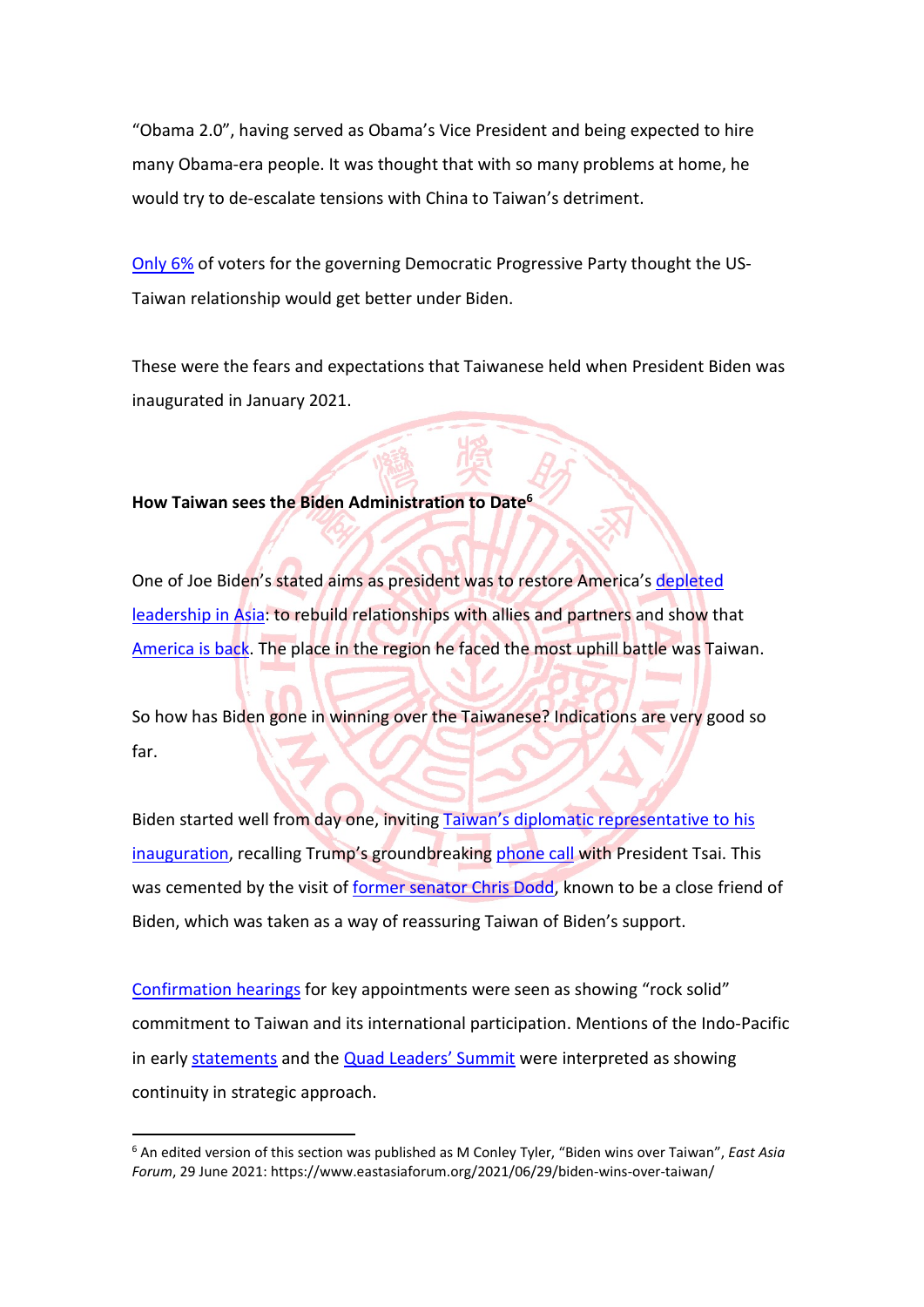An early test was whether the new administration would walk back the Trump Administration's last-gasp announcement making all restrictions on official contact null and void. This was reviewed to finalise a new contact policy, with the overall result that it is easier for Taiwan officials to liaise. This was seen as a real improvement, not going back to old ways.

For the first time in 40 years a serving US ambassador visited Taiwan while US ambassadors in other countries have met with Taiwanese representatives. The US has publicly helped Taiwan maintain its dwindling diplomatic allies and has continued to support bilateral initiatives like the US-Taiwan Economic Prosperity Partnership Dialogue. There has even been an indication that trade agreement talks might restart: something that didn't move under Trump.

At the hard edge, the Biden Administration is judged to have "responded quickly and effectively" when China has been militarily aggressive. Following a large incursion of Chinese military aircraft just after the inauguration, the State Department immediately issued a clear statement reiterating support for Taiwan at the same time a US carrier group entered the South China Sea. The US has conducted several rounds of naval patrols transiting the Taiwan Strait. Arms sales have continued and are on track to increase in 2021. And the US and Taiwan have signed a coastguard agreement.

Most of all, Biden is seen as tough on China. The fear was that he would be soft, but the meeting at Anchorage put paid to that. "We're seeing more spine than we expected". People saw that "they're pretty tough. They're going to go toe-to-toe with the CCP." The Biden Administration's approach reflects the strong anti-China sentiment in the policy community that recognises that competition between US and China is real and structural. "Taiwanese are seeing a continuation and refinement of Trump's approach to China", such as maintaining US tariffs. "A different style, a different leadership – but the same focus on the issue of the malign influence of China."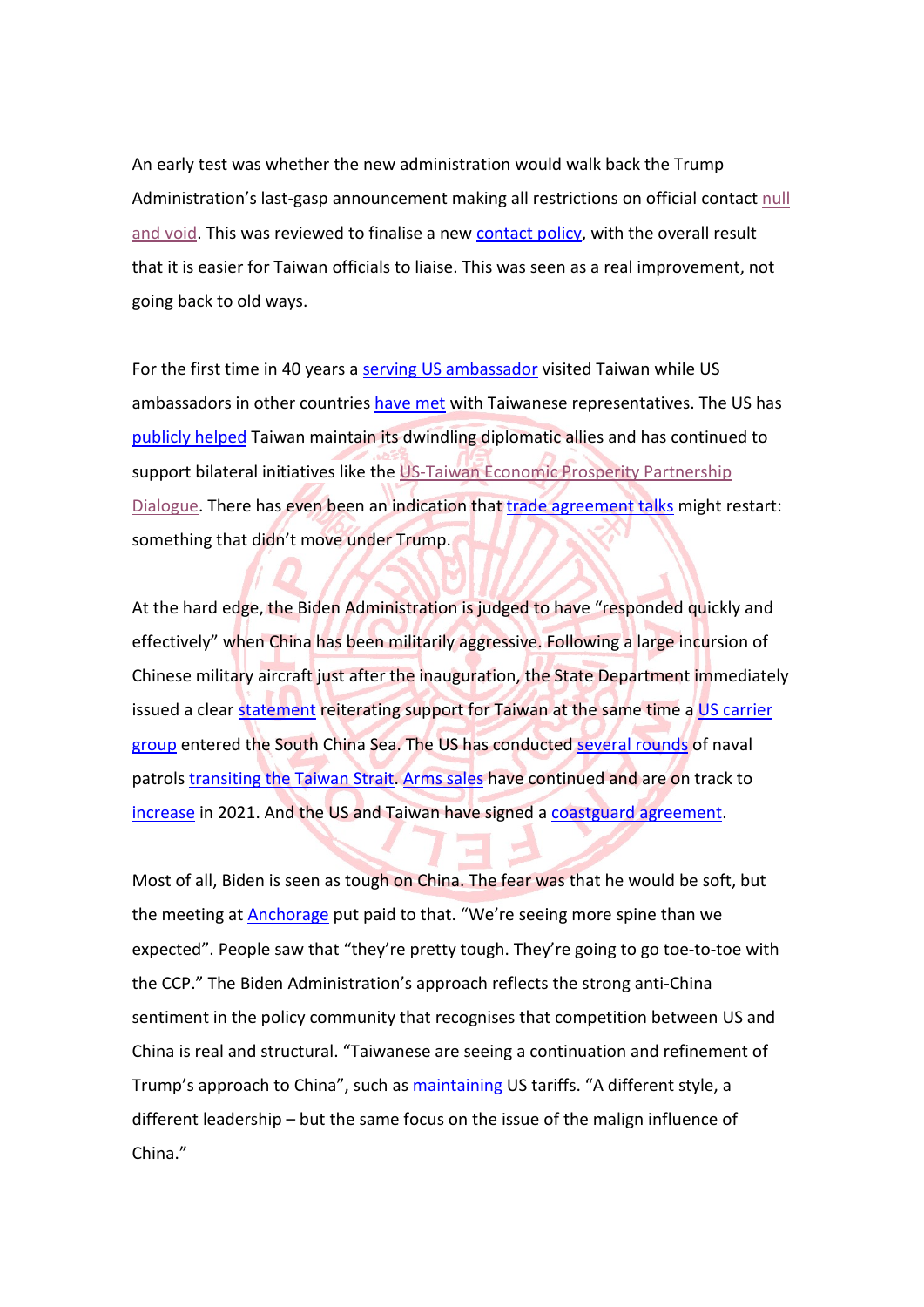Taiwanese thus see a lot of similarities in the policies of the two administrations; the difference is in the professionalism of the Biden team: "Continuity with a different tone and taste." They like that people dealing with Taiwan are "old hands" who understand its position well. Those who were worried about Trump's belligerence and unpredictability have been reassured that there will be no surprises from a team that has been "unified in calling out China in a principled and measured way." Some are starting to recognise that while Trump's ideas were good, his execution was poor and that the Biden Administration may offer more opportunities to promote Taiwan's interests. "There's some benefit in knowing what you can expect".

The new element that Biden offers is something Trump never could, which is to internationalise the Taiwan Strait issue. As Biden reaches out to rebuild relationships with allies and partners, he can built wider support for Taiwan as a security problem for the Indo-Pacific. This is something Trump, with his disdain for allies, would never have done. Concerns over peace and security in the Taiwan Strait has been mentioned – for the first time – at the G-7, US-Japan, US-South Korea and Australia-Japan summits. This approach of "raising the voice of Taiwan with US partners and allies" is much appreciated by an isolated Taiwan that doesn't want the issue to be seen as something for China and Taiwan to "solve by themselves" (although there is concern about China's likely reaction).

Put together, the result is that the Biden Administration has exceeded Taiwan's expectations. Biden has pleasantly surprised a lot of people with a "real sea change" in attitudes. "It hasn't taken too long to win Taiwanese people's hearts." Biden is a seasoned politician able to handle issues subtly. The image he projects of warmth, reliability and stability is one that fits people's needs in a difficult time. "Those who were really worried about a dramatic reversal, their worst fears have been allayed." And there are some who will feel vindicated; it's little-recognised that some of the current positive relations stem from relationship-building efforts by the DPP during the Obama term.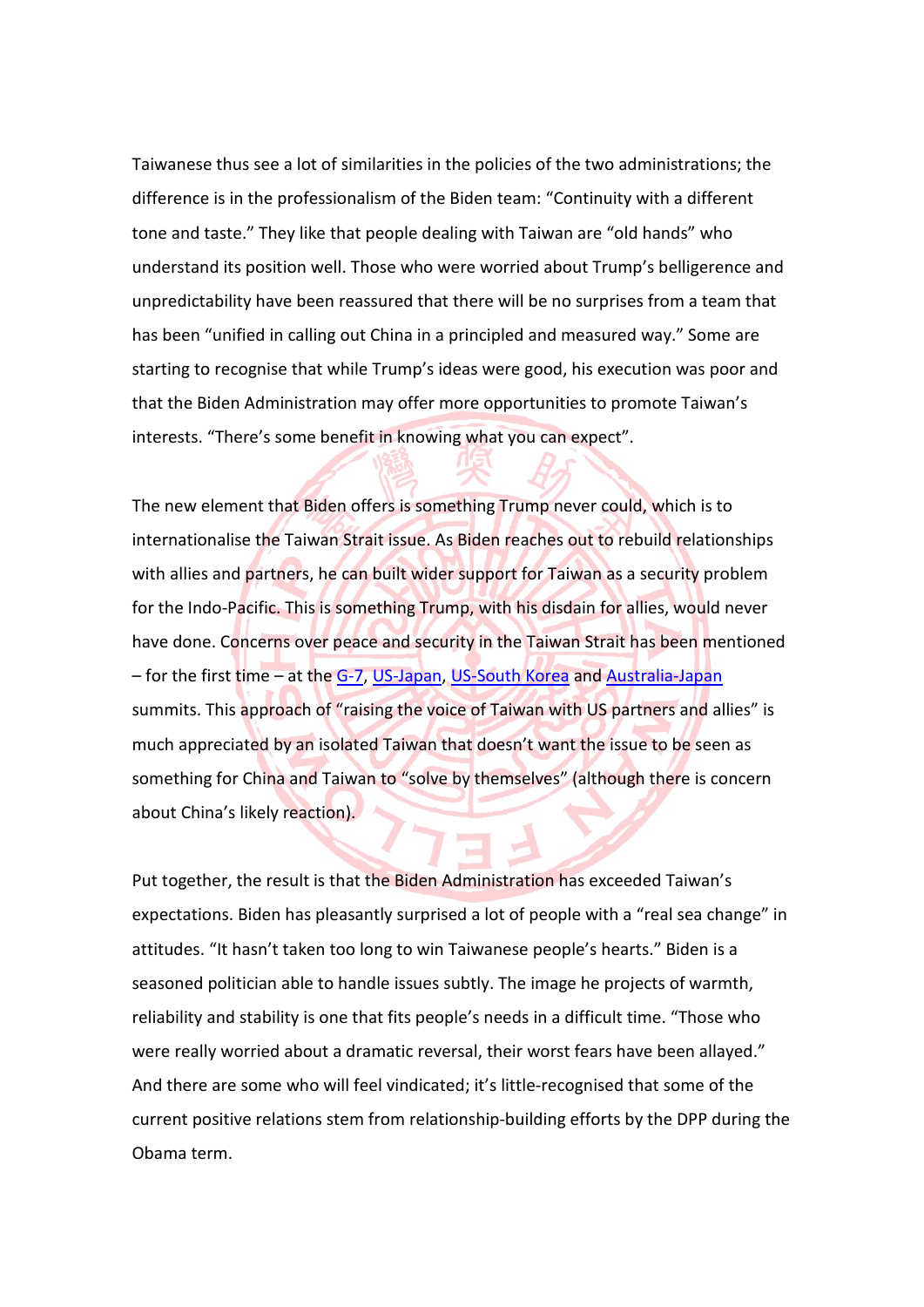There are still challenges ahead, such as the US desire to on-shore semiconductor production, which has downsides for Taiwan's technology industry. And limitations on the relationship remain, meaning that Taiwan has to be careful of wishful thinking and overstating the level of US support. But it's clear that "both sides have the willingness to continue building this good relationship down the road." That's a big turnaround in only six months.

One of the last remaining tests for the Biden Administration was vaccine access. With Taiwan suffering its first large COVID-19 outbreak, the public has been asking for US support in securing vaccines. The answer came this month when a Senate delegation visited Taiwan to announce that the US will provide 750,000 doses - in a C-17 military aircraft, no less. The symbolism of a US Air Force plane touching down in Taipei was not lost on anyone. Maybe Biden as much as Trump has a knack for an audacious gesture.

#### **Looking Forward**

But while Biden has executed a great turnaround in winning over the Taiwanese, that doesn't mean that it's an easy road ahead.

There are both bilateral and wider issues that mean that US-Taiwan relations will remain challenging for the the next three and half years.

*Bilateral issues*

Trade

 $7$  An edited version of this section was published as M Conley Tyler, "The Road Ahead for US-Taiwan relations", *The Diplomat*, 17 July 2021: https://thediplomat.com/2021/07/the-road-ahead-for-taiwanus-relations/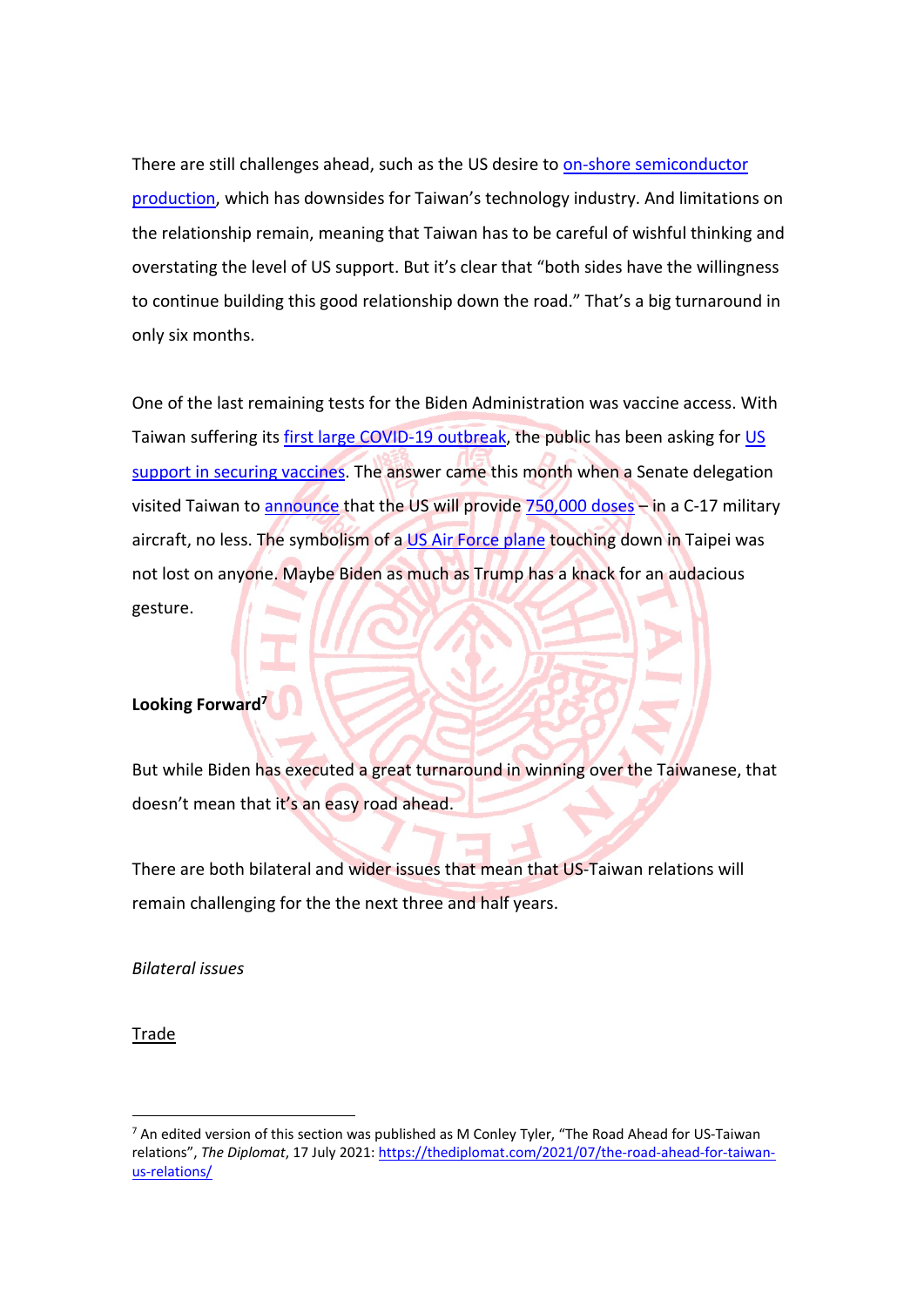Trade is important for Taiwan. At a minimum, Taiwanese wanted the Biden Administration to restart Trade and Investment Framework Agreement (TIFA) talks. "This is the golden time for US-Taiwan relations, how come FIFA talks haven't resumed?". This was achieved when TIFA talks restarted after a four year gap on 30 June.

A trade agreement will be harder and lengthy talks are expected, but formal economic ties would be politically popular in Taiwan – and might open the door for other countries to do so. Taiwanese are conscious that this is not easy for a Democratic Administration that has to focus on the US economy first. But they want to see some movement on trade. The results of Taiwan's referendum on US pork may be a factor.

#### Industrial policy

Trade and industry policy around semi-conductors will also be an area of potential tension. With the Trump Administration, the focus was more on the trade war with China than on industrial strategy. By contrast the Biden Administration is trying to formulate an industrial strategy to build its competitiveness. This includes securing supply chains, with talk in the US of technology self-sufficiency that has downsides for Taiwan's tech industry. Reshoring to the US means moving jobs from Taiwan.

With the US now building up its own manufacturing, there may be pressure on Taiwanese companies to relocate more factories. Taiwan may well decide to placate by moving some, but it will not want to give everything away, such as research and development. Taiwan wants to be a way ahead in the next step in technology.

Taiwan's importance in semi-conductors is one of things that it believes to be a bargaining chip in other countries' support. "It's Taiwan's ace in the hand and best security guarantee." With the current massive shortage in semi-conductors, the global importance of Taiwanese manufacturers is clear as their share prices rocket. "The US needs chips to move their economy along.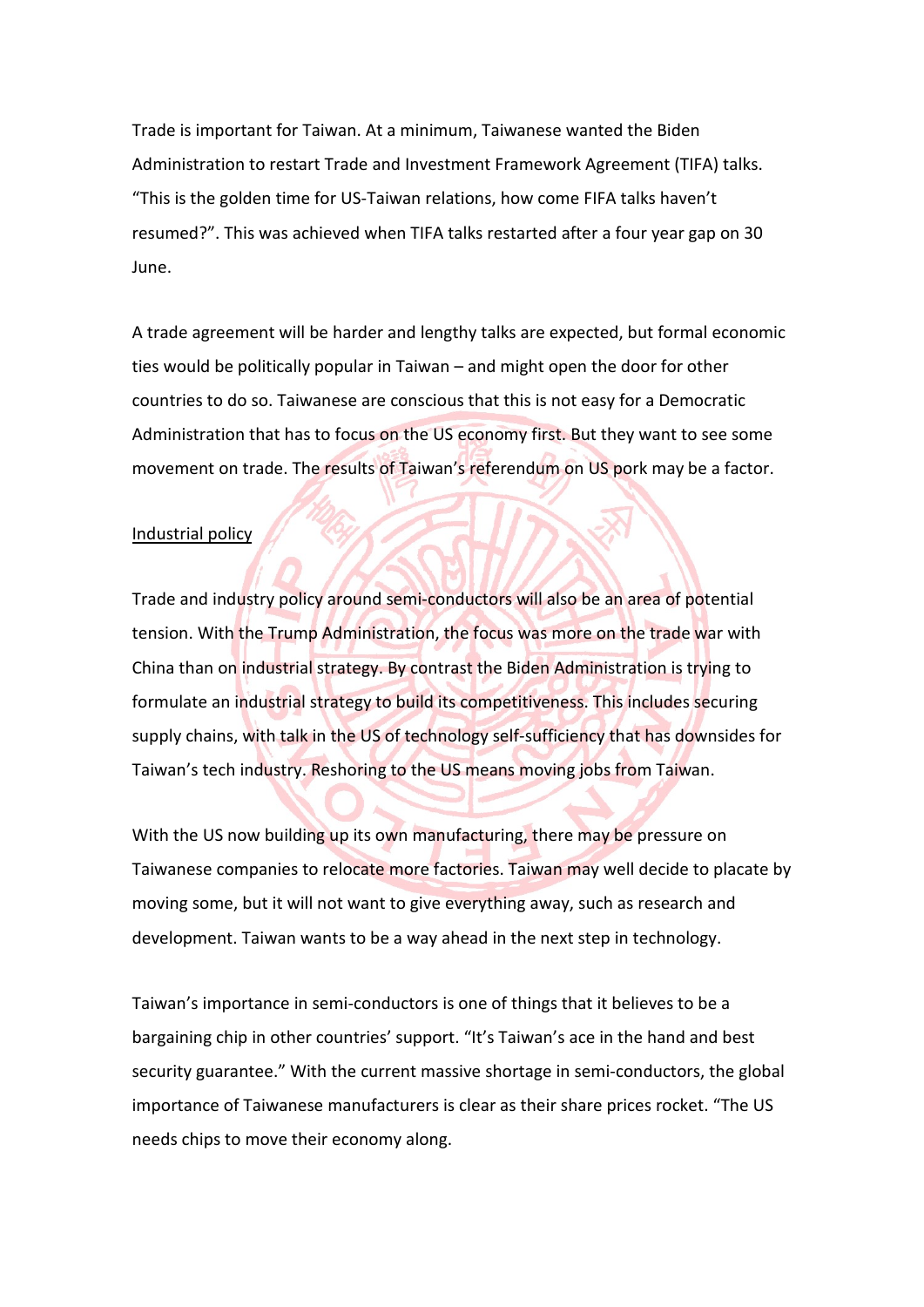They need Taiwan's chip manufacturing because they don't want China's chips. It's one of the biggest things Taiwan's got going for it at the moment."

Given US focus on national security considerations, to safeguard its industry Taiwan needs to focus on strategic high tech commodity control. It needs to review frameworks on how it cooperates with regional partners. "With US-China tech competition, Taiwan will be caught in the cross-fire."

The US is also likely to put pressure on Taiwan to reduce emissions in line with its environmental policy of high ambitions. This makes it harder for Taiwan to sell itself as "resilience island" offering alternative supply chains through Taiwan.

#### *Heightened expectations*

There is a danger that increased US support – whether in arms sales, military patrols or diplomatic contact – will lead to heightened expectations from Taiwan. "If you give more hope there will be more disappointment in the future". Whatever has already been done, there will be a desire for "further concrete measures supporting Taiwan."

An example would be around expectations around vaccine access. The US commitment to provide 2.5 million doses is great start. However there will probably be calls for further assistance, much as Taiwanese hate to be seen as troublemakers. With the US having so many areas of focus, it can be easily perceived as forgetting about Taiwan.

High expectations, primarily from the general public, are rooted in fear and anxiety. "When the US is willing to offer more support, we fear the support to be temporary and conditional, and seek more and stronger US commitments."

Some of the raised expectations may be difficult for the US to meet.

#### **Security**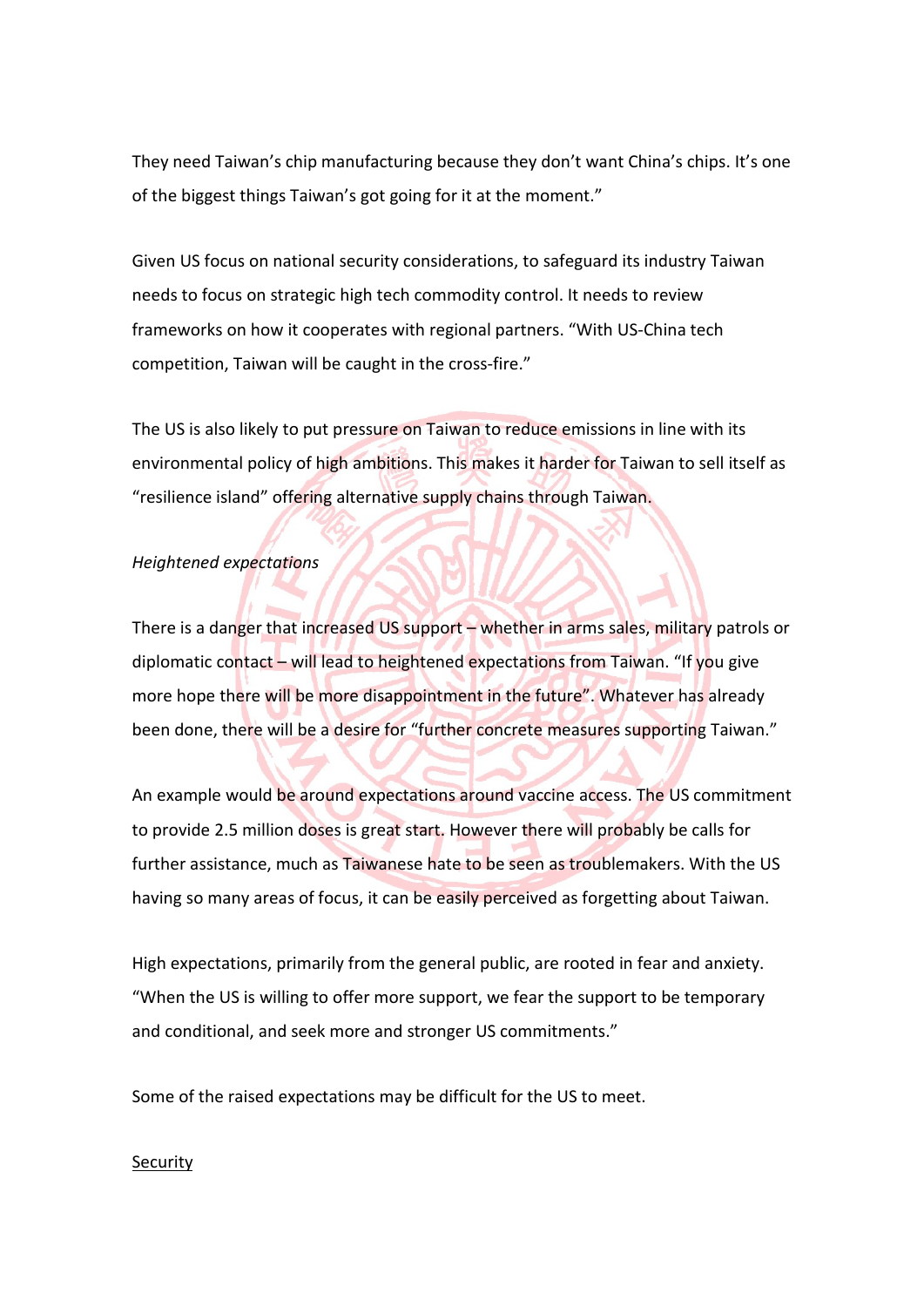Demands to help Taiwan build a next generation military include consistent improvement in arms sales (of the right type and at a cost that Taiwan is able to afford): "providing useful weapons at a reasonable rate." There are also calls for covert or overt military exchanges, such as US generals spending time in Taiwan and the next generation of Taiwanese officers and NCOs building their capability in the US, understanding that this takes time to bring positive effects.

Some seek joint military exercises, given that Taiwanese think that military tensions with China are only going to rise, although this would be controversial. And among some there is an expectation that US will help Taiwan improve its defence effectiveness, even to push for reform in Taiwan's military. Particularly from a KMT perspective, some would like to see the US push back against wishful thinking based on the assumption that the US will come to Taiwan's aid. This would require hard analysis of Taiwan's preparedness and a focus on a range of scenarios as well as fullscale invasion. Others are concerned that US military officers "don't push Taiwan to be the Taliban"; in other words, to concentrate on the asymmetric type of warfare the US has most recently experienced.

#### **Diplomacy**

There will continue to be a desire for high-level contact to "normalise the relationship" to "treat Taiwan as an ally, as a de facto country."

The US will be judged on whether it gives concrete support for Taiwan's international participation, especially to help get Taiwan back in the World Health Assembly. There are also expectations around the US countering China's influence in international organisations.

Taiwan wants to take a more active role and increase Taiwan's international status. It wants the US to send the message that Taiwan is indispensable in the Indo-Pacific.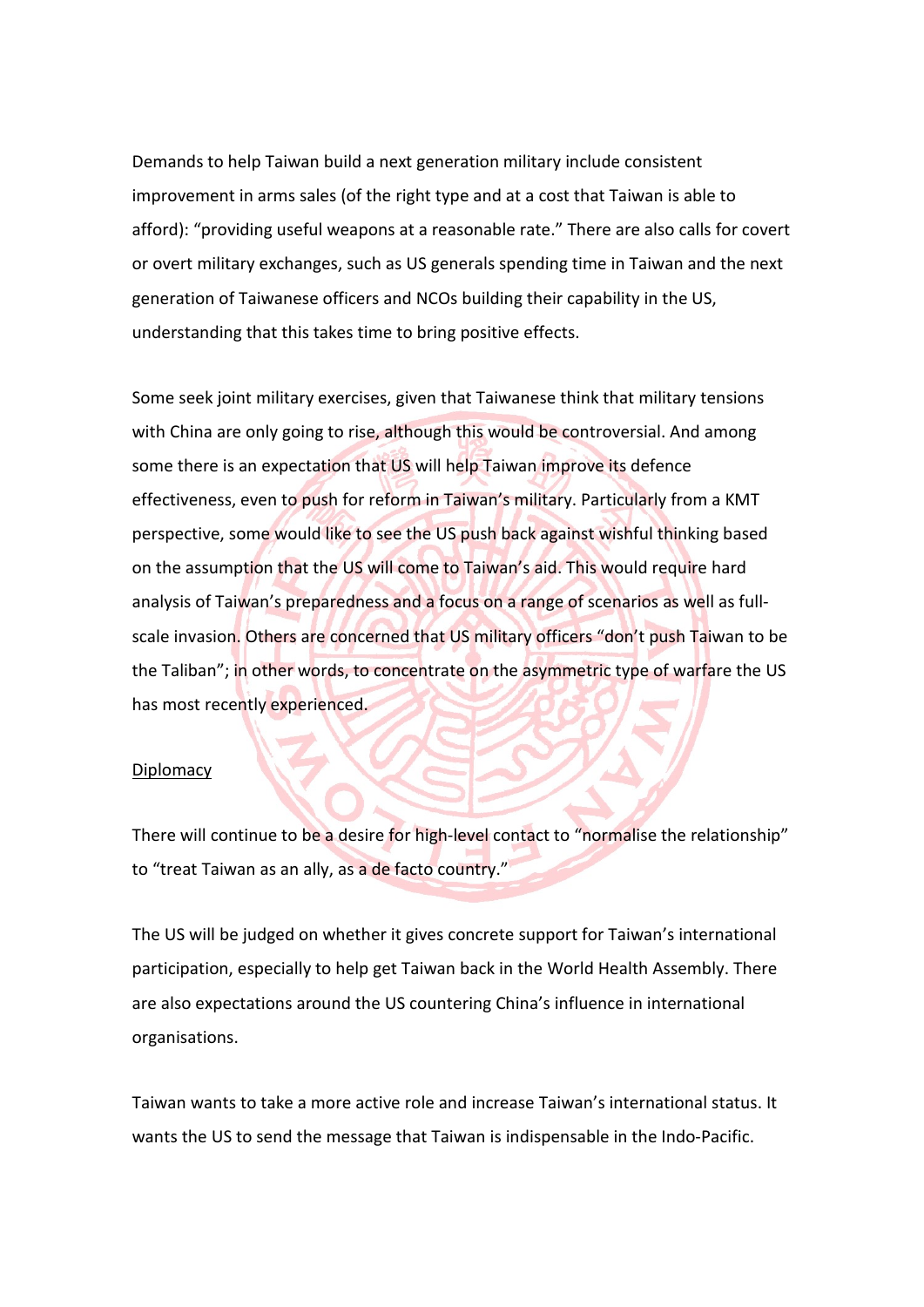Ideally this would be through involvement in a grouping like the Quadrilateral Security Dialogue, for example through "Quad Plus" activities.

One specific test will be Biden's global Summit for Democracy, a campaign promise, which looks like it may be held in 2022. Finding a way to include Taiwan – one of only seven societies in Asia rated as free by Freedom House – is crucial for the US "to show their allies that they are on Taiwan's side, on the side of democracy, of values." This means that it cannot just be a summit of states.

Taiwan wants to be involved, but will only accept "a formula based on dignity and respect". So the US will need to be creative to find a way for Taiwan to be included and add value to discussions on democracy.

#### Strategic ambiguity

There has been sufficient discussion around whether the US will end its position of strategic ambiguity that it has raised expectations. While those in the strategic policy community may be clear that "Biden will not break up the One China policy, he will not change strategic ambiguity", perhaps others will get their hopes up and will be disappointed that there is no change.

Kurt Campbell's statement in July that the US does not support Taiwanese independence  $-$  a restatement of the official US position  $-$  was greeted with some unhappiness in among the public. But the DPP leadership know that no president will support de jure independence. "Everyone know that is a red zone." One of the DPP's political difficulties is how to manage supporters' expectations in the face of the reality that the US is not willing to provide a clear security commitment and that the best on offer is US friendship and partnership.

#### *Chinese pushback*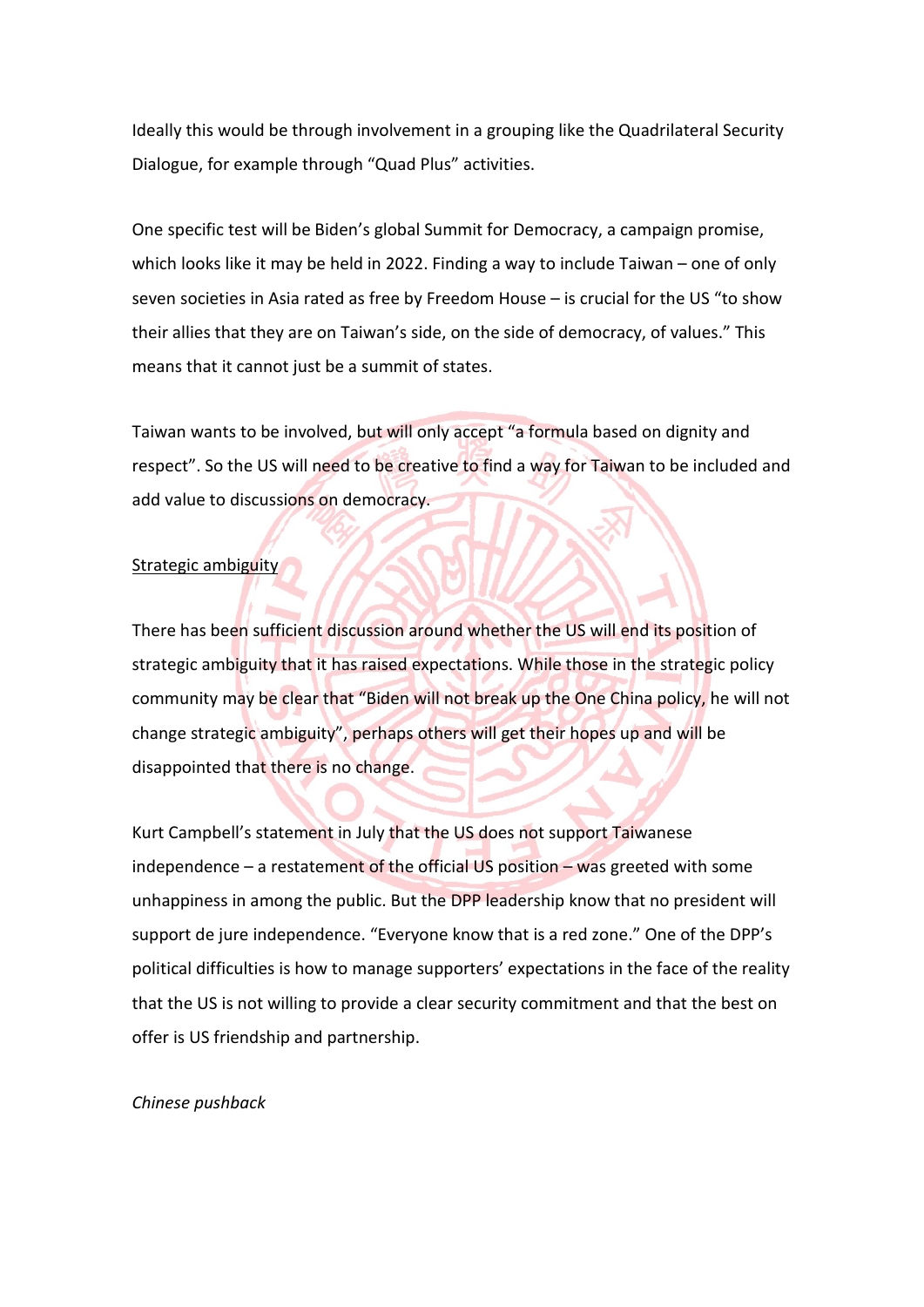The wider question is how the US will respond to Chinese pushback whenever and however it occurs. China has continued to ramp up pressure on Taiwan with incremental increases. For example there was a record incursion of Chinese planes into Taiwan's air defence zone following the G7 Summit. Taiwanese diplomats have had to leave Macau and Hong Kong.

The question is whether there will be a change in the type of pressure, rather than in intensity. As the Biden Administration crosses over many lines, there may be something that China considers a red line which brings a new response. In general Taiwanese expect China to be more coercive. "Everyone is anxious". If China does change tactics, how will US respond? "Does the US have the will to assist Taiwan, to counter possible advances from the PRC?".

Taiwanese experts see among China's leaders a mindset that assumes that the West is in decline and views China as a strong power that wants to be talked to with respect. It is prepared to maintain its current assertiveness.

But for China the calculus remains the same. Invading Taiwan is risky; even if militarily successful, economic sanctions and embargoes can smash the Chinese economy. "Invading Taiwan is one of the things that could derail China from its priority  $$ overtaking the US."

In the end the way that Taiwan will judge the US is if it is a successful deterrence figure deterring China from aggressive action. Taiwan will be watching Xi-Biden talks closely when they come.

#### *Building international support*

**College** 

In general the Biden Administration's efforts to internationalise the Taiwan Strait issue are seen as very positive. By raising the voice of Taiwan with US partners and allies, it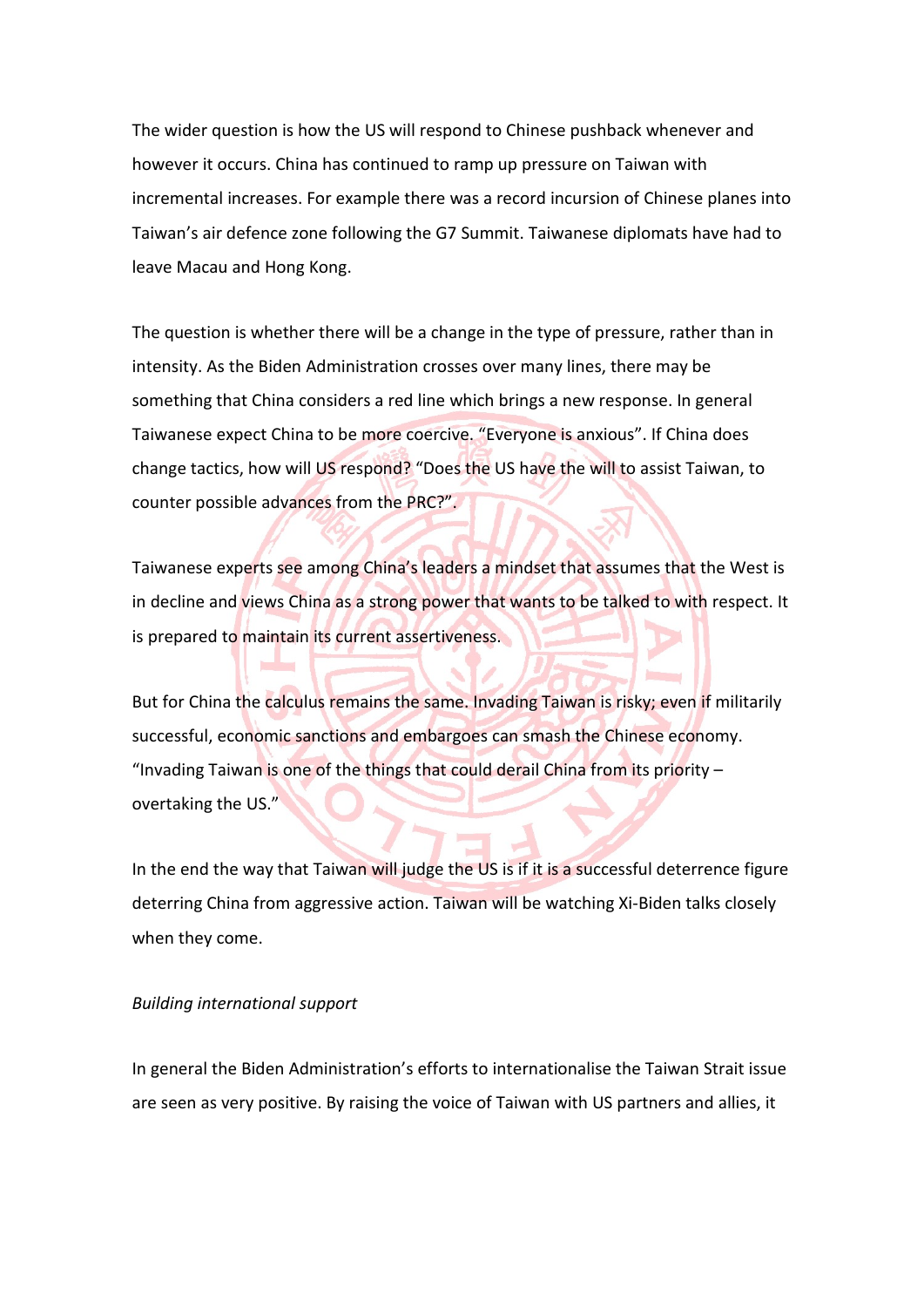means that China knows that people are watching, that "people care about what happens here". It is not just left to Taiwan and China to solve for themselves.

There is support for what's seen as the Biden Administration's grand strategy of manoevering a power network to constrain China rather than confronting China directly.

But the downside of getting more countries involved means the need to spend more time to build consensus. This can be long and slow and may require compromise where there are countries which have different opinions on China. Some wonder if the US has time to build coalitions of stakeholders given China's rapid rise. Is there sufficient sense of urgency?

Internationalisation is also considered likely to increase the chance of Chinese pushback. The mentions of "peace and security in the Taiwan Strait" at international summits will get a strong Chinese reaction. "If the PRC knows that there are countries that care about Taiwan, it may punish Taiwan because of that."

Overall most seem to consider this a risk worth taking: "The Taiwanese public need the confidence that they have allies and friends that support them so that they don't give in to Chinese military intimidation and disinformation."

#### *Election 2024*

The final test for the Biden Administration will be Taiwan's presidential election in January 2024 ahead of the US presidential election in November.

If the DPP is returned this may be the trigger for a cross-Strait crisis. "If the DPP is reelected in 2024, Xi may say 'I've been waiting; you're not paying attention'."

If the KMT is elected, how would the US see this? As a problem for its China strategy? From the KMT side an important part of the relationship is that the US understands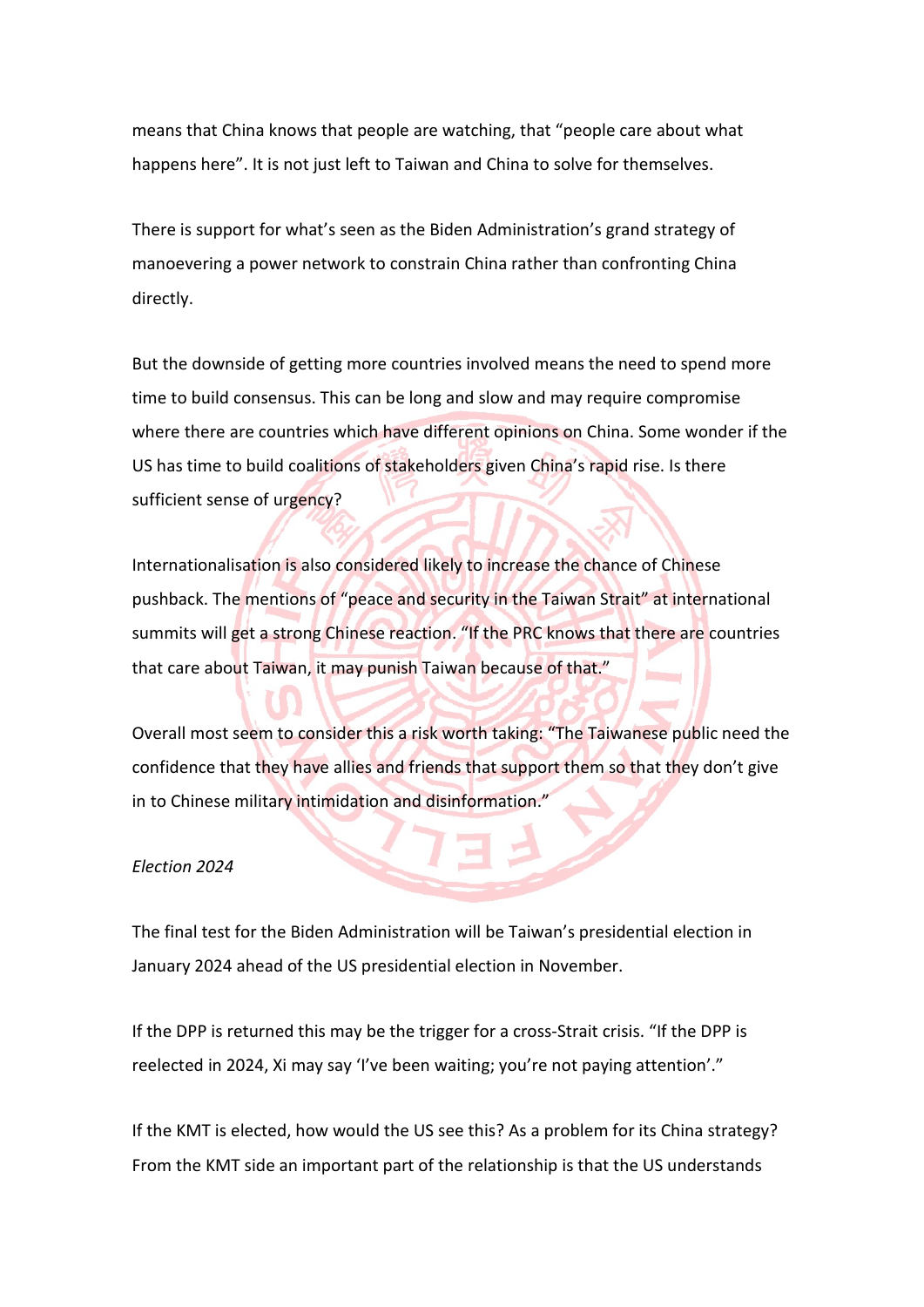that any thaw in cross-Strait relations need not be seen as a betrayal of US interests. It will want the US to give its blessing to that.

Whoever is in the Presidential Office and the White House, there remain fundamental challenges in US-Taiwan relations. This means that any honeymoon will always be short. Maintaining positive views in Taiwan will continue to be a challenge for the Biden Administration.

#### **Conclusion**

Biden's first six months have reassured many of the concerns that Taiwanese held. For the most part, perceptions appear to be that the Biden Administration remains tough on China, but is more professional and able to get things done. It is seen as a significant improvement over the Obama terms. The task for Taiwan now is to consolidate the gains of recent years with a more predictable administration.

But while much of Taiwan's establishment has executed a pragmatic 180 degree turn towards Biden, this does not alter their affection towards Trump. He'll be remembered as someone who shook up the bureaucratic system and forced a rethink on the terms of the relationship; as someone who pushed against established views and opened a window for US-Taiwan relations. As a "battering ram"; as having a "steroid effect"; and as someone who "kickstarted" an improvement in relations.

So in Taiwanese eyes, it looks like the Trump years will be remembered as an opening – rough and somewhat unpredictable – which was consolidated during the Biden years. They are likely to remain genuinely grateful to Trump. "Emotionally in our hearts, we always appreciate what Trump has done for us, he deserves that response." For countries inclined to see the Trump years as a "blip" with Biden bringing the US back to normal in its relations in Asia, it's worth understanding Taiwan's quite different point of view.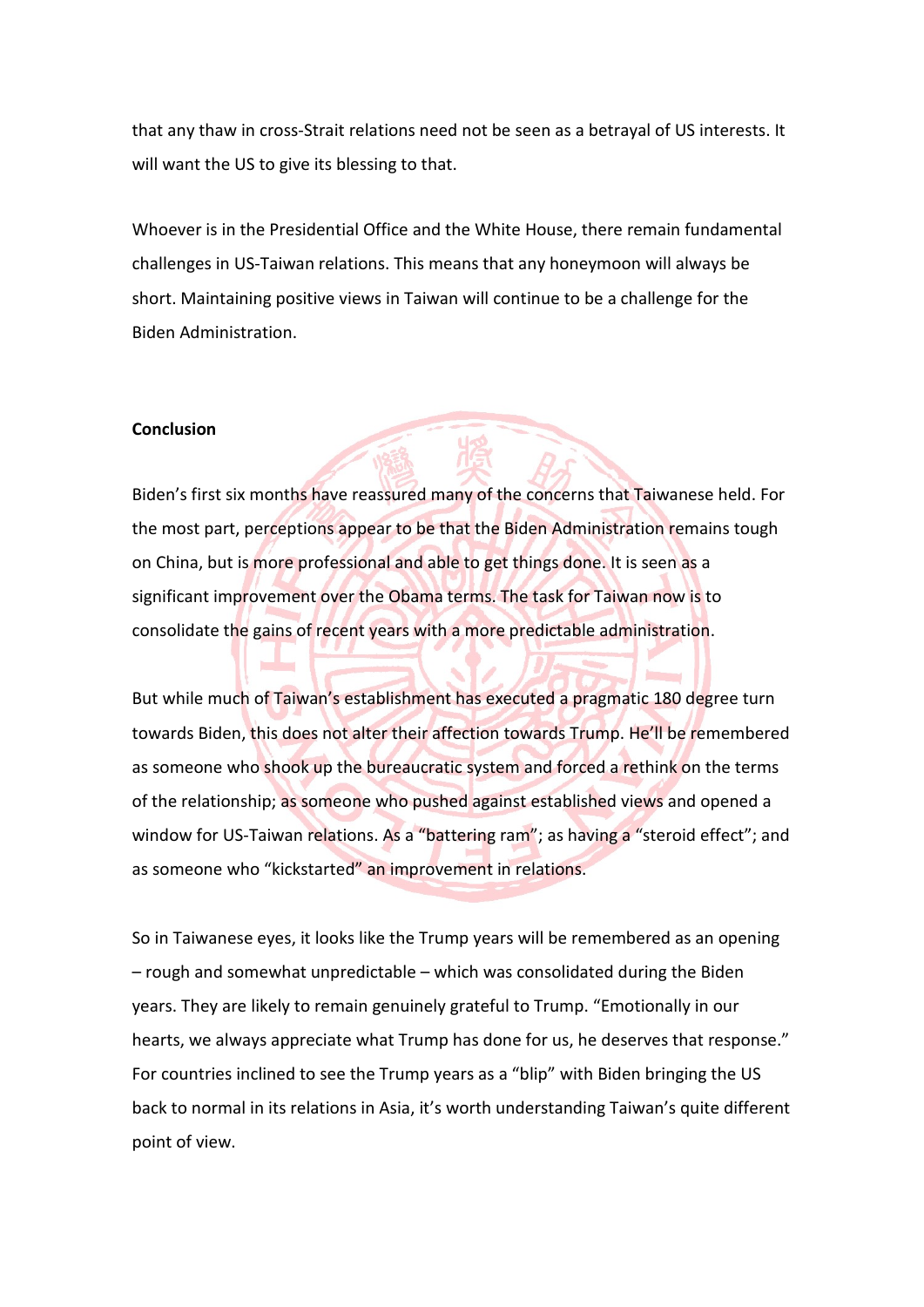Looking ahead, it is hard to answer the question of how Biden will be remembered three years from now, given that I don't predict an easy road ahead. There will continue to be issues and challenges, given that some of the problems in the relationship are essentially insoluble. It may be that some disappointment is inevitable.

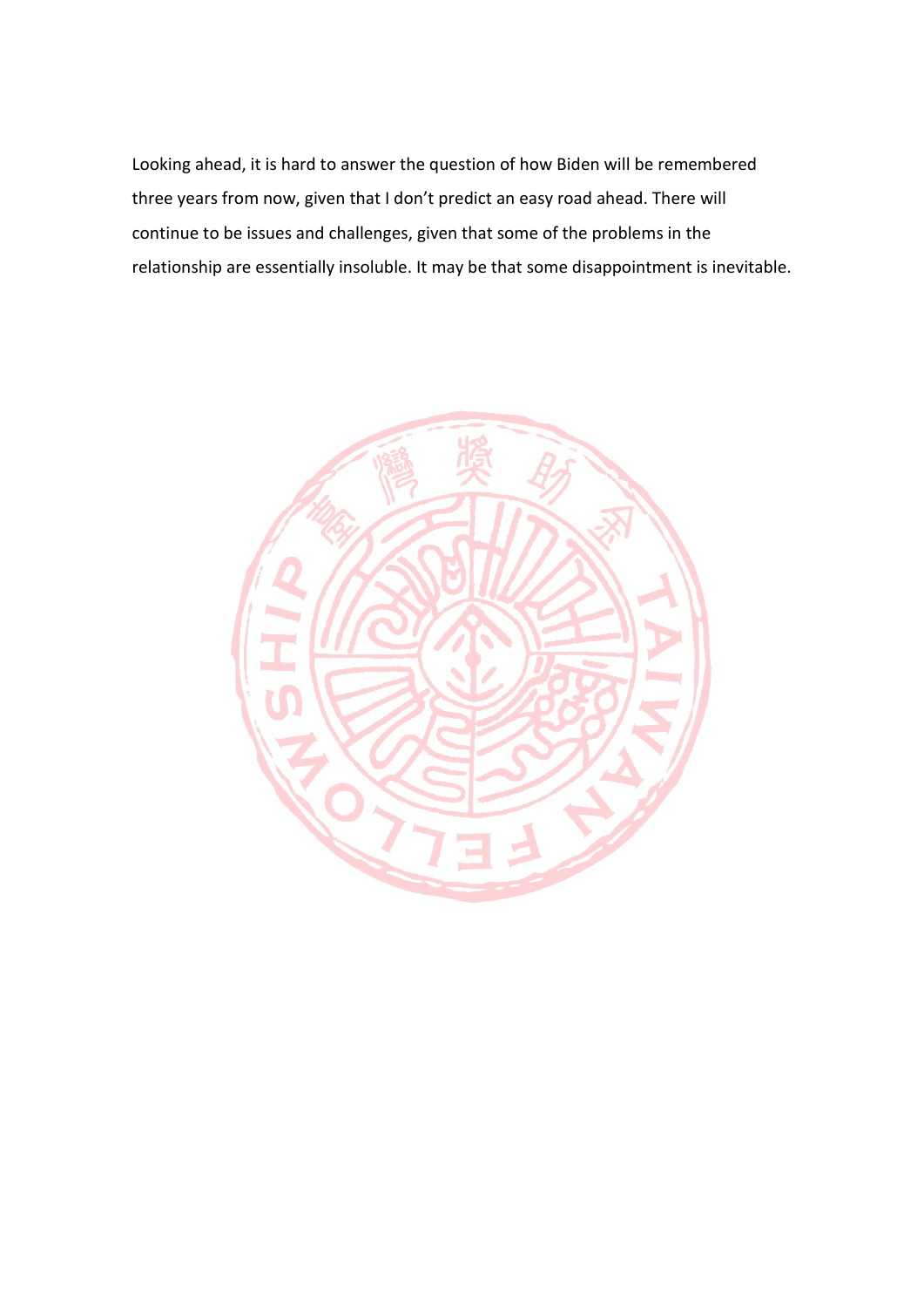### Other Publications

#### **1. How Australia can help Taiwan tackle global issues**

*The Strategist,* 1 June 2021: https://www.aspistrategist.org.au/how-australiacan-help-taiwan-tackle-global-issues/

One of the difficult things about being Taiwan is the lack of normal government-togovernment interaction. Taiwan is diplomatically recognised by only 15 countries, so it is dealt with informally in most of its international interactions. That rankles.

Taiwan actively campaigns for more international space. Last month saw Taiwan's continuing push for observer status at the World Health Assembly something Australia supports, along with the United States, the G7 and more than 50 countries overall. Taiwan launched a high-profile campaign #LetTaiwanHelp ahead of the meeting of the World Health Assembly, arguing that it has much to share on world health and should not be excluded.

But Taiwan also seeks space in lower profile ways. In May, Australia was part of a littlediscussed initiative, the Global Cooperation and Training Framework (GCTF). You won't find anything about it on the Department of Foreign Affairs and Trade Taiwan web page, or that of the Australian Office in Taiwan, but Australia is quietly supporting a mechanism designed to give Taiwan more opportunities for international engagement.

The GCTF was established in 2015 by the US and Taiwan, with Japan joining in 2019. Its mission is to provide a platform to harness Taiwan's strengths and expertise to address global issues of mutual concern. It provides an avenue for Taiwan's world-class experts to share their knowledge, which is not otherwise possible because many international institutions don't allow Taiwan to participate.

Since it was established, the GCTF has held more than 30 international workshops involving 68 countries and 1,600 government officials and experts. It holds meetings on themes like public health, women's empowerment, law enforcement, media literacy, energy efficiency, cybersecurity and disaster relief.

For ordinary countries, that's no big deal, as they regularly join such meetings, either in regional groups such as ASEAN, or in cross-regional groups like the G20. But for Taiwan it's an opportunity that's otherwise denied. In the GCTF Taiwan can share its knowledge and expertise from a position of equality with other participants—and sidestep its limited diplomatic status. This year, for the first time, the UK and the European Union have co-hosted events.

Australia co-hosted two GCTF meetings in May: one on money-laundering, an area where Taiwan is seen as a policy leader, and the other on the Covid-19 vaccine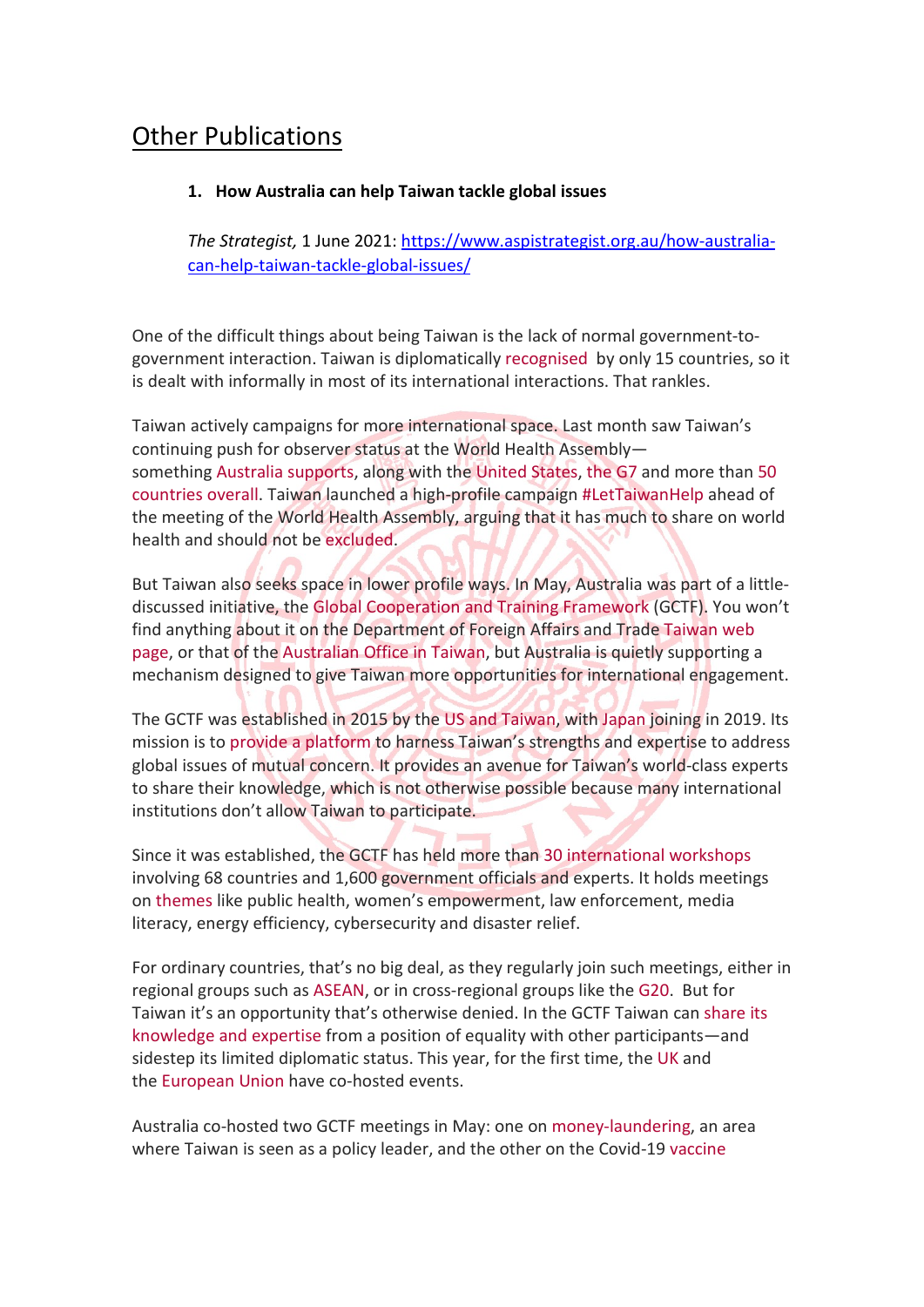rollout—a topic of concern in both Australia and Taiwan. Discussions covered vaccine safety, distribution, logistics, cold-chain management, priority lists, adverse reactions and vaccine hesitancy. About 135 experts from 36 countries tuned in.

Earlier meetings hosted by Australia included workshops on energy governance, pandemic-related crime and a prescient meeting on maintaining vigilance against further waves of Covid-19 infection.

In the words of Taiwanese Foreign Minister Joseph Wu, the GCTF provides an excellent sharing platform for Taiwan to demonstrate that 'it is willing and able to contribute to ensuring a better future for mankind'. Less altruistically, it also provides a forum to promote Taiwan's foreign policy messages, such as in a workshop on defending democracy from disinformation. And it helps Taiwan reach specific target audiences, such as in the Pacific.

There's been discussion recently of Australia's policy towards Taiwan and what we should and shouldn't do if we want to show our support. Continuing participation in the Global Cooperation and Training Framework is a practical way for Australia to deliver on its statements in support of Taiwan's international participation and role in the Indo-Pacific.

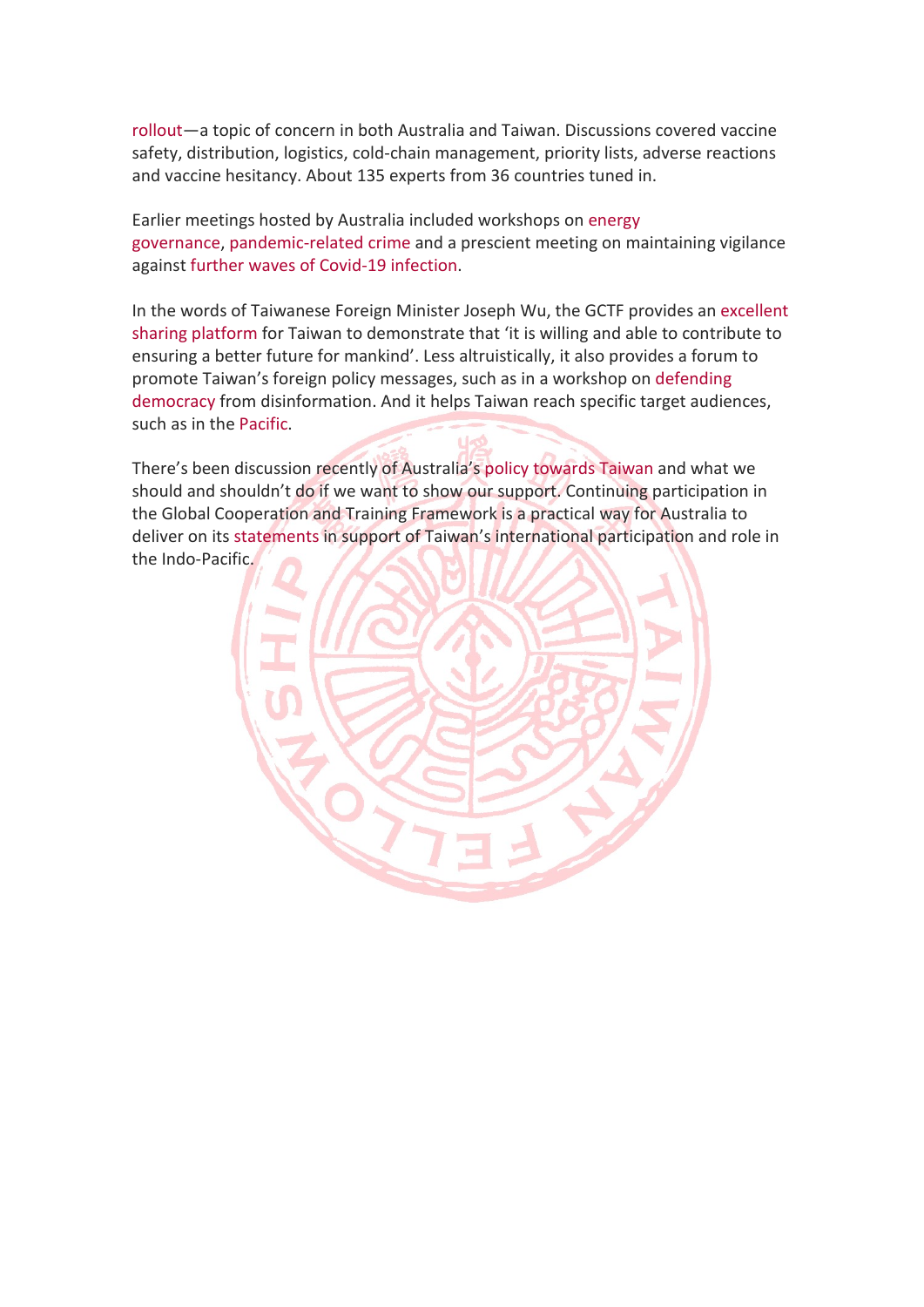#### **2. Sweet and sour: Taiwan's pork and pineapple battles**

*The Interpreter,* 1 July 2021:

In August, Taiwan will hold a referendum on whether to reinstate a ban on US pork containing the additive ractopamine. This could introduce a sour taste into otherwise positive Taiwan–US relations. But it's not the only food-related political challenge on the menu. The reaction to China imposing a ban on Taiwan's pineapple exports this year showed a nationalistic consumer flavour in Taiwan's great power relations.

The pork dispute has a long backstory. In what was widely considered a "thank you" for the vocal support Taiwan received from the United States under the Trump administration, Taipei reversed its position and announced it would open Taiwan's market to US pork, with effect from January. This was seen as removing a major block to restarting bilateral trade negotiations which have not been held since 2016.

In recent months, signs that proudly boast "We only sell Taiwan pork" have become ubiquitous in the windows of restaurants throughout the country.

Allowing imports of US pork is highly contentious in Taiwan because it can contain ractopamine, a leanness-enhancing substance banned in 160 countries, including China and the European Union. While clear labelling may be a solution, inconsistency on the wider issue of consumer protection from "unhygienic" food makes for bad optics among health-conscious Taiwanese. Critics see the ruling Democratic Progressive Party (DPP) government giving up something important to Taiwan without getting anything in return.

The opposition Kuomintang (KMT) garnered support to continue the ban not only through a scare campaign on the health dangers of US pork – with major retailers taking part in a scheme to help consumers avoid ractopamine-tainted meat – but also by appealing to nationalist consumers' patriotic preference for their local, trusted pork. In recent months, signs that proudly boast "We only sell Taiwan pork" have become ubiquitous in the windows of restaurants throughout the country.

A vote to ban pork containing ractopamine could upset American interests and call into question the pro-US narrative that has grown through the term of Taiwan's President Tsai Ing-wen. It would be an unexpected setback for the American Chamber of Commerce, which has long-campaigned to get the Taiwanese government to open up the market. Closer US–Taiwan ties are no guarantee the referendum will swing in Washington's favour.

But people power is also on display in Taiwan's other food spat, this time with China. Beijing announced in February that it would ban all imports of Taiwanese pineapples in what was interpreted as a political move of economic coercion. It appeared to be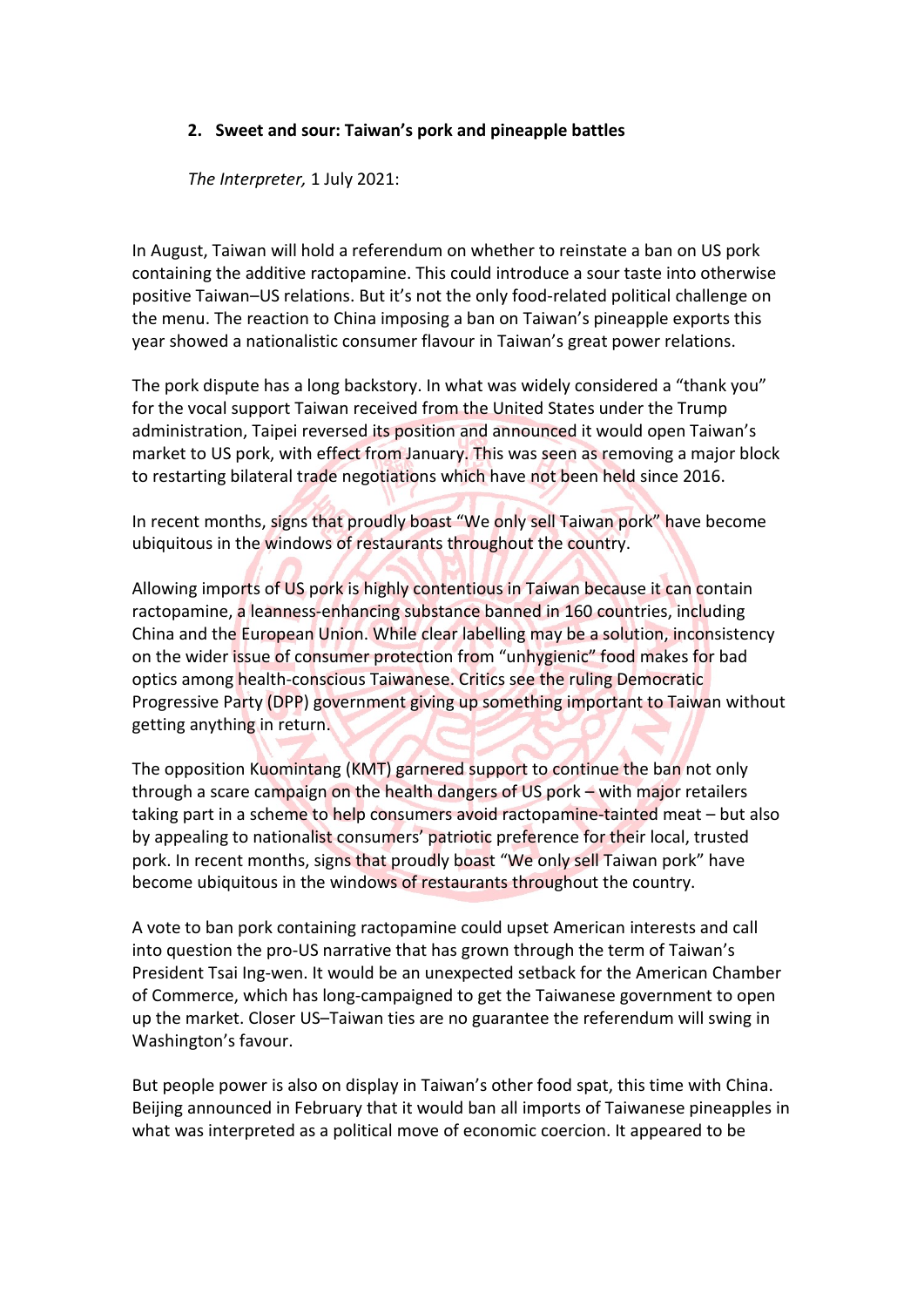targeted at the voter base of the more independence-leaning DPP in Taiwan's tropical south.

Yet rather than hurting farmers, a wave of patriotic public support led to a sudden rebound in fortunes for pineapple growers. The ban became a boon for local industry, with restaurants featuring new pineapple dishes and Taiwan's consumers buying up a year's worth of exports to China in just four days.

Internationally, too, Taiwan's "Freedom Pineapples" campaign opened up new markets for producers, including a record order from Japan, and has accelerated the diversification of export markets.

If the referendum succeeds in banning pork containing ractopamine, the government will try to insulate the wider US relationship from the result.

The passionate domestic response, likely unanticipated by Chinese authorities, shows Taiwanese consumer sentiment to be a volatile factor that can foil Beijing's playbook of intimidation. It provides another example that the economic coercion China metes out is often counterproductive. At the risk of a pun, a prickly China is sweet for Taiwanese nationalists.

How the pork referendum will unfold is not yet clear. With opinion polls last year showing up to 70 per cent of Taiwanese opposing US pork imports, the KMT was confident the referendum would pass. The unknown factor now is how Taiwan's first significant spike in Covid-19 infections will affect the vote. During lockdown, emotions may have cooled. But existing positions may have hardened with traditional methods of campaigning impossible. The outbreak has also increased dissatisfaction with the government and led to a loss in public confidence. With Covid-19 restrictions in place until at least 12 July, it's possible that the referendum might be postponed.

If by mid-July the danger from the virus has eased, the Tsai government will need to campaign ahead of televised referendum debates. Its strategy might be to link the referendum with gratitude felt for US vaccine support, with Taiwan recently receiving 2.5 million doses. The message: We gave up pork, but they gave us vaccines. If the referendum succeeds in banning pork containing ractopamine, the government will try to insulate the wider US relationship from the result.

But, as with pineapples, nationalistic sentiment among Taiwanese consumers continues to be a factor in trade relations with its biggest partners. The risk of a public backlash is another delicate factor to manage in Taiwan's diplomacy.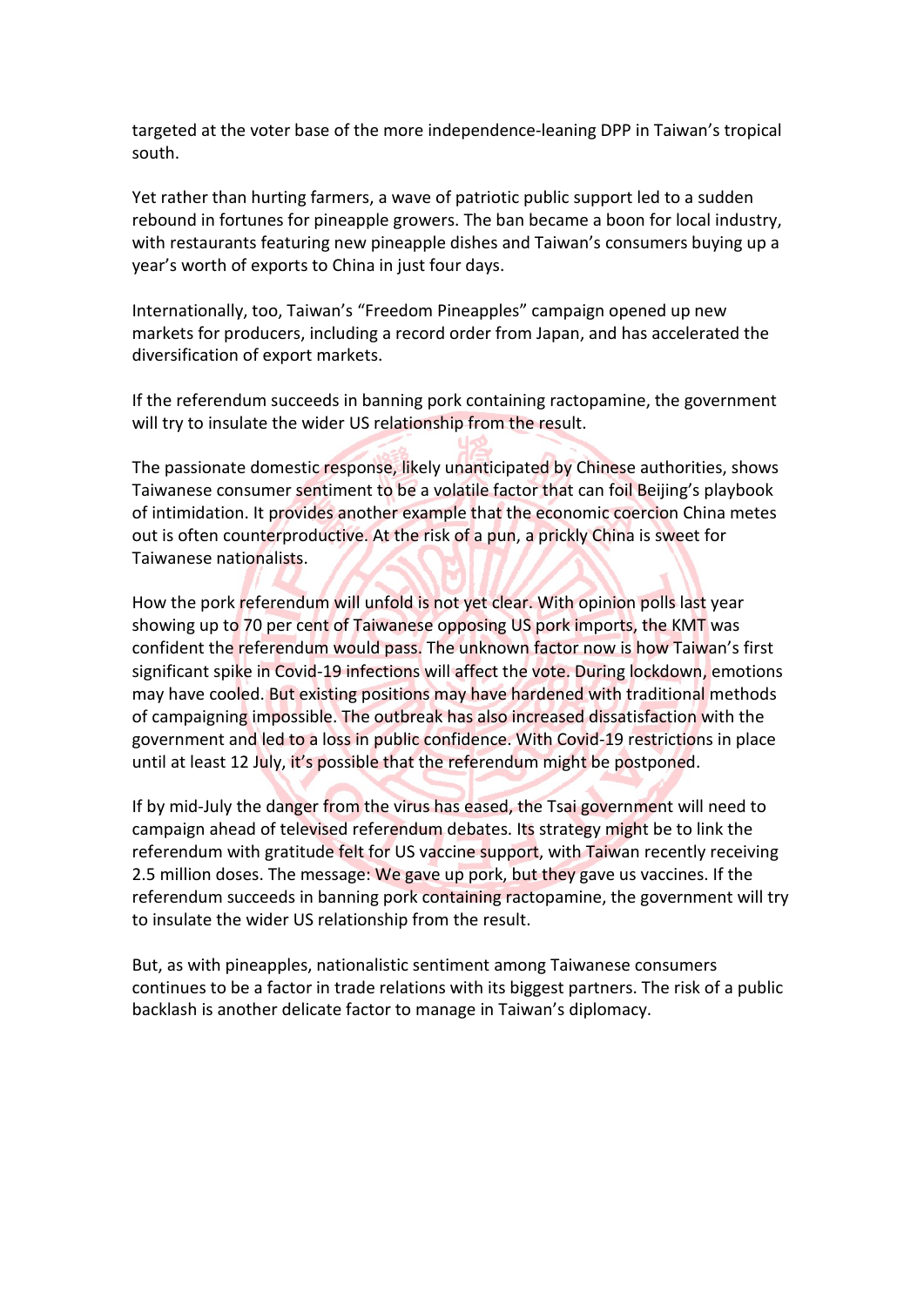#### **3. Why Is Australia Talking so Much about Taiwan?**

#### *Prospects & Perspectives 2021 No. 34,* 9 July 2021:

Taiwan has been much in the news in Australia in recent months. Former defense minister Christopher Pyne said Australia may need to engage in a kinetic war with China in the next 5-10 years, with Taiwan as the likely flashpoint. Peter Dutton, the current defense minister, said that a battle over Taiwan cannot be discounted, while Secretary of the Department of Home Affairs Mike Pezzullo warned that the "drums of war" are beating.

Media coverage blared "Canberra prepares for Taiwan conflict as tensions escalate" and "Australia discussing 'contingency' plans with United States over possible Taiwan conflict." The Australian Strategic Policy Institute (ASPI) opined that the "US and its allies must ensure Taiwan doesn't fall to Beijing" while the Lowy Institute released a significant report on "Countering China's Adventurism over Taiwan."

This does not mean, however, that all of Australia's discussion about Taiwan has been well-informed: Prime Minister Scott Morrison, for example, got into trouble when he appeared to misstate Australia's Taiwan policy as "one country, two systems" and needed to be corrected. Mark Harrison, professor at the University of Tasmania and a Taiwan expert, has been dismissive of the lack of depth in Australia's Taiwan debate.

#### So why has Taiwan become a hot topic in Australia?

The main explanation for this recent focus is the rapid increase in negative perceptions of China among Australians. As such views of China have plummeted, this has translated into support for Taiwan.

Because it's really all about Australia-China relations, Taiwanese observers should be wary of reading too much into the Australian debate just yet. It is not clear that Australia has really thought through its position on involvement in any future cross-Strait crisis.

#### Australia's Relationship with the PRC: A Rapid Downward Spiral

The deterioration of Australia's relations with China over the last six years has been dramatic.

Between 2014 and 2015, bilateral relations hit something of a high point. Australia and China agreed to a comprehensive strategic partnership, the highest designation short of a formal alliance, and signed the China Australia Free Trade Agreement, opening up significant trade opportunities. With no historical enmities or territorial disputes, highly complementary economies and a large Chinese-Australian diaspora, there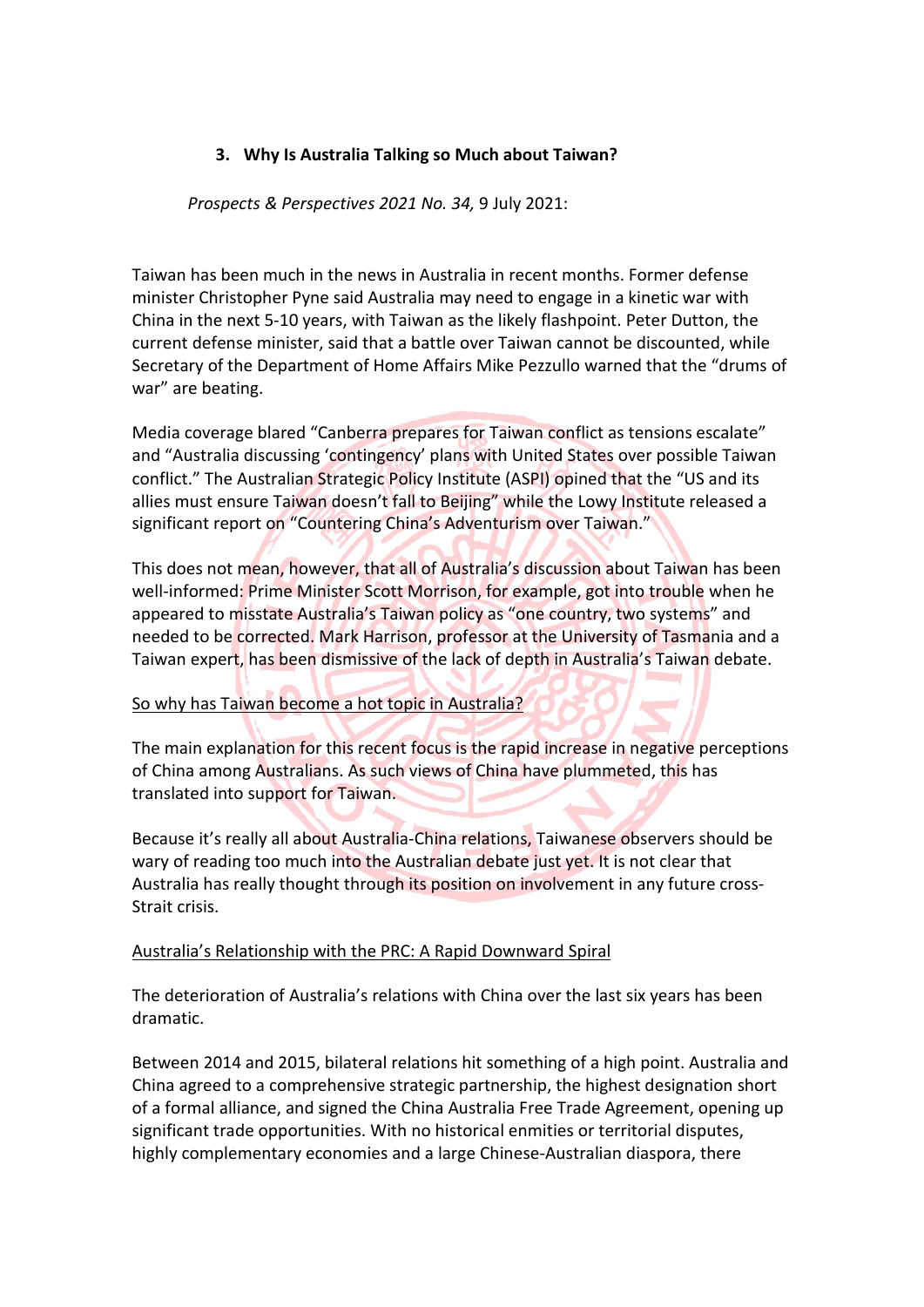seemed to be the basis for Australia to have a good relationship with China, even if this occurred within the parameters of very different political systems.

Today the relationship looks very different. Many have described it as the worst it has been since official diplomatic relations were established.

This is particularly evident in public opinion, with the Lowy Institute Poll recording a massive drop in warmth towards China over this period. For the first time this year, most Australians regard China more as a security threat than an economic partner.

From Australia's point of view, some of the major factors include ongoing cyber attacks, espionage, and foreign interference in Australian domestic politics. Australia is concerned about China's continuing human rights abuses and increasing assertiveness in the region, including encroachment into Australia's historic "patch" in the Pacific.

From China's point of view, concerns include foreign investment blocked on opaque national security grounds; the decision banning Huawei and ZTE from Australia's 5G network, which served as a model for other countries; and Australia's foreign interference legislation, which is viewed as targeting China. Australia's human rights advocacy is a continuing irritant, particularly criticism of abuses in Xinjiang and Hong Kong. But it was Australia's call for an inquiry into the origins of the COVID-19 virus that seems to have been the final straw for Beijing.

The result has been that Australia is in a diplomatic deep freeze, with no contact between ministers and the China-Australia Strategic Economic Dialogue officially suspended. China has imposed import restrictions on Australian products — including beef, lamb, barley, wine, lobsters, timber and coal but, crucially, not iron ore — and has issued travel warnings to prospective tourists and students.

As has been seen in other cases, China's economic coercion has not worked. Australia has said that it is willing to talk, but not to change its policy. In fact, Beijing's actions have only succeeded in hardening both political and public opinion against China.

#### Australia and Taiwan

In many areas, Australia's concerns about China's behavior align with Taiwan's. For example, Australia is concerned about China's foreign interference, aggression and cyber attacks and lack of respect for human rights. Australia wants a rules-based international order where China cannot unilaterally set the rules.

Australia has supported U.S. efforts under the Biden Administration to internationalize the Taiwan Strait issue. As Biden reaches out to rebuild relationships with allies and partners, he has created wider support for Taiwan as a security challenge for the Indo-Pacific. Australia signed onto this when, for the first time, peace and security across the Taiwan Strait was included in the statement of Australia–Japan Foreign and Defence Ministerial Consultations, along with the G7, U.S.–Japan, and U.S.–South Korea summits.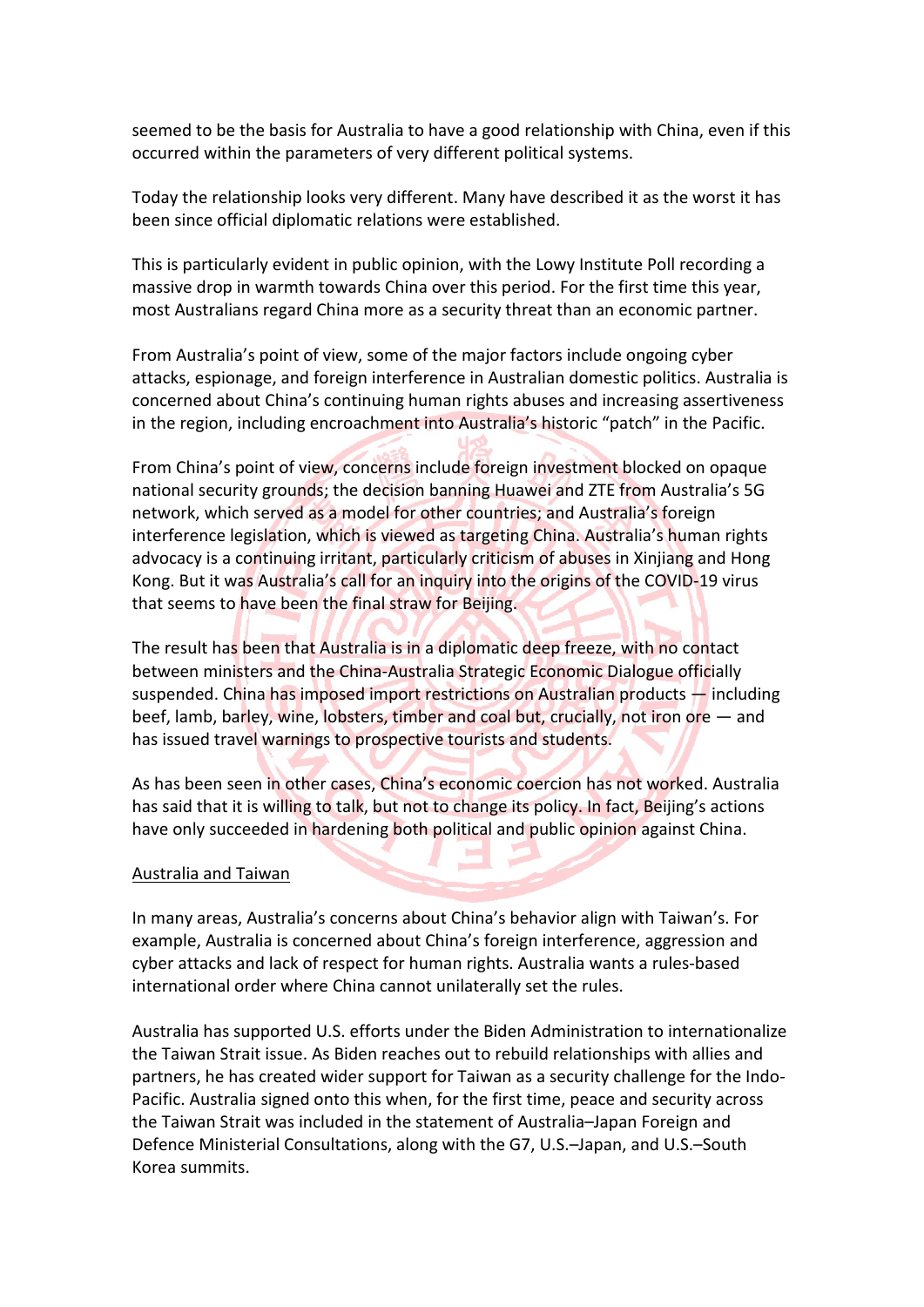Australia has also supported Taiwan in its campaign for more international space, including vocal support for its push for observer status at the World Health Assembly. Australia works with Taiwan through the Global Cooperation and Training Framework (GCTF) to host international workshops, a platform that enables Taiwan to share its knowledge and expertise with other countries from a position of equality with other participants, sidestepping its limited official diplomatic status.

In response to China's import ban earlier this year, an agreement was reached to allow Taiwan to export a large shipment of pineapples to Australia.

#### How Deep Is Australia's Support?

Despite all this, Taiwan should be careful not to read too much into Australia's debate. There has been no substantive change in Australia's policy. It was formally clarified after the prime minister's misstatement that:

"Australia's one-China policy has not changed. However, Australia maintains close and positive unofficial ties with Taiwan, an important trade and economic partner."

There have been influential voices warning against talking up war over Taiwan, including former foreign minister Gareth Evans. Another former foreign minister, Bob Carr, has warned against loose talk of war saying "a horrendous war fought over which political order prevails in Taiwan is not worth this price."

It is not possible to say with certainty what Australia's response to a crisis in the Taiwan Strait would be. That is not strategic ambiguity, just a statement of fact that Australia's response will depend on public and political views at the time. Six years ago these views were very different from today. It is hard to imagine that Australia-China relations will go back to where they were quickly; it will be hard to find a path to a more normal relationship. But that does not mean that Australia has thought about the hard decisions it might need to make.

In the 2021 Lowy Poll, a majority of Australians rated a military conflict between the U.S. and China over Taiwan as a critical threat to Australia. But in the event of a military conflict between China and United States, 57% think Australia should remain neutral. The last time they were asked, in 2019, only 42% of Australians supported deploying military forces, even in the clearest possible case where China invaded Taiwan and U.S. decided to intervene.

Looking forward, it is possible that increased debate over and awareness of Taiwan's situation will change these views. We will watch and see how increased China-skeptic sentiment and awareness of Taiwan in Australia play out over time.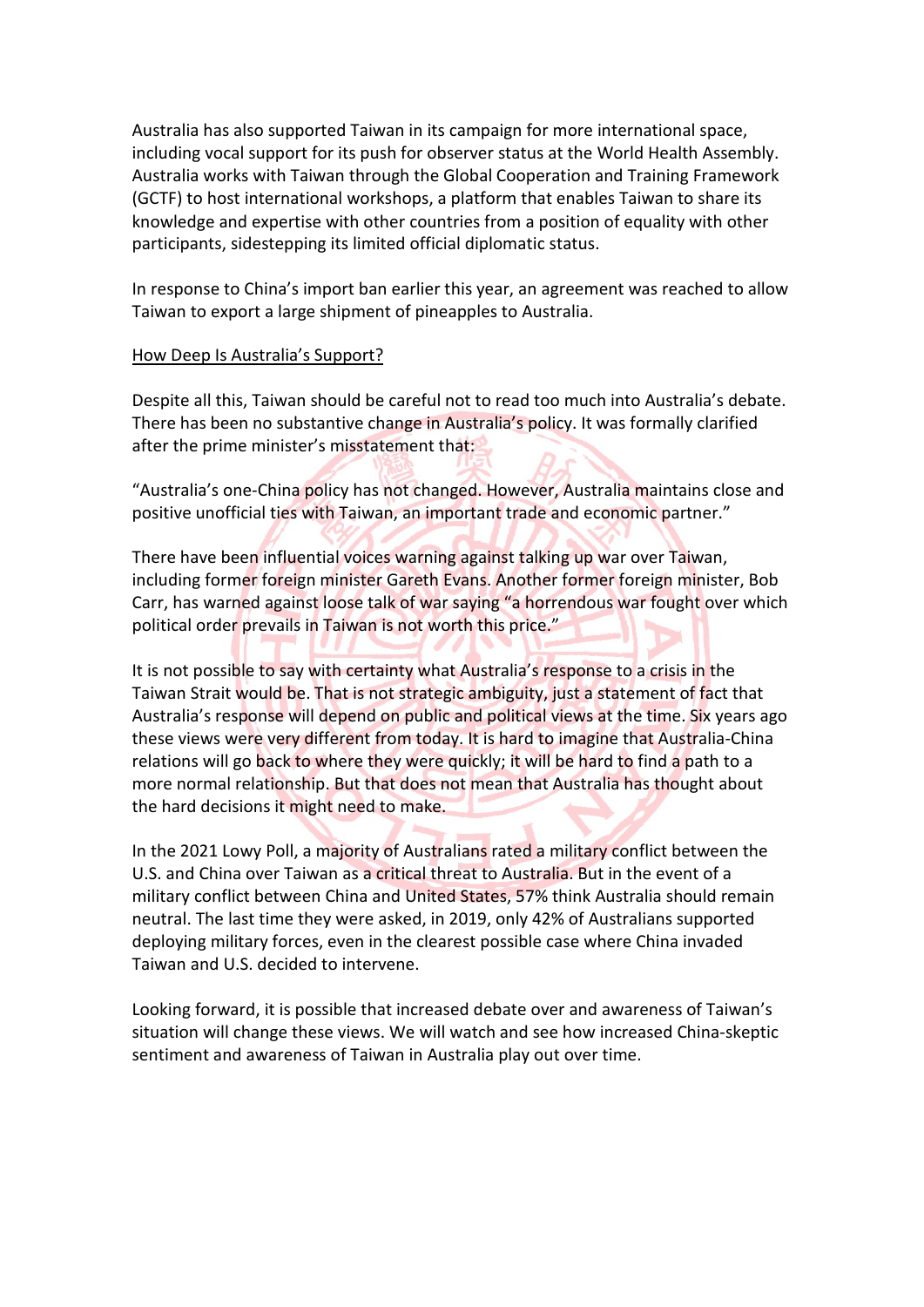#### **4. Can Taiwan rely on Australia when it comes to China? New poll shows most Australians don't want to send the ADF**

*The Conversation,* 9 July 2021:

I have been in Taiwan since April as a visiting fellow. During this time, there are two questions I've been consistently asked. What's happened to Australia's relationship with China? And what does it mean for Australian support for Taiwan?

The Australia-China relationship I can explain somewhat. I can chart the causes of the downward spiral of relations. I can say why it's unlikely to improve anytime soon. The 2021 Lowy Institute poll shows how deep the negative sentiment now runs, with only 16% of surveyed Australians expressing trust in China compared with 52% just three years ago.

But how to answer what level of support there is for Taiwan in Australia?

#### New poll: what do Australians and Taiwanese think?

The Lowy poll last asked Australians this question in 2019. Given the most compelling scenario — where Chinese invades and the United States decides to intervene — only 43% of respondents supported deploying military forces.

With the deterioration of the Australia-China relationship and the talk of war, would we expect this to go up or down?

To try to answer this, I worked with the Australia Institute to survey both Taiwanese and Australians citizens (asking more than 600 people in each country with a 4% margin of error) about each nation's security and relationship with China.

#### A China attack?

The results are surprising on two fronts.

First, the degree of threat felt by Australians surveyed is striking. A similar number of Australians think China will launch an armed attack on Australia (42%) as on Taiwan (49%). I don't think I could find a military planner in the world that would agree with this.

Despite Australia's distance from China, Australians and Taiwanese have a similar threat perception. Both see China as being a very aggressive country (62% and 65%). Given the great differences of geography and history, this convergence is noteworthy.

Second, more Australians (13%) than Taiwanese (4%) think a Chinese invasion of Taiwan is likely sometime soon. Perhaps Taiwanese think it more likely that China will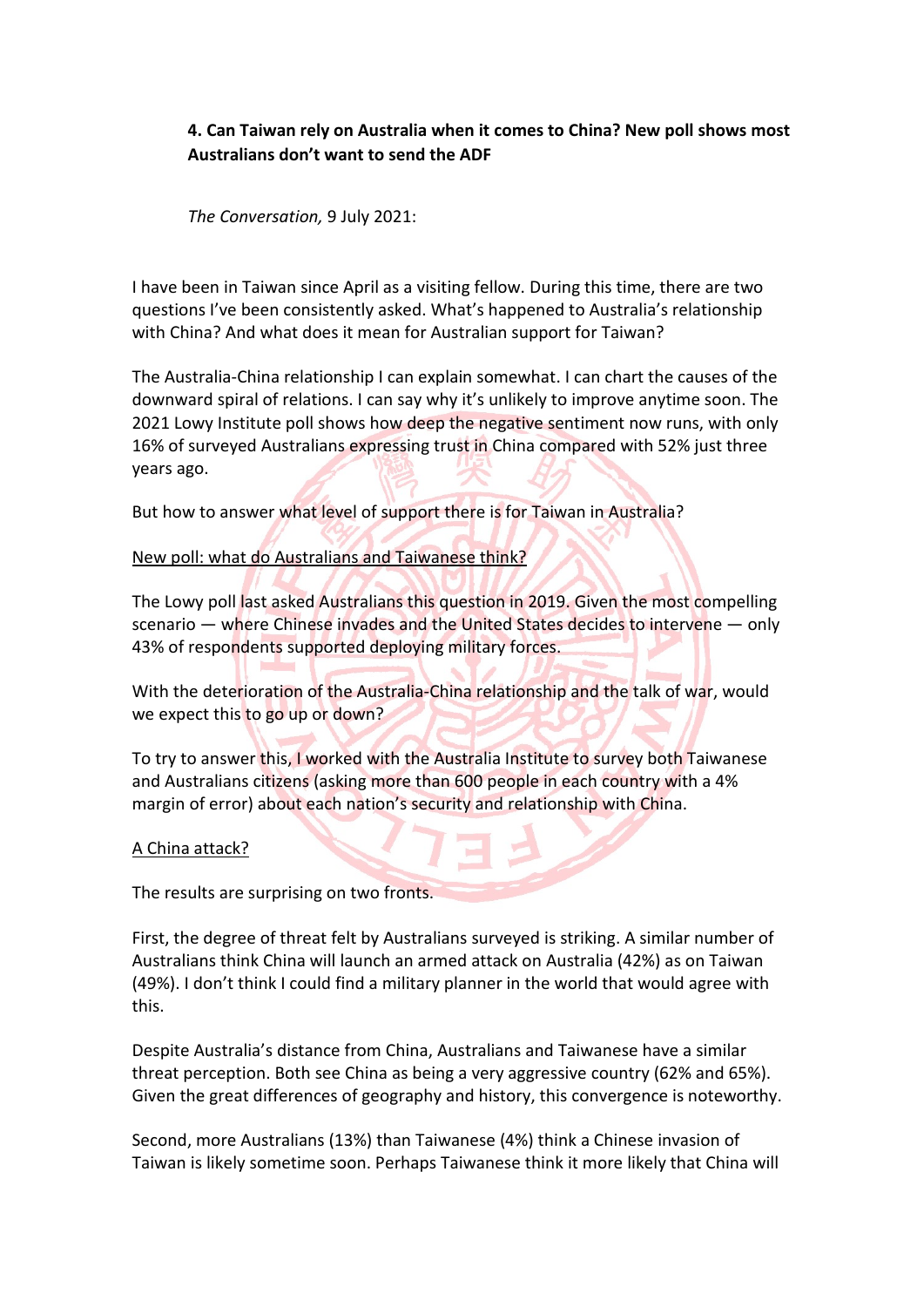continue to use "grey zone" coercive tactics rather than attack. Certainly they are not in imminent fear.

Taiwanese are very clear they want independence, with 73% surveyed preferring independence if peaceful relations with China could be maintained. This is in line with other polls.

About half still want independence, even if this leads China to attack. Only 14% of Taiwan's citizens think they could defend themselves unaided. And only 26% of Taiwanese think the US would commit its armed forces to fight a war against China in defence of Taiwan. But they still want independence. That's the depth of feeling.

#### The importance of support for Taiwan

Taiwan has an overriding fear of abandonment. It doesn't want its security and independence to be seen as something for China and Taiwan to "solve by themselves". So it is highly relevant whether other countries would come to Taiwan's aid.

Clearly, Australians are sympathetic to Taiwanese aspirations for independence. Two thirds of those polled agreed Taiwan should still become a new country, even if China decides to attack after Taiwan declares independence.

But in a crisis, could Taiwan rely on Australia? With these polling numbers, I'd advise Taiwanese to be very cautious.

Only 21% of Australians agreed the Australian people are prepared to go to war to help the Taiwanese people gain their independence from China. A further 40% were against and 39% were undecided. When we asked the question as "if China incorporated Taiwan, do you agree Australia should send its defence forces to Taiwan?" 37% agreed, 29% were against and 34% were undecided.

While neither is directly comparable to the Lowy poll result (where 43% supported deploying the military), the response is consistent with a relatively low level of support. By contrast, 80% supported using the military to stop a government from committing genocide and 77% to restore law and order in a Pacific nation in the 2019 Lowy poll.

These results suggest that the number of people who support military involvement in Taiwan may even have decreased in the last two years as there has been more talk of war. In the 2021 Lowy Poll, 57% of Australians said in the event of a military conflict between China and US, Australia should stay neutral.

#### The trouble for Taiwan

Some of the recent tough talk about China from Canberra (think "drums of war") might give the Taiwanese the impression they can rely on Australia. But Australia should not give Taiwanese false hope.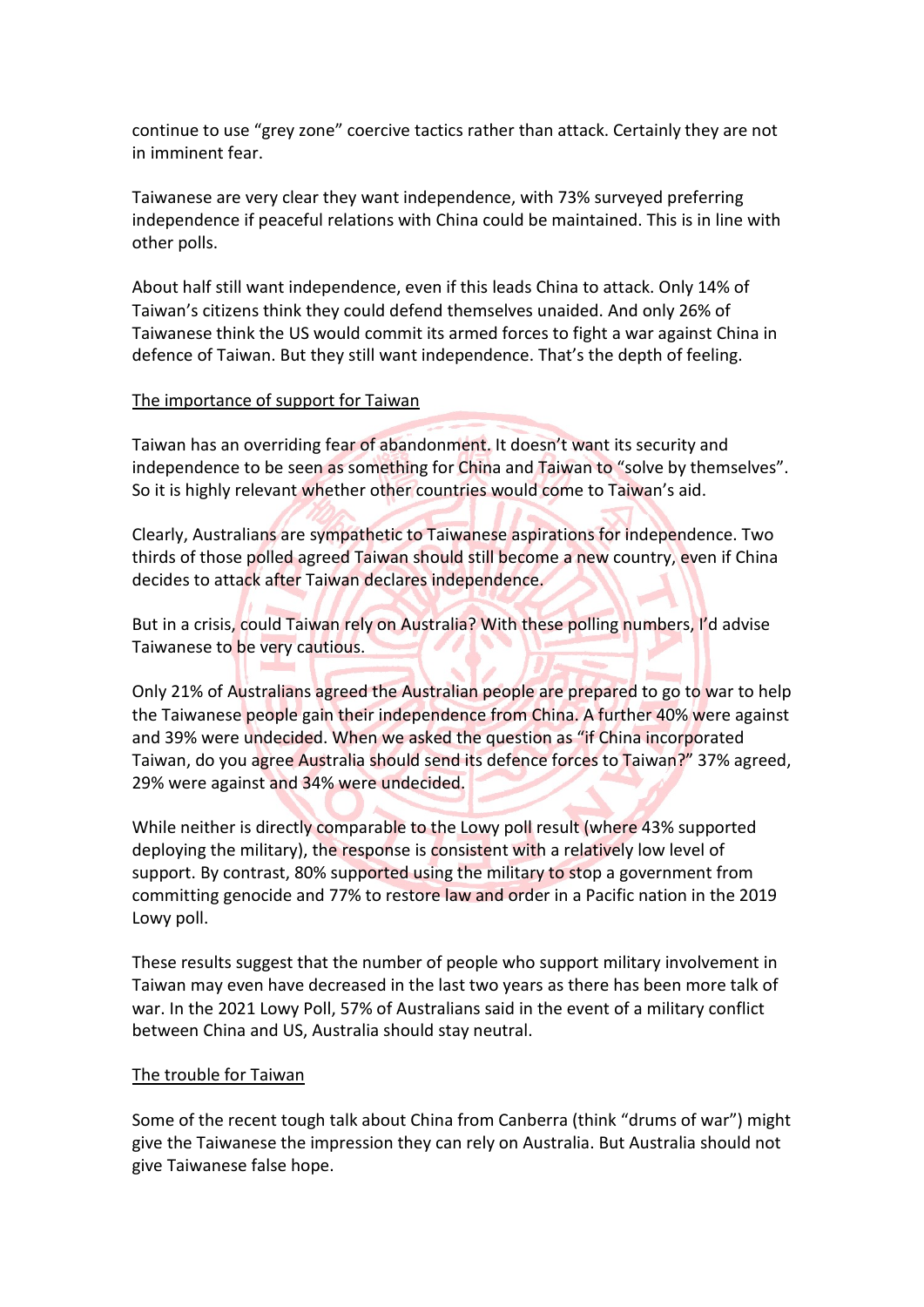Whether Australia would decide whether to become involved in a crisis in the Taiwan Strait would depend on a host of factors, including political and public opinion. Yet the high number of undecideds in the polling figures suggest it would be unwise to assume it would be an easy or popular decision.

Taiwan would be unwise to count on Australia as things currently stand.

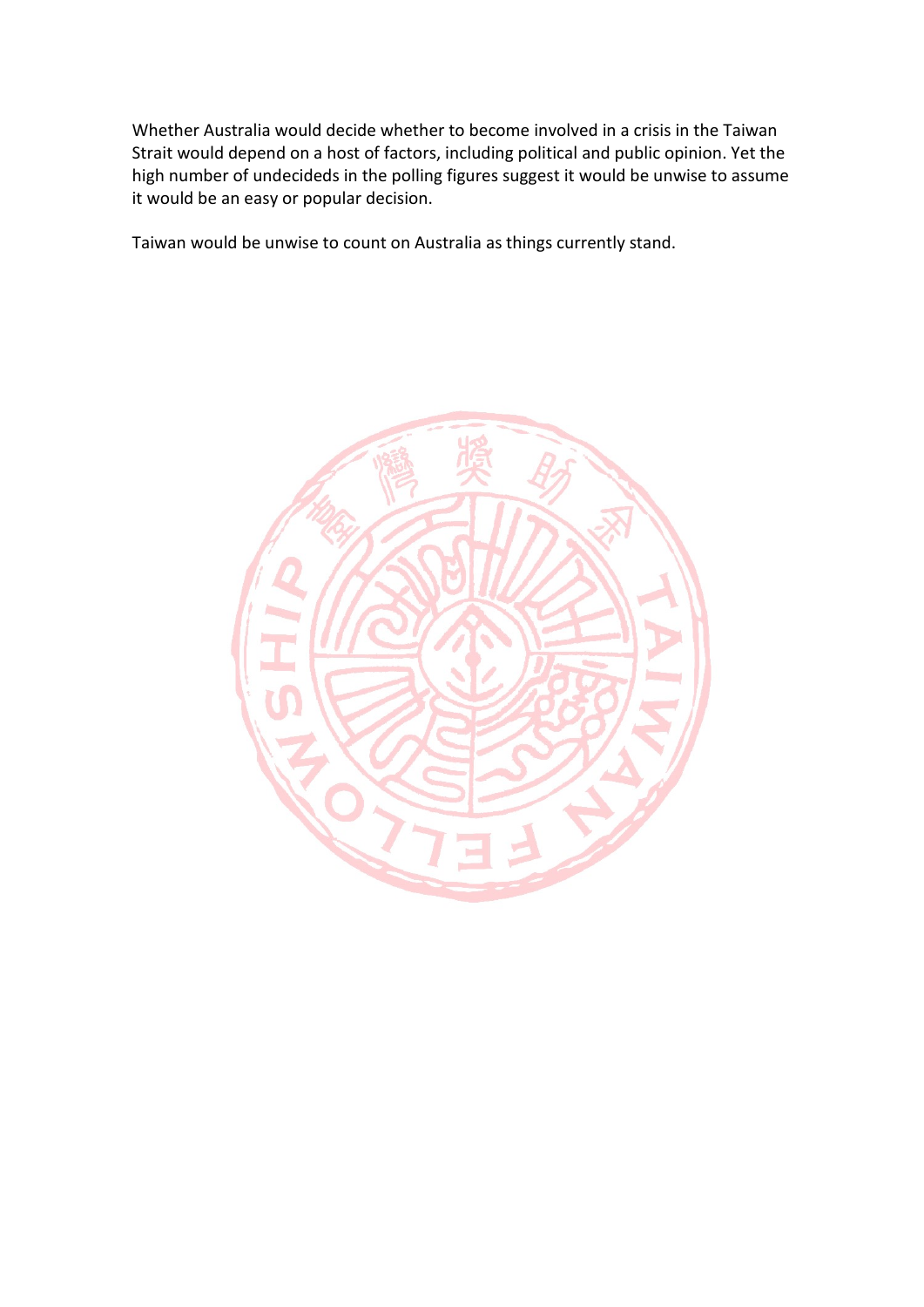

> International & Security Affairs.

# **Should Australia go to war with China in defence of Taiwan?**

**Polling on defence and security issues in Australia and Taiwan**

*Australia fearful of attack but opposed to war.*

Discussion paper

**Allan Behm Melissa Conley Tyler Bill Browne Liam Carter**

**July 2021**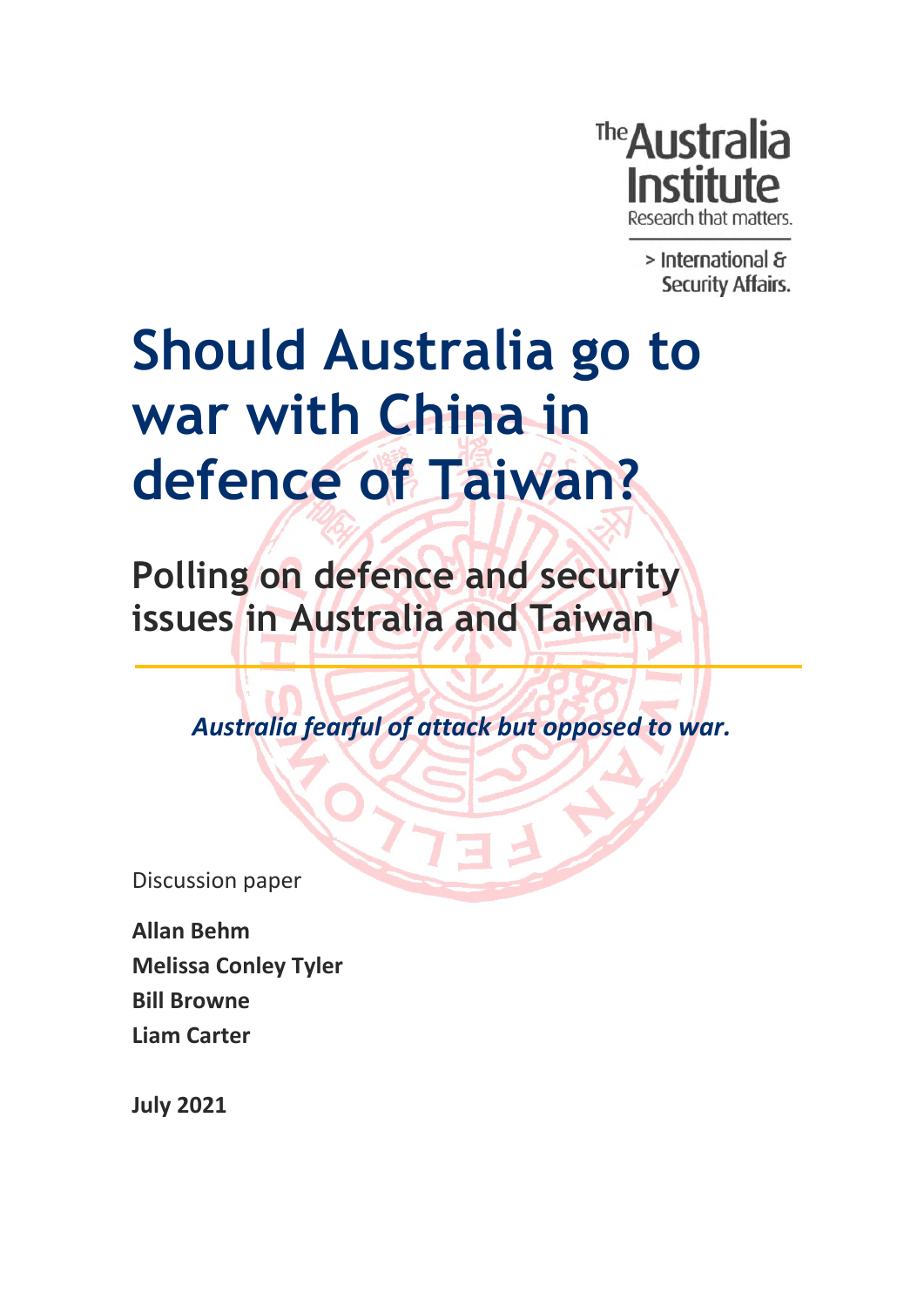## **ABOUT THE AUSTRALIA INSTITUTE**

The Australia Institute is an independent public policy think tank based in Canberra. It is funded by donations from philanthropic trusts and individuals and commissioned research. We barrack for ideas, not political parties or candidates. Since its launch in 1994, the Institute has carried out highly influential research on a broad range of economic, social and environmental issues.

## **OUR PHILOSOPHY**

As we begin the 21st century, new dilemmas confront our society and our planet. Unprecedented levels of consumption co-exist with extreme poverty. Through new technology we are more connected than we have ever been, yet civic engagement is declining. Environmental neglect continues despite heightened ecological awareness. A better balance is urgently needed.

The Australia Institute's directors, staff and supporters represent a broad range of views and priorities. What unites us is a belief that through a combination of research and creativity we can promote new solutions and ways of thinking.

## **OUR PURPOSE – 'RESEARCH THAT MATTERS'**

The Institute publishes research that contributes to a more just, sustainable and peaceful society. Our goal is to gather, interpret and communicate evidence in order to both diagnose the problems we face and propose new solutions to tackle them.

The Institute is wholly independent and not affiliated with any other organisation. Donations to its Research Fund are tax deductible for the donor. Anyone wishing to donate can do so via the website at https://www.tai.org.au or by calling the Institute on 02 6130 0530. Our secure and user-friendly website allows donors to make either one-off or regular monthly donations and we encourage everyone who can to donate in this way as it assists our research in the most significant manner.

Level 1, Endeavour House, 1 Franklin St Canberra, ACT 2601 Tel: (02) 61300530 Email: mail@australiainstitute.org.au Website: www.australiainstitute.org.au ISSN: 1836-9014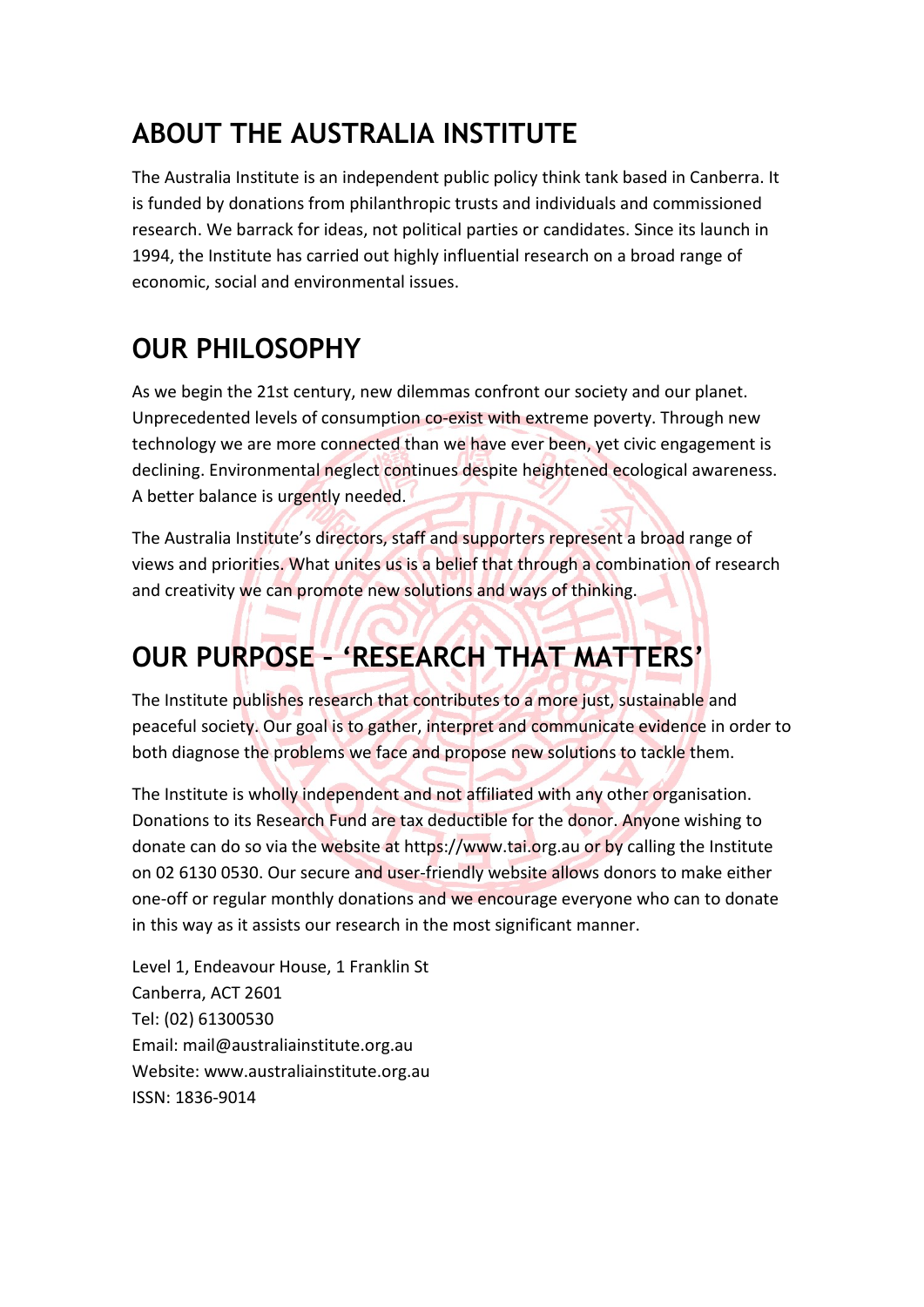## **Summary**

In April this year, Australians were warned by no less an expert than the former Minister for Defence, Christopher Pyne, that they may need to engage in a 'kinetic' war with China in the next five to ten years.<sup>8</sup> This warning was followed up by a senior member of the national security bureaucracy advising Australians, in terms more ominous than bureaucrats normally use, that "the drums of war beat".<sup>9</sup>

To illuminate these issues, The Australia Institute surveyed nationally representative samples of both Australians and Taiwanese about their views on a series of questions regarding each nation's security and relationship with China.

The results suggest that Australians are very fearful of China but that only around one in five Australians is prepared to commit to war in support of the people of Taiwan.

Several key themes emerged from the results:

- Australia's geographical distance from China notwithstanding, Australians and Taiwanese are equally fearful of China.
- A similar number of Australians think China will launch an armed attack on Australia (42%) as on Taiwan (49%)
- Taiwanese people do not want to be governed by China or to be a part of China.
- Around half (49%) of Taiwanese people are in favour of independence, regardless of the consequences.
- Taiwanese do not expect an imminent attack, but expect one at some point in the future.
- Australians expect China to launch an armed attack on Taiwan sooner than Taiwanese do.
- Taiwanese people are clear-eyed that war with China would be unwinnable without international assistance, and would likely only be a draw even with US help.
- Australians are sympathetic to Taiwanese aspirations for independence with twothirds agreeing that Taiwan should still become a new country, even if China decides to attack after Taiwan declares independence.
- There is a strong age correlation in Taiwan, with young people supporting independence and measures to achieve it, and fearing China, to a greater extent than older people.

<sup>8</sup> Greene (2021) *Former Defence Minister Christopher Pyne warns of potential war with China in the Indo-Pacific region,* https://www.abc.net.au/news/2021-04-12/christopher-pyne-potential-conflict-chinapolitics/100064226

<sup>9</sup> Pezzullo (2021) *The drums of war are growing louder,* https://www.theaustralian.com.au/commentary/thedrums-of-war-are-growing-louder/news-story/bf29fb3cf94b89f84eaeb22fd32d9724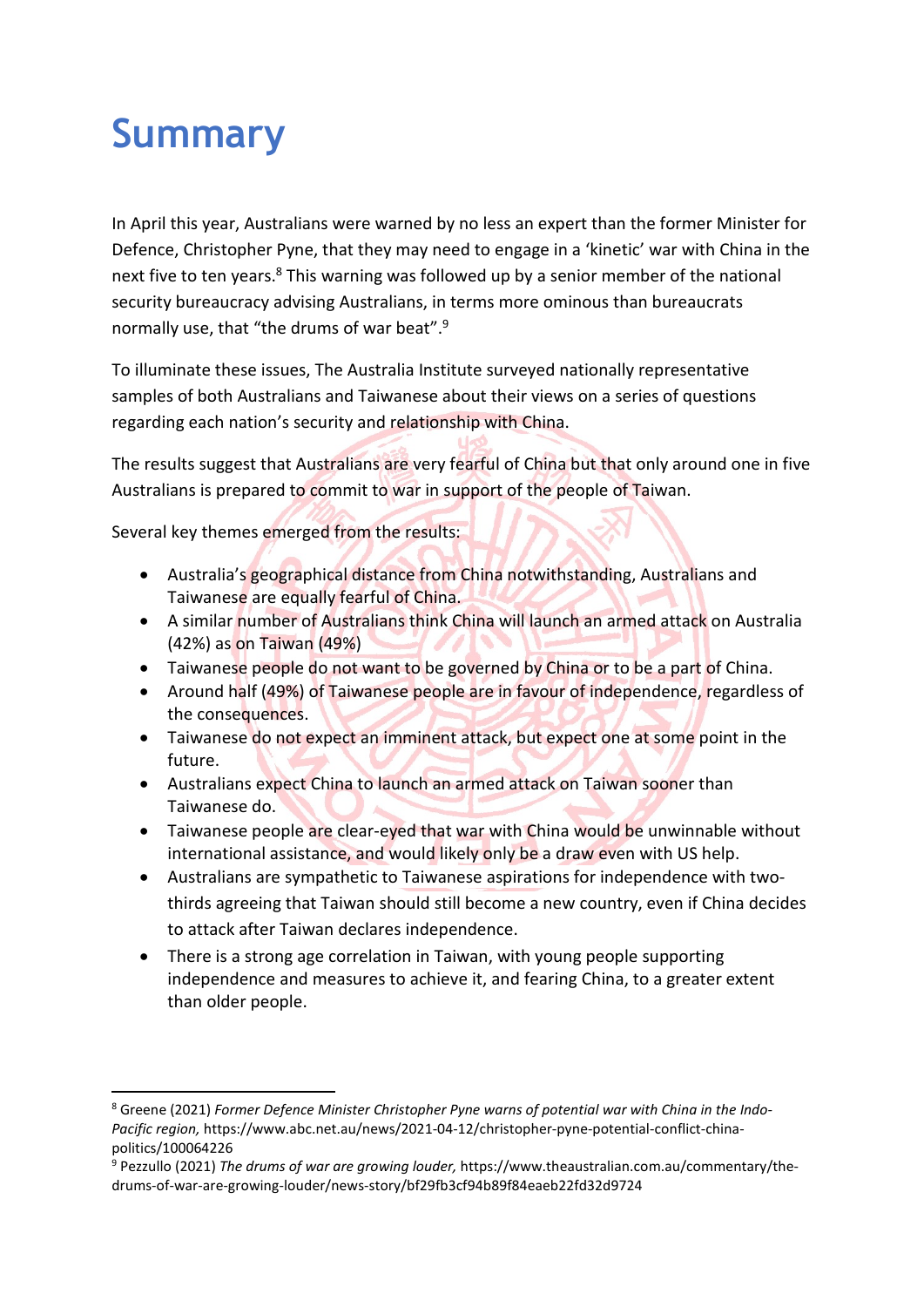

#### **Figure 1: Views on whether China is an aggressive country**

Both Australia and Taiwan see China as being a very aggressive country (over 60 percent in both cases). Taiwanese are nearly twice as likely (43 percent) as Australians (25 percent) to regard the US as very aggressive but most Australians and Taiwanese agree that the US is *at least* somewhat aggressive (74% and 75% respectively). A significant proportion of Australians think that China will attack Australia soon or sometime (42%), with the proportion of Taiwanese that think that China will attack Taiwan at only slightly higher levels (51%). Given the great differences of geography and history, the convergence of threat perception is noteworthy.



**Figure 2: Do you think China will launch an armed attack on your country...**

Nearly one in five (19 percent) Australians think that Australia could defend itself against China without international support, whereas only 14 percent of Taiwan's citizens think that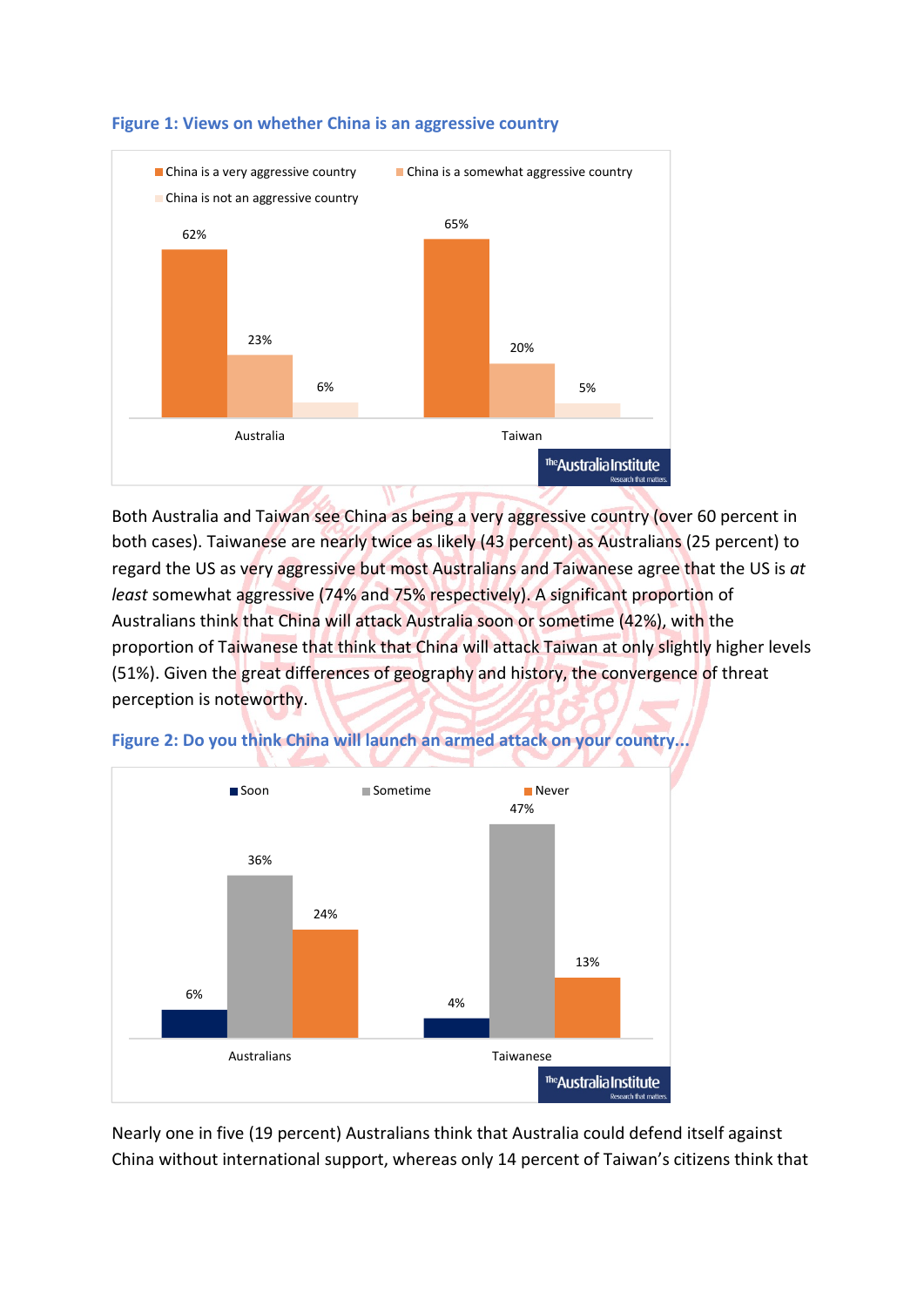they could defend themselves unaided. Interestingly, only 15 percent of Taiwanese think that the people of Taiwan are willing to go to war against China for Taiwan's independence; this suggests that despite their own pro-independence views they are concerned about their compatriots' resolve.





Confidence in the preparedness of the US to come to Taiwan's and Australia's assistance varies considerably, with 60 percent of Australians thinking that the US would defend Australia, against 26 percent of Taiwanese thinking that the US would commit its armed forces to the defence of Taiwan. Many more Taiwanese appreciate the conditionality of the US commitment to their defence – only 19 percent of Australians think "it depends", whereas 44 percent of Taiwanese people think "it depends".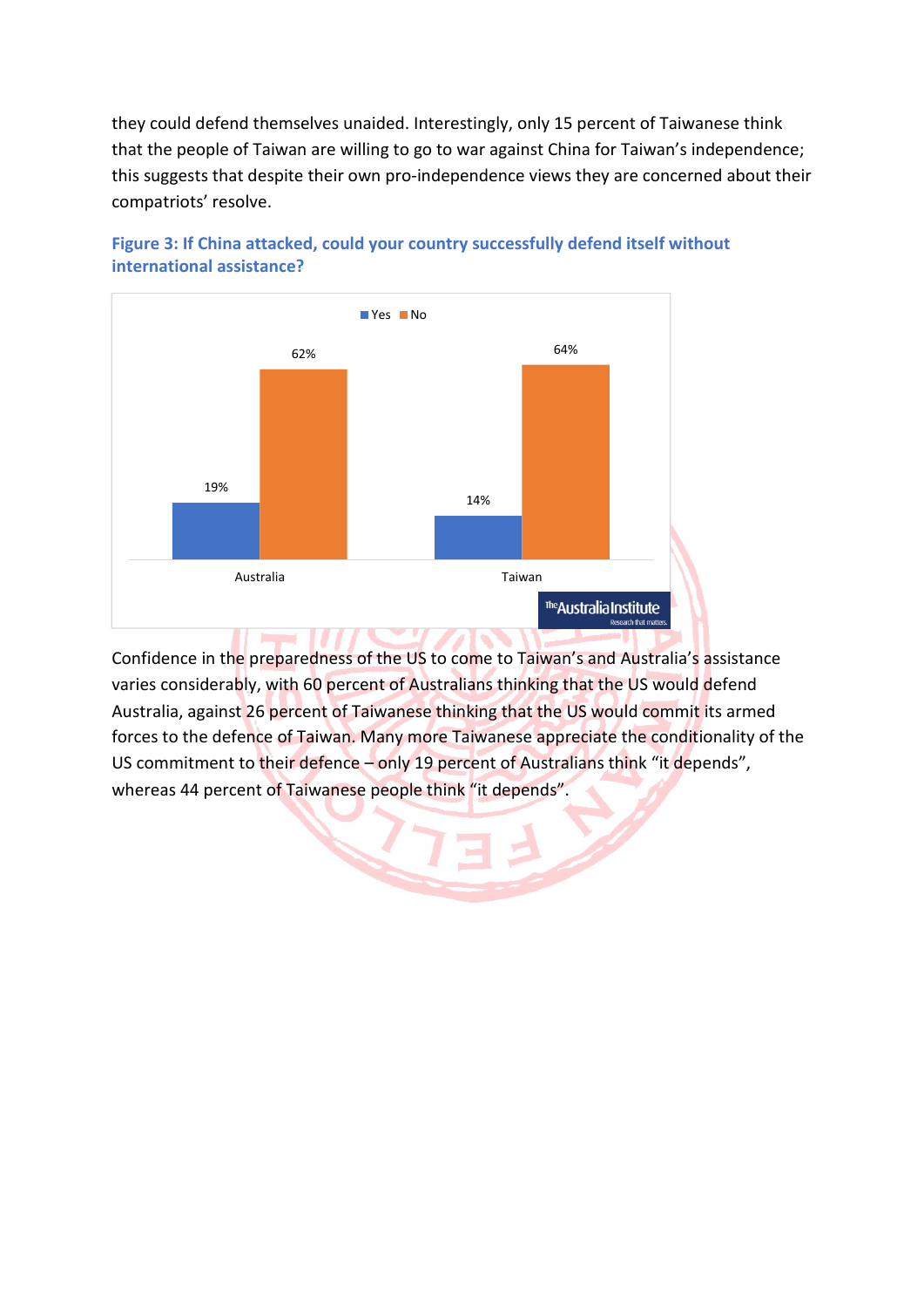#### **Figure 4: If China attacks your country, do you think that the United States will commit its military forces to fight a war against China?**



Several factors may intersect in these results:

- Taiwanese citizens may have a greater appreciation of what would be at stake in a kinetic conflict with China.
- Similarly, Australians may have less appreciation than Taiwanese of the consequences and implications of armed conflict. War and its consequences remain real for the Taiwanese.
- A long history of uncritical belief in the ANZUS treaty as a security guarantee may influence Australian thinking.
- Anti-China sentiment has generated fear and insecurity in the Australian community.

The Australia Institute's poll results are generally consistent with other recent polls.

The Lowy Institute poll, published on 23 June 2021, records that trust in China has fallen to new record low, with only 16 percent of Australians expressing trust in China, compared with 52 percent only three years ago.<sup>10</sup> Over 60 percent of Australians now see China as a security threat. These views are supported in large measure by the recent survey released by the Pew Research Center, which records that unfavourable views of China are at or near historical highs in most of the 17 advanced economies surveyed.<sup>11</sup> Interestingly, the Pew survey records more Australia (78 percent) as entertaining a negative opinion of China than Taiwanese people (69 percent) do. According to the Pew survey, Taiwan's view has not

<sup>10</sup> Kassam (2021) *The Lowy Institute Poll 2021,* https://poll.lowyinstitute.org/report/2021/

<sup>11</sup> Silver et al. (2021) *Large Majorities Say China Does Not Respect the Personal Freedoms of Its People,* https://www.pewresearch.org/global/2021/06/30/large-majorities-say-china-does-not-respect-the-personalfreedoms-of-its-people/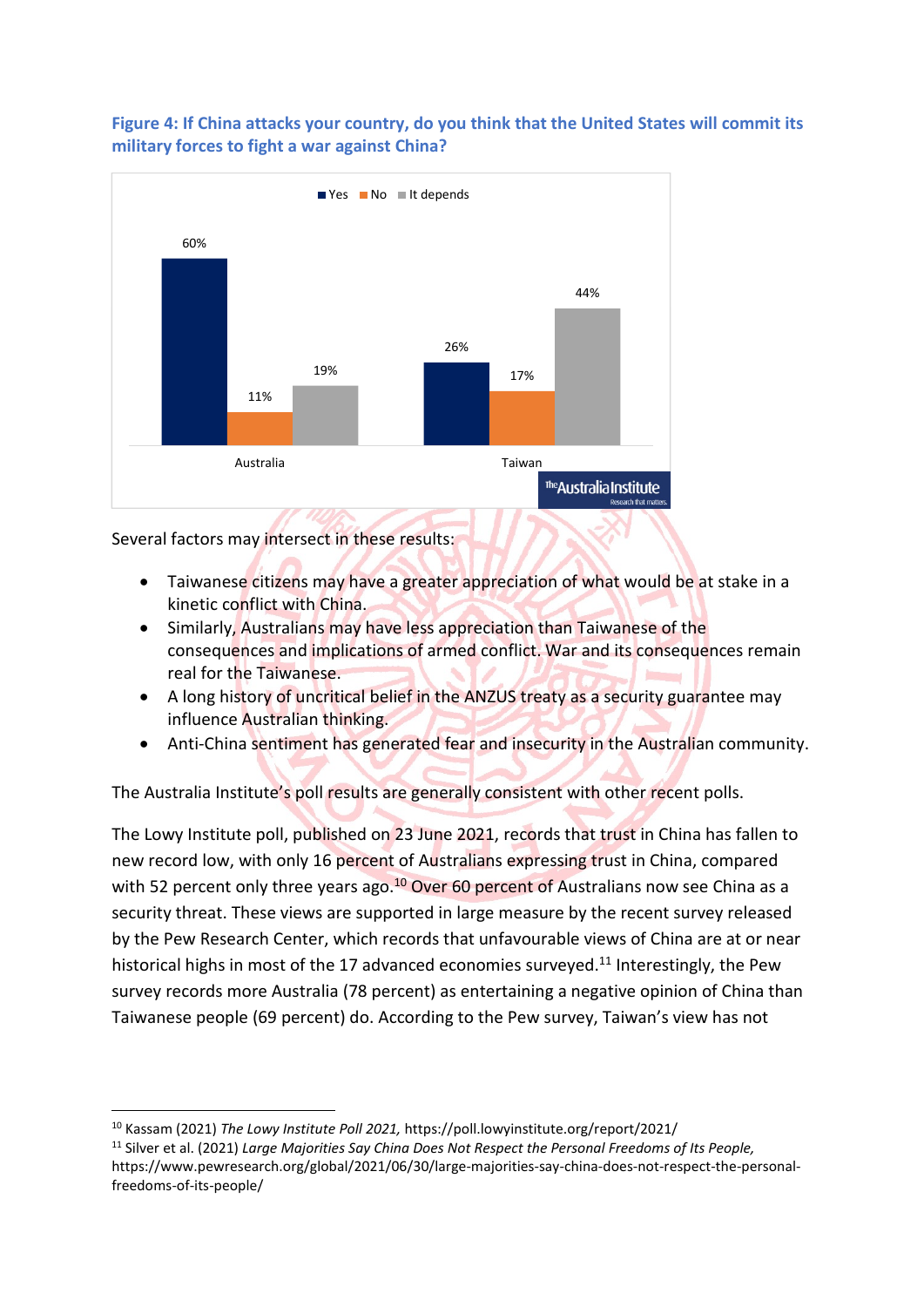changed over two decades, while Australia's has practically reversed.<sup>12</sup> It is noteworthy that the outlier here is Singapore, where six in ten view China favourably.

On Taiwan, in the 2021 Lowy Poll a majority of Australians rated a military conflict between the US and China over Taiwan as a critical threat to Australia. But in the event of a military conflict between China and United States, 57% think Australia should stay neutral. The last time they were asked, in 2019, 43% of Australians supported deploying military forces, even in the clearest possible case where China invaded Taiwan and US decided to intervene.

The two questions asked by The Australia Institute on this subject are not directly comparable to those in the Lowy poll, however in both cases support was lower for deployment of Australian forces against China than in the Lowy poll. Only 21% of Australians agreed that the Australian people are prepared to go to war to help the Taiwanese people gain their independence from China, with 40% against and 39% undecided. When the Australia Institute asked "if China incorporated Taiwan, do you agree or disagree that Australia should send its defence forces to Taiwan to fight for their freedom?" 37% agreed, 29% were against and 34% were undecided. It is possible that public support may be declining due to talk of war as the decision feels more real.

Polling in Taiwan is consistent with other surveys which show that most Taiwanese do not want to be part of China, with around two-thirds preferring independence if peaceful relations with China could be maintained and a slim majority preferring independence even if it might lead to a Chinese attack.<sup>13</sup>

The Australia Institute's polling results suggest that the defence of Taiwan is a live issue in the Australian electorate. It is also an issue that lacks a contemporary policy context. The question is: what should that policy context look like?

<sup>12</sup> Kassam (2021) *The Lowy Institute Poll 2021,* https://poll.lowyinstitute.org/report/2021/

<sup>13</sup> Rich and Dahmer (2020) *Taiwan Opinion Polling on Unification with China*,

https://jamestown.org/program/taiwan-opinion-polling-on-unification-with-china/ and Pan (2020) *Independence support spikes: survey*,

https://www.taipeitimes.com/News/taiwan/archives/2020/06/23/2003738708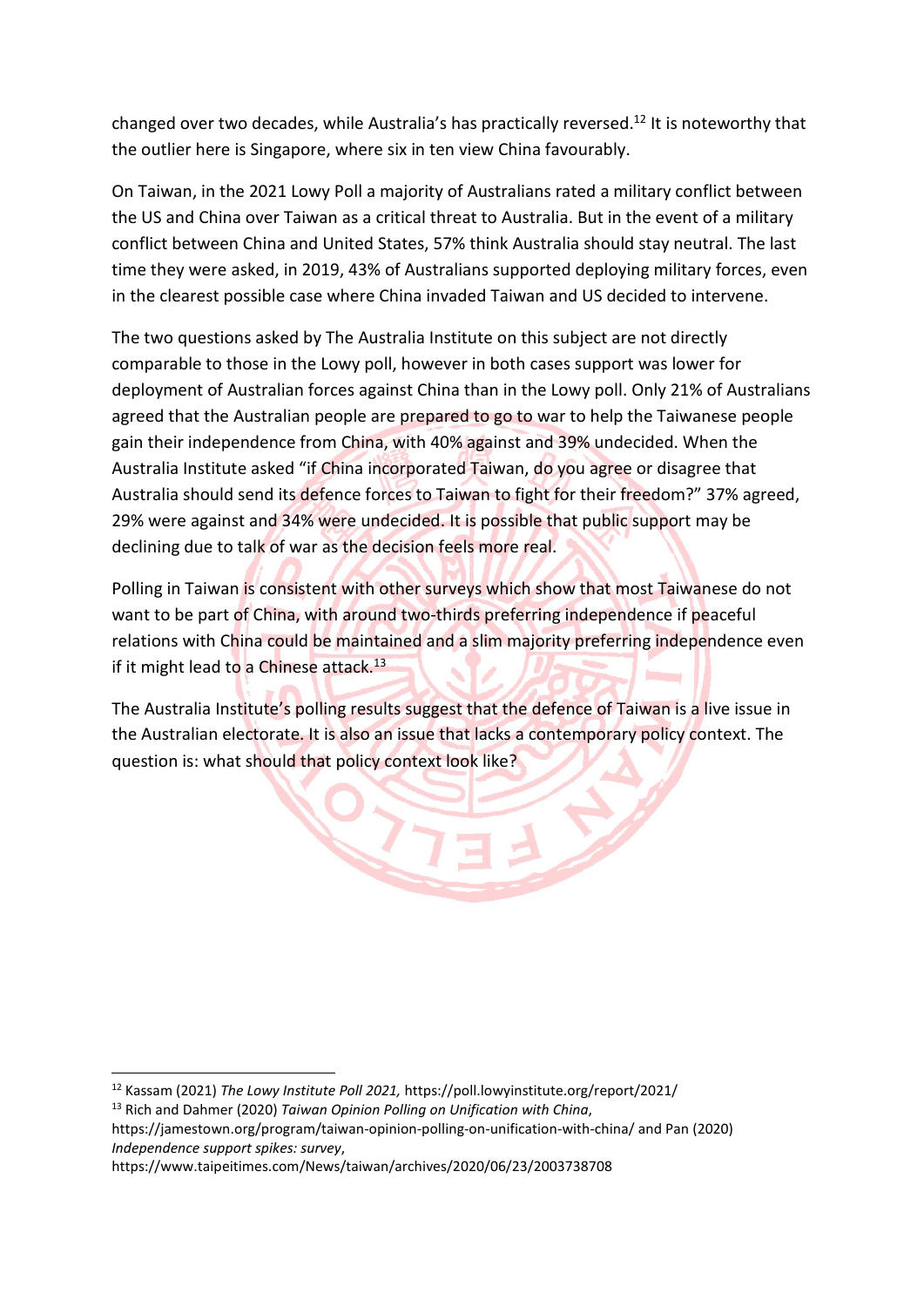## **What should inform Australia's policy response?**

Taiwan presents a set of wicked problems the negotiation of which will require extreme care on Australia's part.

The position of Taiwan is not just a matter of ending a domestic dispute, whether by negotiation or armed force, in the aftermath of an ongoing civil war that has never been resolved. It is not just Taiwan's future that hangs in the balance, because the interests and prestige of both China and the US are engaged – as well as of neighbouring states, especially Japan.

As a determined and vociferous barracker from the geographic bleachers, Australia may be willing itself into the consequential dimension of Taiwan's political future. But it is a situation where, although Australia may have preferences, it is not a major actor. Perhaps a good analogy would be another historically complex situation: that of the Korean peninsula. There, Australia has long maintained a carefully nuanced policy that balances a sympathetic strategic appreciation with not creating expectations.

However, that does not mean that Australia cannot be caught in the crossfire. At a minimum, the economic consequences of a conflict in the Taiwan Strait that disrupted trade would be severe.<sup>14</sup> A crisis over Taiwan could pose Australia with a difficult decision: to get involved and become a direct combatant and thus a Chinese military target; or, if Australia refuses a US request to come on board in defence of Taiwan, to deal with the implications for Australia's alliance with the US.<sup>15</sup>

The Australia Institute's polling results suggest that many in Australia believe that Australia will become a belligerent in support of the US. But what kind of war would it be, and what would be its consequences?

Here are some principles that need to be kept in mind for Australia's Taiwan policy.

<sup>14</sup> Uren (2021) *What if …? Economic consequences for Australia of a US-China conflict over Taiwan,* https://www.aspi.org.au/report/what-if

<sup>15</sup> Dupont speaking at Australian Institute of International Affairs Victoria (2021) *The Taiwan Test: How to Keep Democracy Alive in Asia*, https://aiiavic.tidyhq.com/public/schedule/events/35733-the-taiwan-test-how-tokeep-democracy-alive-in-asia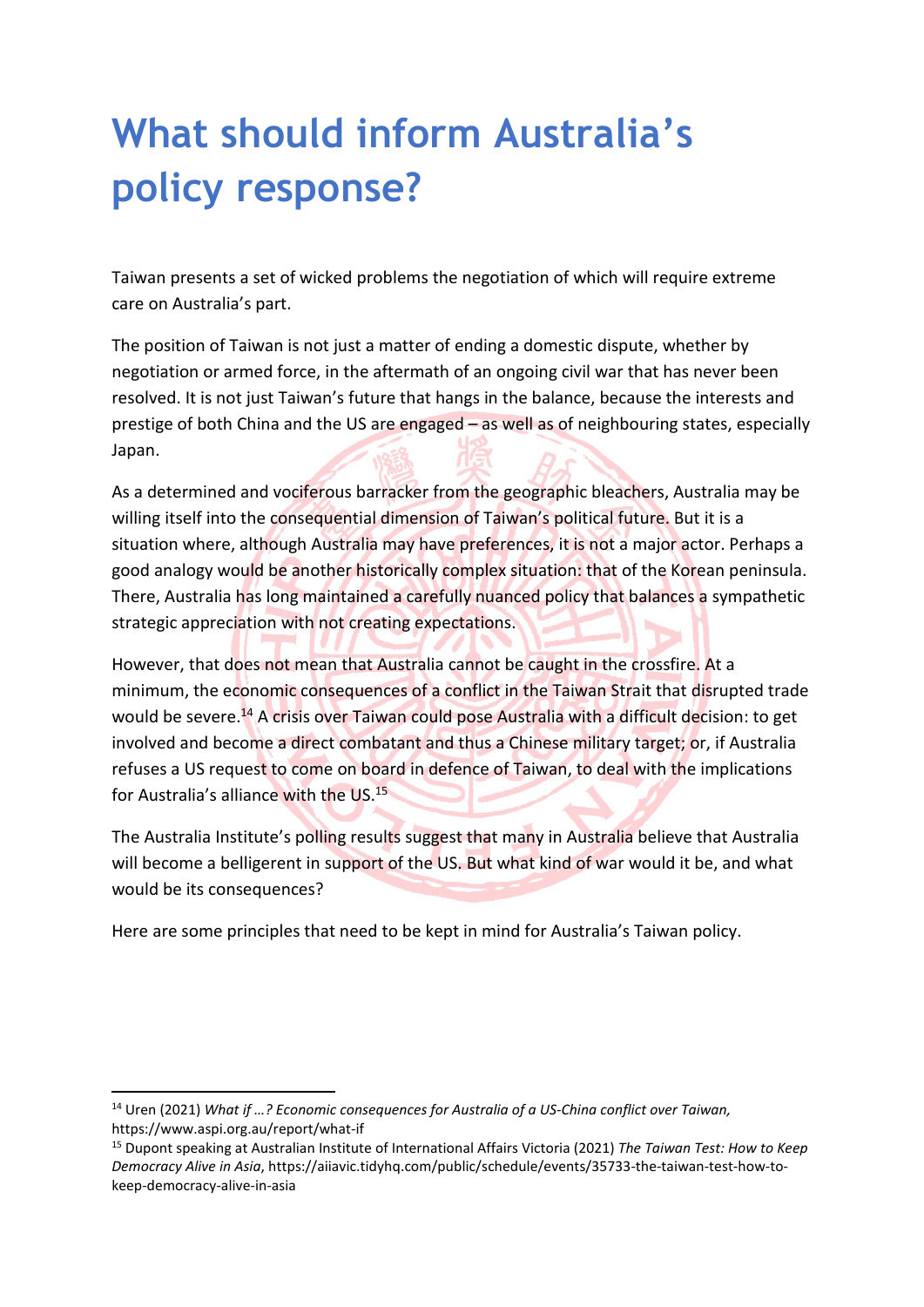## **THERE IS NO EASY SOLUTION TO THE STATUS OF TAIWAN**

There can be a tendency to try to paint the situation as simple when it is anything but.

Taiwan is not an independent country like any other. But equally Taiwan is not a part of China like any other. Former foreign minister Gareth Evans put this well when he wrote:

Taiwan is a special case. Whether comfortable to acknowledge or not, it is not a sovereign independent state like any other…. It prefers now to be independent, but does not formally claim to be, and is not recognised as such by more than a handful of states.<sup>16</sup>

The current situation is a relic of the 1940s when the Nationalists and Communists fought for control of China.<sup>17</sup> The Nationalists lost the civil war and retreated to Taiwan. In theory the government in Taiwan – officially the Republic of China – claims all the territory of China while, in reality, it just governs Taiwan. Given that both claim the same territory, countries have had to decide which government to recognise; not surprisingly, almost all have chosen the People's Republic of China, with now only 15 countries recognising the Republic of China.

The 1972 Joint Communiqué establishing diplomatic relations between Australia and China makes Taiwan's legal status crystal clear: "The Australian Government recognises the Government of the People's Republic of China as the sole legal Government of China, acknowledges the position of the Chinese Government that Taiwan is a province of the People's Republic of China."

For China, the status of Taiwan is unfinished business. It regards Taiwan as a break-away province and has explicitly said it reserves the option of using force. It is important to recognise the intensity of the issue for Beijing which sees vital interests at stake: the unity of the nation and the credibility of its government. No Chinese leader can afford to be the one that lost Taiwan. For China, Taiwan is a first-order issue and the centrepiece of its military planning.<sup>18</sup> In a recent speech celebrating the centenary of the Chinese Communist Party, President Xi Jinping described reunification as "a historic mission and an unshakable commitment" and stressed "No one should underestimate the resolve, the will, and the

<sup>16</sup> Evans (2021) *Talking up war over Taiwan flouts reason, fact, judgment and Australia's national interest*, https://www.eastasiaforum.org/2021/05/09/talking-up-war-over-taiwan-flouts-reason-fact-judgment-andaustralias-national-interest/

<sup>17</sup> Conley Tyler (2021) *What you need to know about the status of Taiwan*,

https://pursuit.unimelb.edu.au/articles/what-you-need-to-know-about-the-status-of-taiwan <sup>18</sup> Porter and Mazarr (2021) *Countering China's Adventurism over Taiwan: A Third Way*,

https://www.lowyinstitute.org/publications/countering-china-s-adventurism-over-taiwan-third-way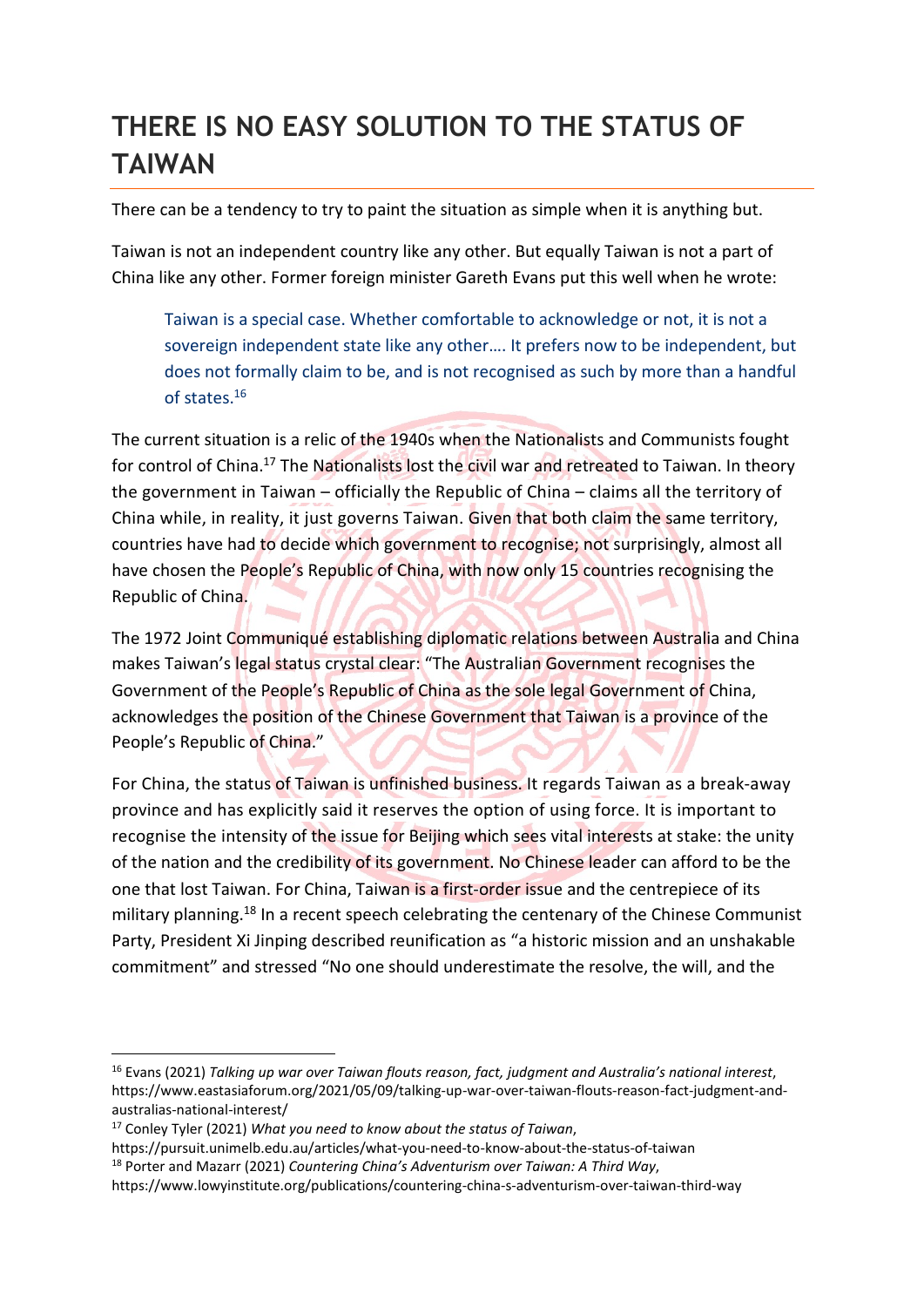ability of the Chinese people to defend their national sovereignty and territorial integrity."<sup>19</sup> He has said that the Taiwan issue should not be passed down generation after generation.

But in practice, Taiwan has had more than 70 years of functioning as an independent and separate society, albeit unrecognised. While deprived of the status of independent state and membership of the United Nations, it has a democratically-elected government and boasts a thriving economy, vibrant civil society and media debate.

## **TAIWANESE WANT TO CHOOSE THEIR OWN FUTURE**

Taiwanese have a distinct identity. Around two-thirds identify themselves as "Taiwanese".<sup>20</sup> This is a significant shift from 1992 when almost half identified as "both Taiwanese and Chinese" and a quarter as "Chinese". Today only 3% view themselves as Chinese.

They are entitled to want not to be citizens of the People's Republic of China, even if that may lead to war.

The Australia Institute's polling results confirm other surveys which show that most Taiwanese do not want to be part of China, even under ideal economic, social and political conditions.<sup>21</sup> The desire for independence is strong, even if it might lead to a Chinese attack.

Polling also shows that, unlike perceptions in Australia, Taiwanese are not expecting a Chinese attack soon.<sup>22</sup> This may mean that they think it is more likely that China will continue its "grey zone" coercive tactics.<sup>23</sup> It shows they are not at all clear about what would happen if there were an attack. This is a complex political issue for Taiwan.

Ultimately, it is for the people of Taiwan to determine their status, though they will not do so without China's involvement.<sup>24</sup> It is a matter for other countries to decide whether and how to support Taiwan.

<sup>21</sup> Rich and Dahmer (2020) *Taiwan Opinion Polling on Unification with China*,

<sup>19</sup> Xi (2021) *Speech at a Ceremony Marking the Centenary of the Communist Party of China*,

http://www.xinhuanet.com/english/special/2021-07/01/c\_1310038244.htm

<sup>20</sup> National Chengchi University Election Study Center (2021) *Changes in the Taiwanese/Chinese Identity of Taiwanese 1992-2020*, https://esc.nccu.edu.tw/PageDoc/Detail?fid=7800&id=6961

https://jamestown.org/program/taiwan-opinion-polling-on-unification-with-china/ <sup>22</sup> Pan (2020) *Independence support spikes: survey*,

https://www.taipeitimes.com/News/taiwan/archives/2020/06/23/2003738708

<sup>23</sup> Jakobson (2021) *Why should Australia be concerned about… rising tensions in the Taiwan Straits?,* https://chinamatters.org.au/policy-brief/policy-brief-february-2021/

<sup>24</sup>Hass and Kapetas speaking on Australian Strategic Policy Institute (2021) *Policy, Guns and Money: Is Alarm on Taiwan Wrong*, https://www.aspistrategist.org.au/policy-guns-and-money-taiwan-climate-change-and-thecost-of-defence/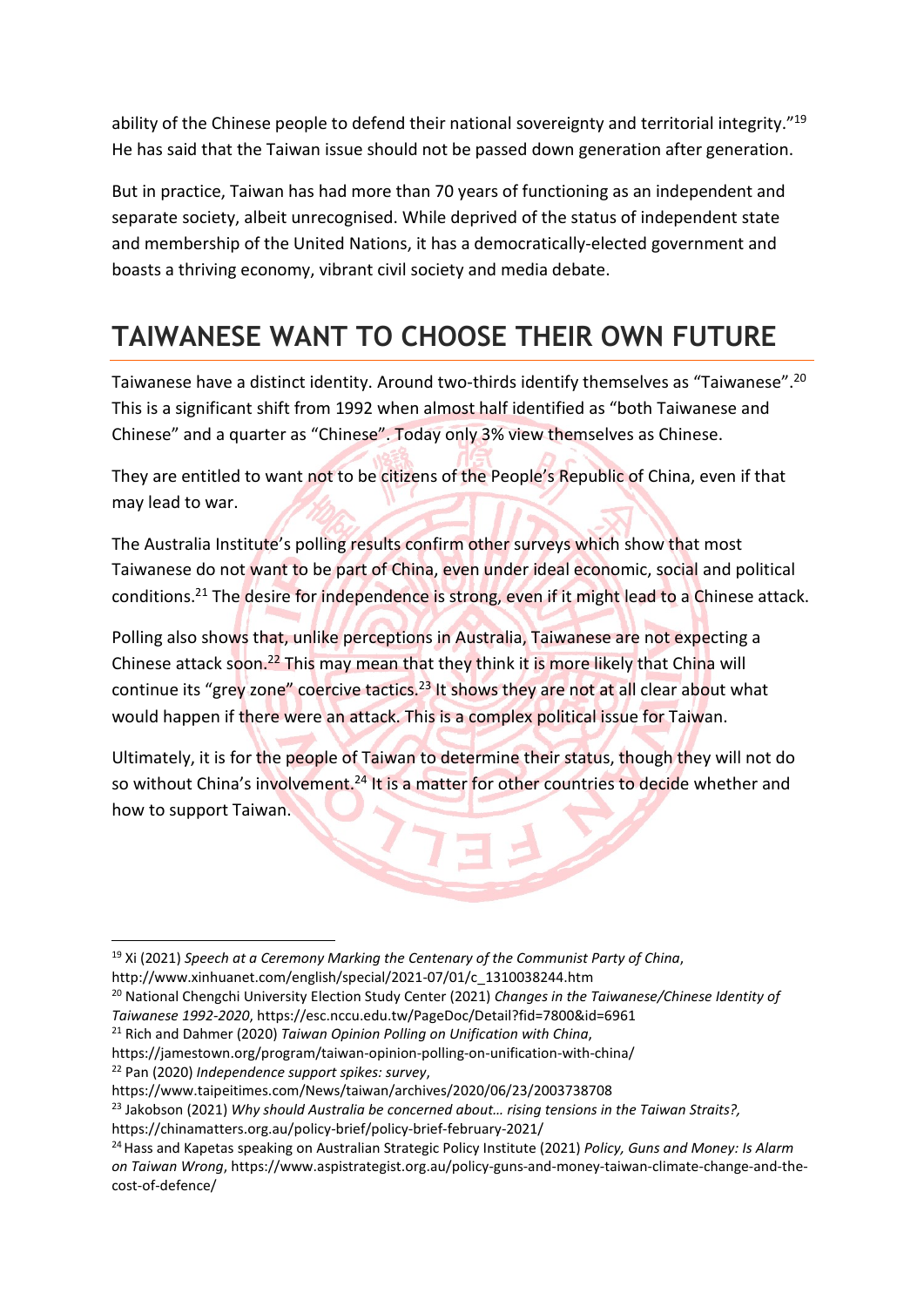## **AUSTRALIA MUST CONSIDER ITS OWN INTERESTS**

For Australia, involvement in a Taiwan Strait crisis would be a war of choice. This needs to be clear in debate: "Much of the recent discussion of Australia's next war portrays it as something that would happen to Australia, rather than the result of a decision which Canberra would make."<sup>25</sup>

Proponents and opponents must be very clear about what they are willing to go to war for and why. It is not sufficient to say that Australia should automatically follow the US. But it is also not sufficient to say Australia should not do so based on past imperial wars.<sup>26</sup> The decision must be made on the merits of the specific case.

**Taiwan is not an ally of the US**. When the US established diplomatic relations with Beijing in 1979, the Mutual Defense Treaty between the US and the Republic of China, in force since 1955, was abrogated. This was upheld in a legal challenge. In its place, the US Congress enacted the Taiwan Relations Act (TRA). The TRA explicitly recognises that any effort to determine the future of Taiwan by other than peaceful means would be a threat to the peace and security of the Western Pacific area. It authorises the provision of arms "of a defensive character" and declares an explicit policy of the US "to resist any resort to force or other forms of coercion that would jeopardise the security, or the social and economic system, of the people on Taiwan". The TRA does not provide for automatic military engagement by the US in defence of Taiwan, not does it preclude such military assistance. The US does, of course, provide significant military support to Taiwan through its military sales and training for Taiwanese military personnel.

**The ANZUS treaty would not be automatically invoked by a crisis in the Taiwan Strait.**<sup>27</sup>

This was publicly recognised by Minister for Foreign Affairs Alexander Downer in 2004.<sup>28</sup> Nor does the treaty address the relationship between Taiwan and the US. It is critically important that people who invoke the ANZUS treaty actually read and understand it and appreciate the deep historical background of the ANZUS treaty.<sup>29</sup>

**Taiwan is also not an ally of Australia**. It is thoroughly specious to suggest that because Australia is an ally of the US, US actions to uphold the security interests of Taiwan would necessarily involve Australia. Because of regional and global strategic consequences, Australia and the US would consult in any situation in which China were to threaten or use

<sup>26</sup> Harrison (2021) *Australia's dangerously inadequate Taiwan policy debate*,

https://www.aspistrategist.org.au/australias-dangerously-inadequate-taiwan-policy-debate/ <sup>27</sup> Blaxland (2021) *China does not want war, at least not yet. It's playing the long game,*

<sup>25</sup> Scott (2021) *Australians need clarity on war or peace*, https://www.afr.com/policy/foreignaffairs/australians-need-clarity-on-war-or-peace-20210506-p57pg1

https://theconversation.com/china-does-not-want-war-at-least-not-yet-its-playing-the-long-game-160093 <sup>28</sup> The Age (2004) *Downer flags China shift*, https://www.theage.com.au/national/downer-flags-china-shift-20040818-gdyh62.html

<sup>29</sup> Behm (2020), *ANZUS and Australia's Security*, https://australiainstitute.org.au/report/anzus-and-australiassecurity/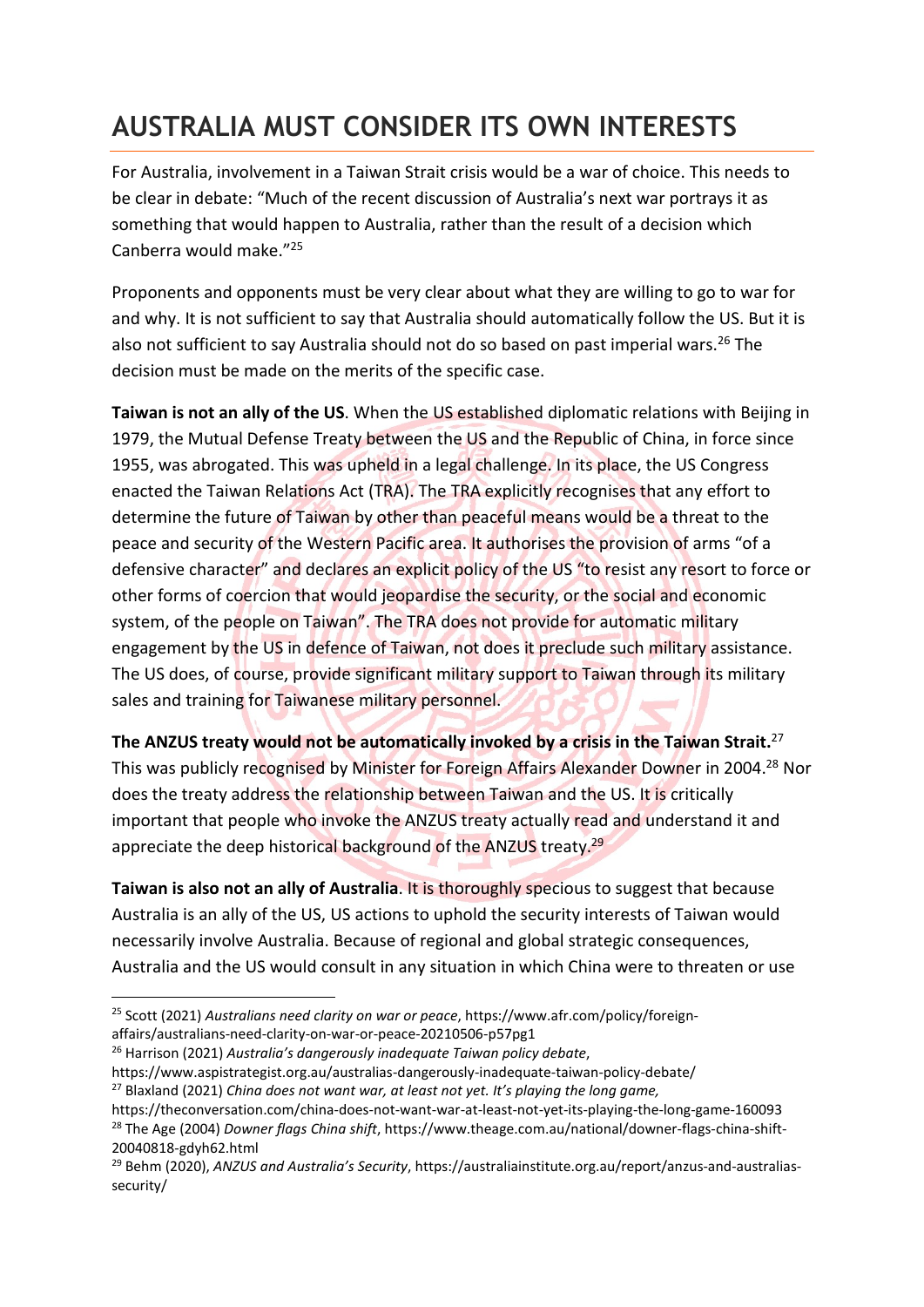military force against Taiwan. But such consultations would not reflect any obligation to Taiwan pursuant to the ANZUS treaty.

**Australia's direct strategic interests are not engaged in Taiwan**. Australia and Taiwan do not share deep strategic interests relating to individual or mutual defence.

Australia's defence priority as set out in the *Defence Strategic Update* is on its immediate region "ranging from the north-eastern Indian Ocean, through maritime and mainland South East Asia to Papua New Guinea and the South West Pacific."<sup>30</sup> This does not include Taiwan.<sup>31</sup> The *Strategic Update* explicitly states that actions outside this region – such as in North Asia – remain possible, but "any such wider contributions must be based on specific national interests."

The argument for Australian involvement would be a systems argument – that Australia does not want an order where China sets all the rules — rather than one based on direct strategic interests. But it does not follow that Australia has to choose a military response.

It is important to guard against reducing the strategic complexity of the Taiwan issue to a simplistic values argument focused on the imperative that democracy must be defended everywhere and at all times. Australia clearly benefits, both economically and strategically, from the continued prosperity, stability and security of Taiwan, just as Taiwan benefits from Australia's economic strength and security. Linda Jakobson is correct that Australia should care about Taiwan's fate because "Taiwan typifies the kind of vibrant, free and democratic society that Australia wants to see flourish across the Indo-Pacific."<sup>32</sup> The fact that both are democracies does not necessitate military support should one or the other come under threat.

A decision by China to integrate Taiwan into China forcibly, abrogate its parliament and enforce Chinese law would have profound implications for Asia, its cohesion, and its security. The use of force always has such implications.

One implication is that a forcible seizure of Taiwan would weaken China: "The PRC would likely suffer huge losses in the process and spend years pacifying Taiwan, militarily and politically; it would be depleted, not energised for further conquest."<sup>33</sup> It is one of the few things that can derail China's national rejuvenation.<sup>34</sup> The status quo is in China's interests,

<sup>30</sup> Department of Defence (2020) *Defence Strategic Update* p. 21, https://www1.defence.gov.au/strategypolicy/strategic-update-2020

<sup>31</sup> Scrafton (2021) *Not the war over Taiwan again!,* https://johnmenadue.com/not-the-war-over-taiwan-again/ <sup>32</sup> Jakobson (2021) *Why should Australia be concerned about… rising tensions in the Taiwan Straits?*, https://chinamatters.org.au/policy-brief/policy-brief-february-2021/

<sup>33</sup> Porter and Mazarr (2021) *Countering China's Adventurism over Taiwan: A Third Way,*

https://www.lowyinstitute.org/publications/countering-china-s-adventurism-over-taiwan-third-way <sup>34</sup> Jakobson speaking on Lim and Gyngell (2021) *Australia in the World*

https://www.internationalaffairs.org.au/australianoutlook/episode-73-china-and-chinese-politics/ and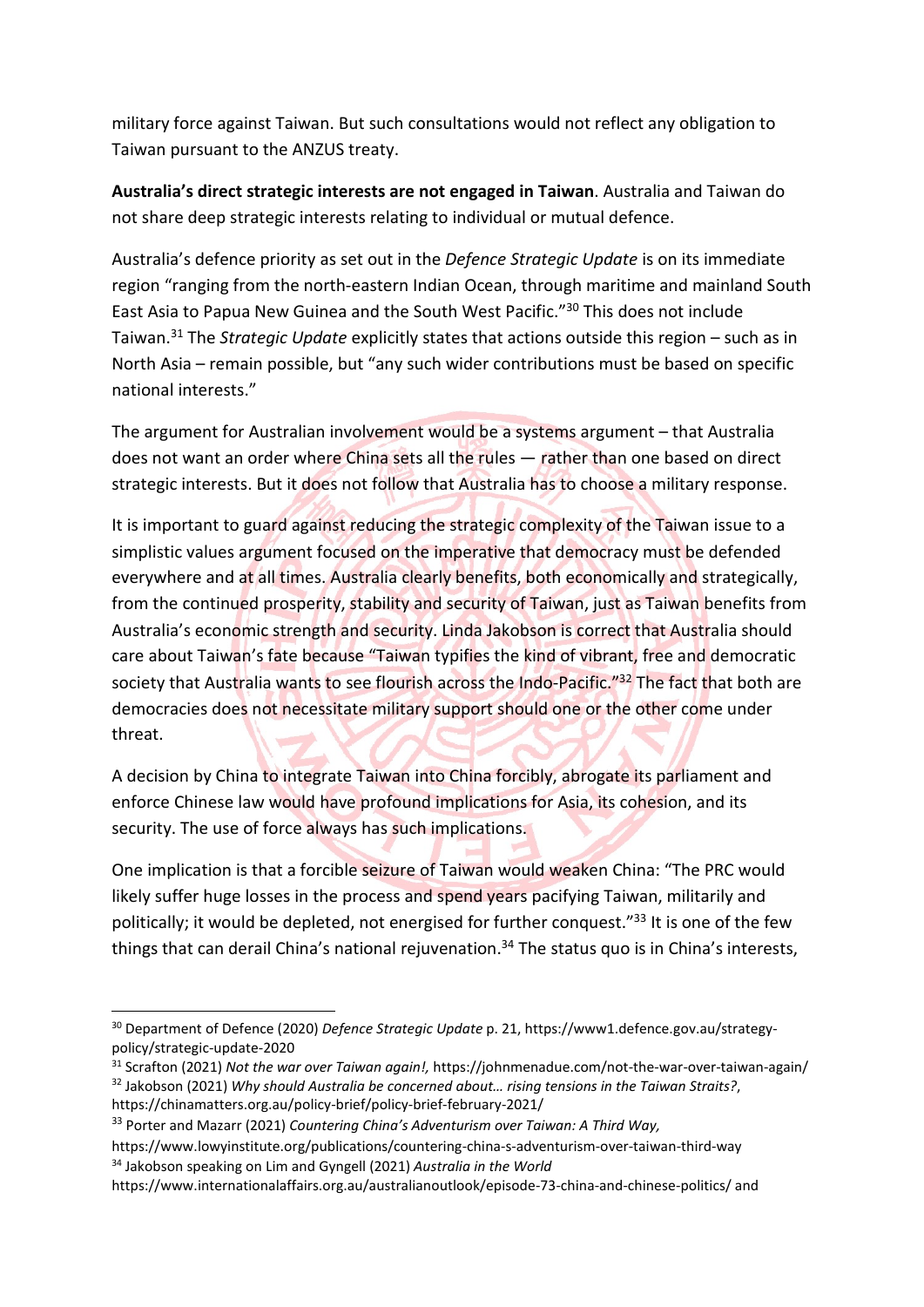even if it does not recognise this. Equally, it is not obvious that a war would assist America in maintaining its regional leadership; instead it may destroy America's strategic leadership in Asia.<sup>35</sup>

There is a danger that a sense of inevitability will be created about Australian military involvement in any Taiwan crisis. This must be resisted.

Above all, what Australia should not do is send signals to Taiwan that it will help if that is not true. It would be morally reprehensible to give Taiwanese false hope and then betray them. Some of the "tough talk" from Canberra might give Taiwanese the impression that they can rely on Australia. Given the precipitous decline in the relationship between Australia and China, there has been a tendency to talk up the prospects of war. Public commentators amplify what they deem to be the drum-beats of war, normalising anxiety and apprehension.

But any decision to be involved will be made at the time and will depend on a host of factors. The high number of undecideds in the polling figures on public support suggest that it would be unwise to assume it would be an easy or popular decision. The honest answer would be: we do not know what we would decide until the circumstances requiring a decision are clear.

It is important for Taiwan not to mistake Australia's anti-China sentiment for unqualified support.

## **WAYS AUSTRALIA CAN HELP TAIWAN WITHOUT COMMITTING TO WAR**

Focusing on the military aspects of a possible future crisis blinds us to what Australia can do to support Taiwan right now.

Australia can continue to clearly and consistently state its expectation that the situation can only be resolved by peaceful means. Taiwan's overriding fear is of abandonment: it does not want the issue to be seen as something for China and Taiwan to 'solve by themselves'.<sup>36</sup> In particular, Australia can support US efforts to internationalise the Taiwan Strait issue. As Biden reaches out to rebuild relationships with partners, he has been creating wider support for Taiwan as a security problem for the Indo-Pacific. Australia supported this when – for the first time – peace and security across the Taiwan Strait was mentioned at the Australia–

https://www.internationalaffairs.org.au/australianoutlook/episode-73-china-chinese-politics-andfinlandisation/

<sup>35</sup> White (2021) *A war over Taiwan would be nothing like Afghanistan*, https://www.afr.com/policy/foreignaffairs/morrison-may-have-to-decidae-on- war-or-peace-20210422-p57len

<sup>36</sup> Conley Tyler (2021) *Taiwan's View of the Trump Administration,*

https://melbourneasiareview.edu.au/taiwans-view-of-the-trump-administration/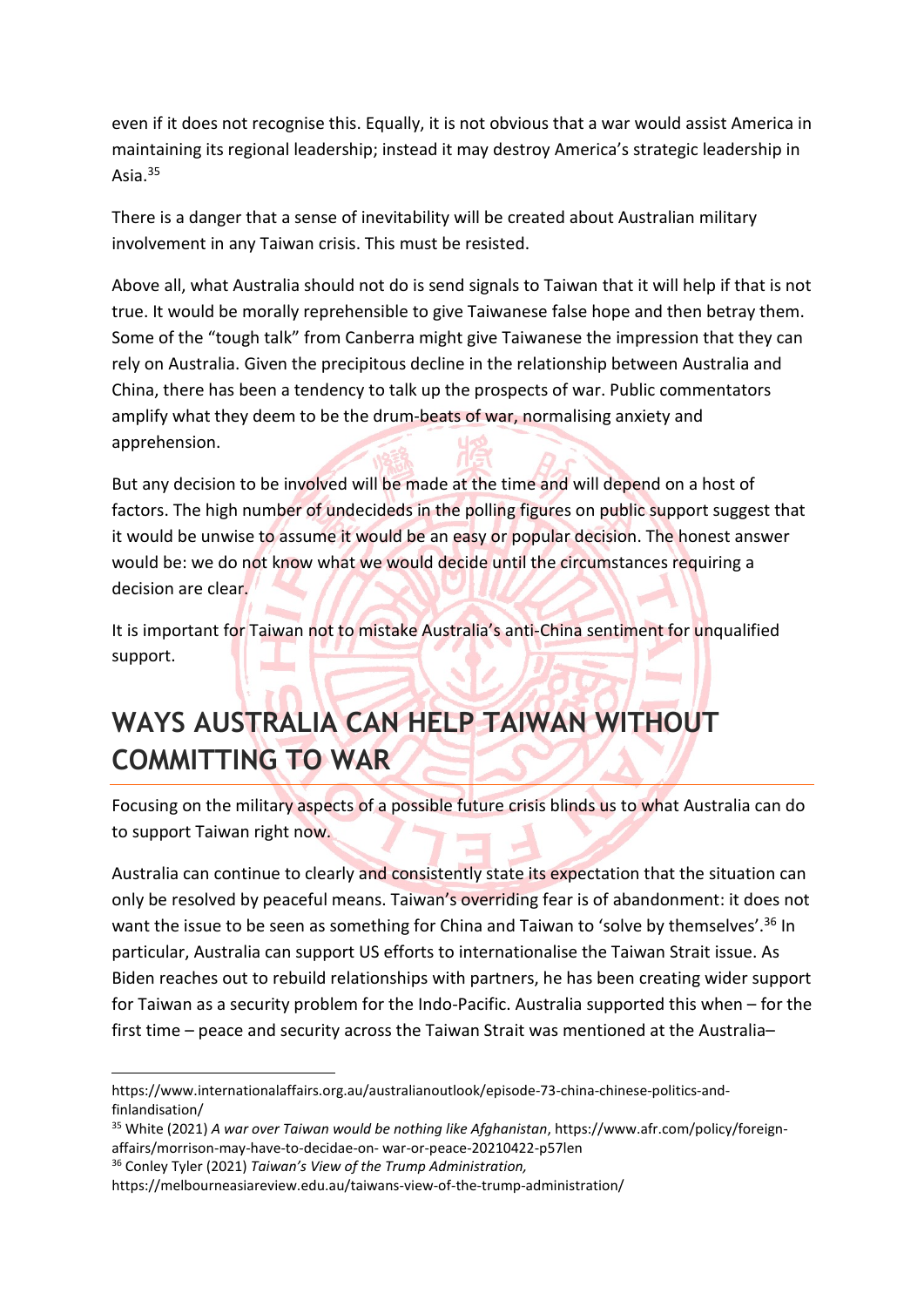Japan Foreign and Defence Ministerial Consultations, along with the G7, US–Japan and US– South Korea summits.<sup>37</sup>

In doing so Australia assists deterrence. In particular, a calculation by Beijing that Australia would be likely to be involved in economic sanctions raises the costs to China of aggression. "This approach is designed in part to intensify the stakes of the choice China would confront in attacking Taiwan – to make clear to Beijing that it can either have 'national rejuvenation' or take Taiwan by intimidation or force."<sup>38</sup>

At this point, economic sanctions may be more of a factor for China than military deterrence given China's growing military confidence,<sup>39</sup> seeing itself becoming more powerful while the US is in decline.<sup>40</sup> Chinese commentators are aware that the "United States and its allies can effectively isolate China economically, diplomatically and militarily… [to] make China a pariah in the international community and prevent it from achieving its modernisation goals."<sup>41</sup> In case of military action, Australia's contribution would be welcome but not likely to be decisive. But if the response is to impose economic sanctions, Australia can be an important actor. For example, cutting off supplies of iron ore to China would be significant blow. The economic consequences for Australia would also be significant.

And on the economic front, given that one way China attempts to deter Taiwanese independence is through economic coercion, $42$  Australia can continue to promote trade with Taiwan. This helps both countries diversify their trade. A trade agreement with Taiwan is not out of the question and would not involve recognising Taiwan as independent; Australia already has a trade agreement with Hong Kong.

Australia can also support Taiwan in its campaign for more international space, including its continuing push for observer status at the World Health Assembly, something Australia supports. Australia works with Taiwan through the Global Cooperation and Training Framework to host international workshops to enable Taiwan to share its knowledge and expertise with other countries from a position of equality with other participants,

https://www.foreignaffairs.com/articles/china/2021-06-03/china-taiwan-war-temptation

<sup>37</sup> Conley Tyler (2021) *Biden wins over Taiwan,* https://www.eastasiaforum.org/2021/06/29/biden-wins-overtaiwan/

<sup>38</sup> Porter and Mazarr (2021) *Countering China's Adventurism over Taiwan: A Third Way*,

https://www.lowyinstitute.org/publications/countering-china-s-adventurism-over-taiwan-third-way <sup>39</sup> Mastro (2021), *The Taiwan Temptation: Why Beijing Might Resort to Force,*

<sup>40</sup> Kassam (2021) *Closer Taiwan-US ties are stabilising the region, not the opposite*,

https://www.lowyinstitute.org/the-interpreter/closer-taiwan-us-ties-are-stabilising-region-not-opposite <sup>41</sup> Lei (2021) *Mainland China is in no position to take Taiwan by force*,

https://www.eastasiaforum.org/2021/02/26/mainland-china-is-in-no-position-to-take-taiwan-by-force/ <sup>42</sup> Conley Tyler (2021) *How Australia can help Taiwan tackle global issues,*

https://www.aspistrategist.org.au/how-australia-can-help-taiwan-tackle-global-issues/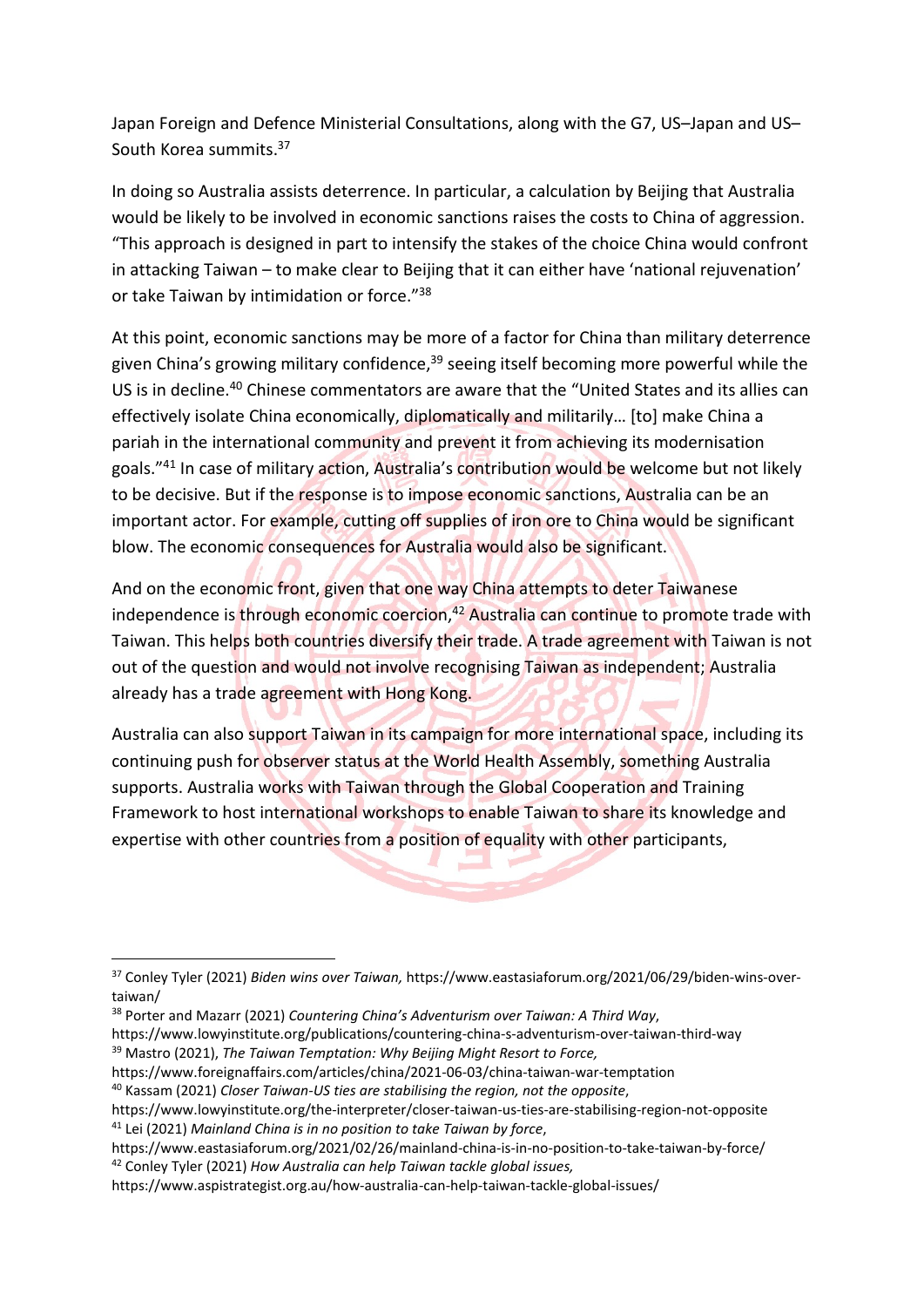sidestepping its limited diplomatic status.<sup>43</sup> This could be used to progress discussions on anything from energy security, space, countering misinformation and cyber threats.

Finally, as Taiwan grapples with its first large-scale outbreak of COVID-19, it would happily accept Australian-produced Astra Zeneca vaccines. While Australia rightly has a range of priorities for its vaccine diplomacy – including the Pacific, Southeast Asia and South Asia – it is worth considering putting Taiwan on the list. Even a relatively small number of vaccines donated could have an outsize symbolic effect.



<sup>43</sup> Conley Tyler (2021) *How Australia can help Taiwan tackle global issues,* https://www.aspistrategist.org.au/how-australia-can-help-taiwan-tackle-global-issues/